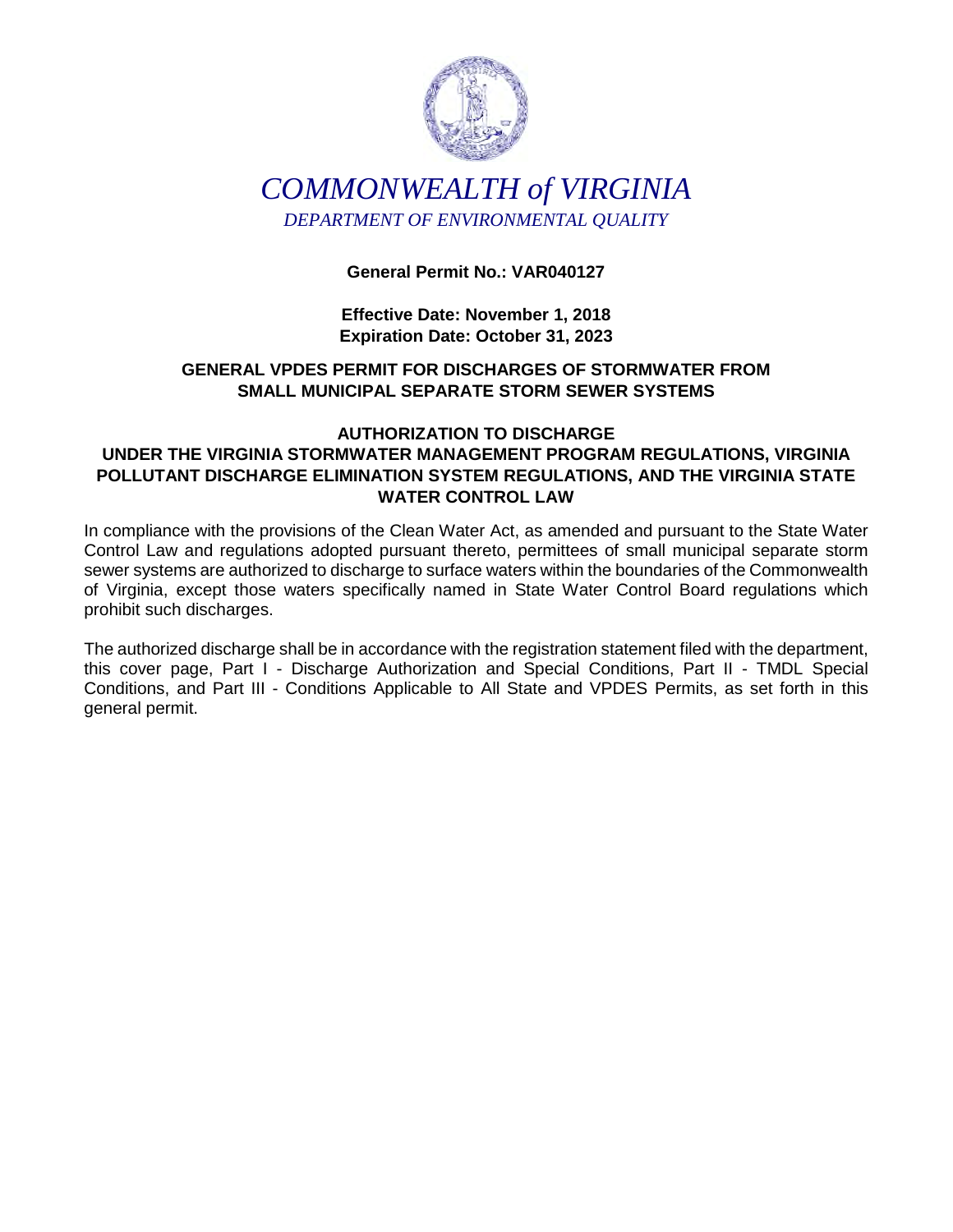## **Part I Discharge Authorization and Special Conditions**

- A. Coverage under this state permit. During the period beginning with the date of coverage under this general permit and lasting until the expiration and reissuance of this state permit, the permittee is authorized to discharge stormwater and those authorized nonstormwater discharges described in 9VAC25-890-20 D in accordance with this state permit from the small municipal separate storm sewer system identified in the registration statement into surface waters within the boundaries of the Commonwealth of Virginia and consistent with 9VAC25-890-30.
- B. The permittee shall develop, implement, and enforce a MS4 program designed to reduce the discharge of pollutants from the small MS4 to the maximum extent practicable (MEP) in accordance with this permit, to protect water quality, and to satisfy the appropriate water quality requirements of the State Water Control Law and its attendant regulations. The permittee shall utilize the legal authority provided by the laws and regulations of the Commonwealth of Virginia to control discharges to and from the MS4. This legal authority may be a combination of statute, ordinance, permit, policy, specific contract language, order, or interjurisdictional agreements. The MS4 program shall include the minimum control measures (MCM) described in Part I E. For the purposes of this permit term, implementation of MCMs in Part I E and the Chesapeake Bay and local TMDL requirements in Part II (as applicable) consistent with the provisions of an iterative MS4 program required pursuant to this general permit constitutes compliance with the standard of reducing pollutants to the "maximum extent practicable," provides adequate progress in meeting water quality standards, and satisfies the appropriate water quality requirements of the State Water Control Law and its attendant regulations.
- C. The MS4 program plan.
	- 1. The MS4 program plan shall include, at a minimum, the following written items:
		- a. The roles and responsibilities of each of the permittee's divisions and departments in the implementation of the requirements of the permit tasked with ensuring that the permit requirements are met;
		- b. If the permittee utilizes another entity to implement portions of the MS4 program, a copy of the written agreement. The description of each party's roles and responsibilities, including any written agreements with third parties, shall be updated as necessary;
		- c. For each MCM in Part I E, the following information shall be included:
			- Each specific requirement as listed in Part I E for each MCM;
			- A description of the BMPs or strategies that the permittee anticipates will be implemented to demonstrate compliance with the permit conditions in Part I E;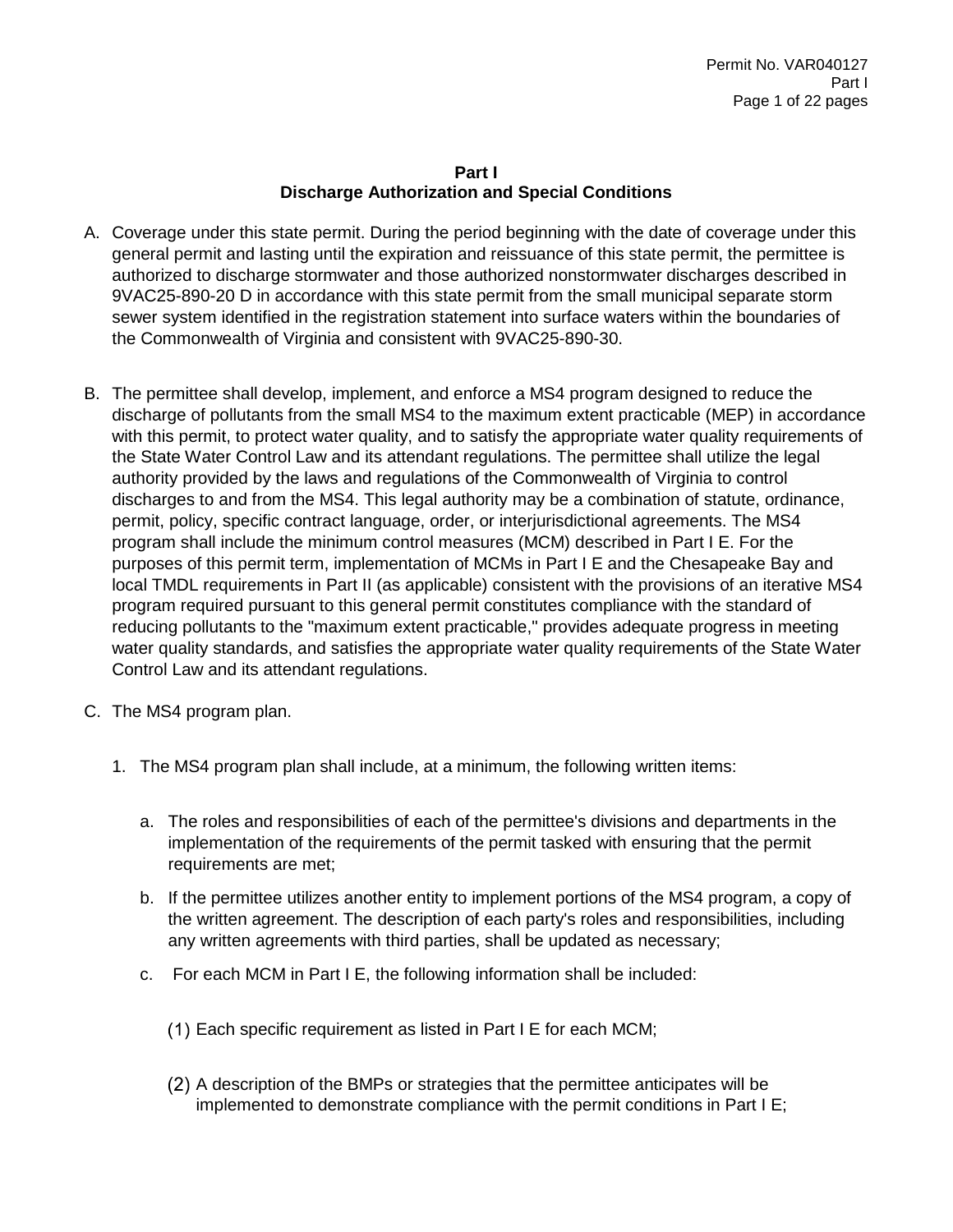- All standard operating procedures or policies necessary to implement the BMPs;
- The measurable goal by which each BMP or strategy will be evaluated; and
- The persons, positions, or departments responsible for implementing each BMP or strategy; and
- d. A list of documents incorporated by reference including the version and date of the document being incorporated.
- 2. If the permittee is receiving initial coverage under this general VPDES permit for the discharge of stormwater, the permittee shall:
	- a. No later than six months following the date of permit coverage, submit to the department a schedule for the development of each component of the MS4 program plan in accordance with Part I C 1 that does not exceed the expiration date of this permit; and
	- b. Provide to the department a copy of the MS4 program plan upon completion of development.
- 3. If the permittee was previously covered under the General VPDES Permit for the Discharge of Stormwater from MS4 effective July 1, 2013, the permittee shall update the MS4 program plan to meet the requirements of this permit no later than six months after the effective date of this permit unless otherwise specified in another permit condition and shall post the most up-to-date version of MS4 program plan on the permittee's website or location where the MS4 program plan can be obtained as required by Part I E 2 within 30 days of updating the MS4 program plan. Until such time that the MS4 program plan is updated in accordance with Part I E, the permittee shall continue to implement the MS4 program plan in effect at the time that coverage is issued under this general permit.
- 4. Revisions to the MS4 program plan are expected throughout the life of this permit as part of the iterative process to reduce pollutant loading and protect water quality to the MEP. As such, revisions made in accordance with this permit as a result of the iterative process do not require modification of this permit. The permittee shall summarize revisions to the MS4 program plan as part of the annual report as described in Part I D 2.
- 5. The permittee may demonstrate compliance with one or more MCM in Part I E through implementation of separate statutory or regulatory programs provided that the permittee's MS4 program identifies and fully describes any program that will be used to satisfy one or more of the minimum control measures of Part I E. If the program that the permittee is using requires the approval of a third party, the program shall be fully approved by the third party, or the permittee shall be working toward getting full approval. Documentation of the program's approval status, or the progress toward achieving full approval, shall be included in the annual report required by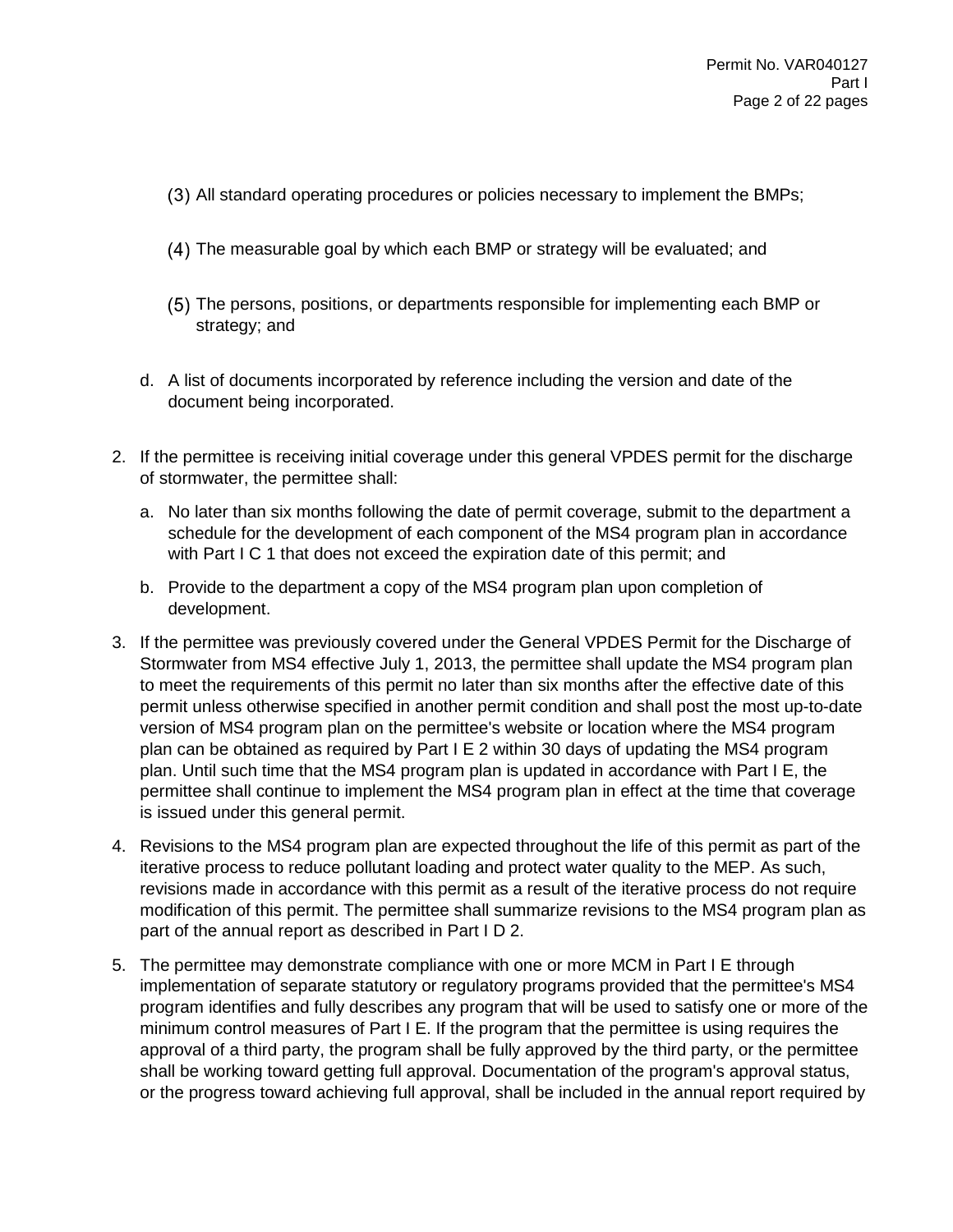Part I D. The permittee shall remain responsible for compliance with the permit requirements if the other entity fails to implement one or more components of the control measures.

- 6. The permittee may rely on another entity to satisfy the permit requirements to implement a minimum control measure if:
	- a. The other entity, in fact, implements the control measure;
	- b. The particular control measure, or component thereof, is at least as stringent as the corresponding permit requirement;
	- c. The other entity agrees to implement the control measure on behalf of the permittee; and
	- d. The agreement between the parties is documented in writing and retained by the permittee with the MS4 program plan for as long as the agreement is active.

The permittee shall remain responsible for compliance with requirements of the permit and shall document in the annual reports required in accordance with Part I D that another entity is being relied on to satisfy all or part of the state permit requirements. The permittee shall provide the information required in Part I D.

- 7. If the permittee relies on another governmental entity regulated under 9VAC25-870-380 to satisfy all of the state permit obligations, including the obligation to file periodic reports required by Part I D, the permittee must note that fact in the registration statement, but is not required to file the periodic reports. The permittee remains responsible for compliance with the state permit requirements if the other entity fails to implement the control measures or components thereof.
- D. Annual reporting requirements.
	- 1. The permittee shall submit an annual report to the department no later than October 1 of each year in a format as specified by the department. The report shall cover the previous year from July 1 to June 30.
	- 2. The annual report shall include the following general information:
		- a. The permittee, system name, and permit number;
		- b. The reporting period for which the annual report is being submitted;
		- c. A signed certification as per Part III K;
		- d. Each annual reporting item as specified in an MCM in Part I E; and
		- e. An evaluation of the MS4 program implementation, including a review of each MCM, to determine the MS4 program's effectiveness and whether or not changes to the MS4 program plan are necessary.
	- 3. For permittees receiving initial coverage under this general VPDES permit for the discharge of stormwater, the annual report shall include a status update on each component of the MS4 program plan being developed. Once the MS4 program plan has been updated to include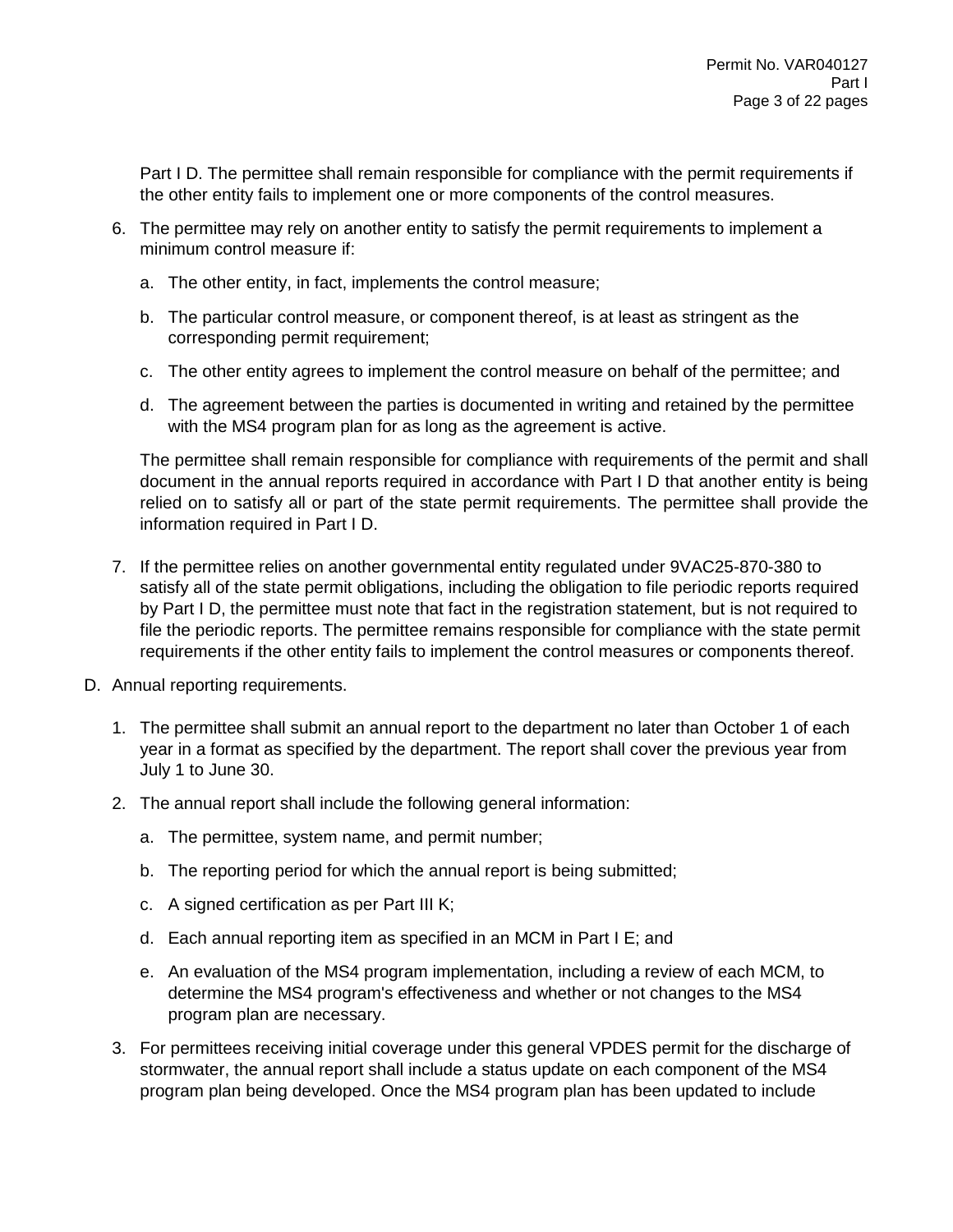implementation of a specific MCM in Part I E, the permittee shall follow the reporting requirements established in Part I D 2.

- 4. For those permittees with requirements established under Part II A, the annual report shall include a status report on the implementation of the Chesapeake Bay TMDL action plan in accordance with Part II A of this permit including any revisions to the plan.
- 5. For those permittees with requirements established under Part II B, the annual report shall include a status report on the implementation of the local TMDL action plans in accordance with Part II B including any revisions to the plan.
- 6. For the purposes of this permit, the MS4 program plan and annual report shall be maintained separately and submitted to the department as required by this permit as two separate documents.
- E. Minimum control measures
	- 1. Public education and outreach.
		- a. The permittee shall implement a public education and outreach program designed to:
			- (1) Increase the public's knowledge of how to reduce stormwater pollution, placing priority on reducing impacts to impaired waters and other local water pollution concerns;
			- Increase the public's knowledge of hazards associated with illegal discharges and improper disposal of waste, including pertinent legal implications; and
			- Implement a diverse program with strategies that are targeted toward individuals or groups most likely to have significant stormwater impacts.
		- b. The permittee shall identify no less than three high-priority stormwater issues to meet the goal of educating the public in accordance with Part I E 1 a. High-priority issues may include the following examples: Chesapeake Bay nutrients, pet wastes, local receiving water impairments, TMDLs, high-quality receiving waters, and illicit discharges from commercial sites.
		- c. The high-priority public education and outreach program, as a whole, shall:
			- (1) Clearly identify the high-priority stormwater issues;
			- Explain the importance of the high-priority stormwater issues;
			- Include measures or actions the public can take to minimize the impact of the highpriority stormwater issues; and
			- Provide a contact and telephone number, website, or location where the public can find out more information.
		- d. The permittee shall use two or more of the strategies listed in Table 1 below per year to communicate to the public the high-priority stormwater issues identified in accordance with Part I E 1 b including how to reduce stormwater pollution.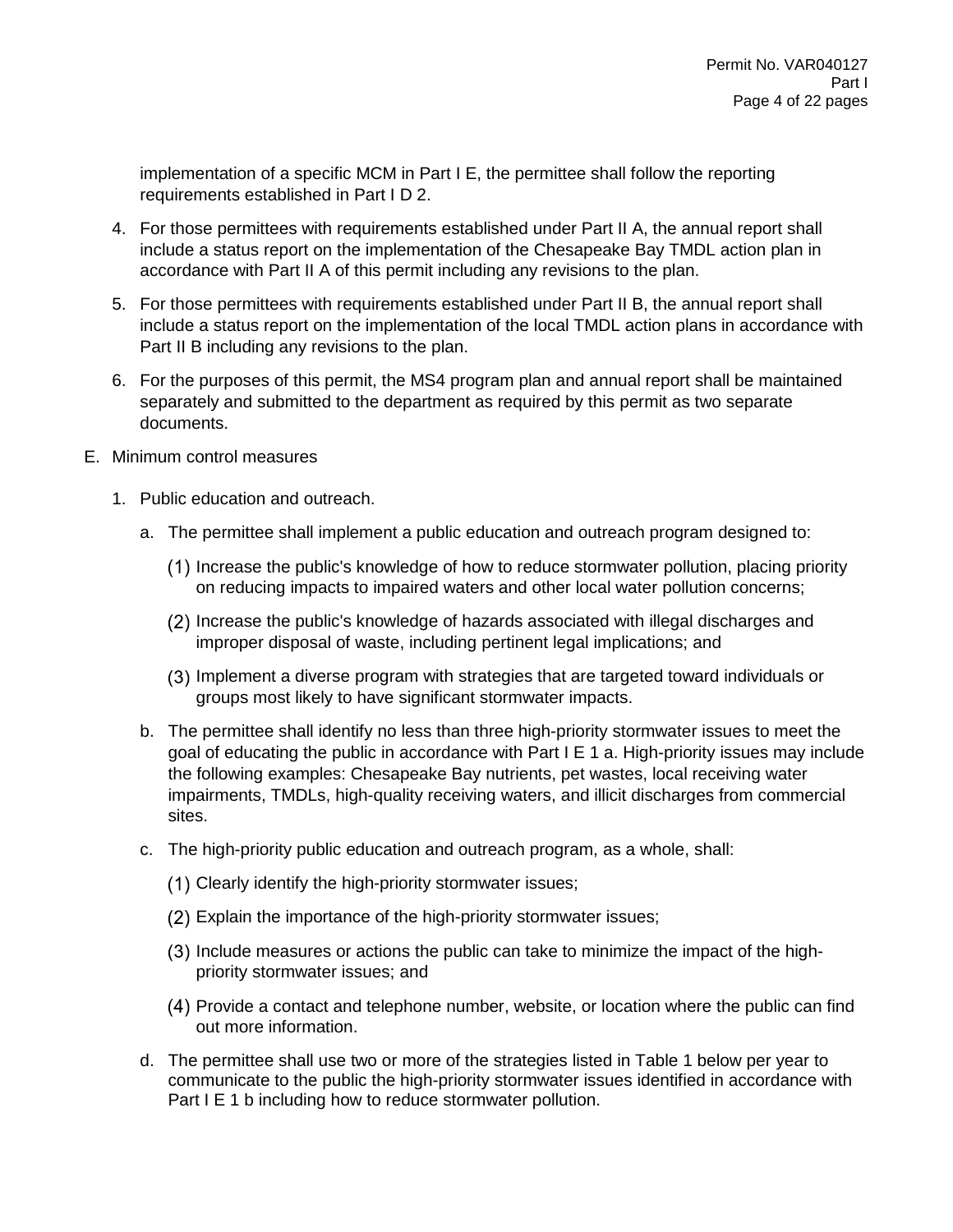| Table 1<br>Strategies for Public Education and Outreach |                                                                                                                                                |  |  |
|---------------------------------------------------------|------------------------------------------------------------------------------------------------------------------------------------------------|--|--|
| <b>Strategies</b>                                       | Examples (provided as examples and are not meant<br>to be all inclusive or limiting)                                                           |  |  |
| Traditional written materials                           | Informational brochures, newsletters, fact sheets,<br>utility bill inserts, or recreational guides for targeted<br>groups of citizens          |  |  |
| Alternative materials                                   | Bumper stickers, refrigerator magnets, t-shirts, or<br>drink koozies                                                                           |  |  |
| Signage                                                 | Temporary or permanent signage in public places or<br>facilities, vehicle signage, bill boards, or storm drain<br>stenciling                   |  |  |
| <b>Media Materials</b>                                  | Information disseminated through electronic media,<br>radio, televisions, movie theater, or newspaper                                          |  |  |
| Speaking engagements                                    | Presentations to school, church, industry, trade,<br>special interest, or community groups                                                     |  |  |
| Curriculum materials                                    | Materials developed for school-aged children,<br>students at local colleges or universities, or extension<br>classes offered to local citizens |  |  |
| <b>Training materials</b>                               | Materials developed to disseminate during workshops<br>offered to local citizens, trade organization, or<br>industrial officials               |  |  |

- e. The permittee may coordinate its public education and outreach efforts with other MS4 permittees; however, each permittee shall be individually responsible for meeting all of its state permit requirements.
- f. The MS4 program plan shall include:
	- A list of the high-priority stormwater issues the permittee will communicate to the public as part of the public education and outreach program;
	- (2) The rationale for selection of each high-priority stormwater issue and an explanation of how each education or outreach strategy is intended to have a positive impact on stormwater discharges;
	- (3) Identification of the public audience to receive each high-priority stormwater message;
	- The strategies from Table 1 of Part I E 1 d to be used to communicate each high-priority stormwater message; and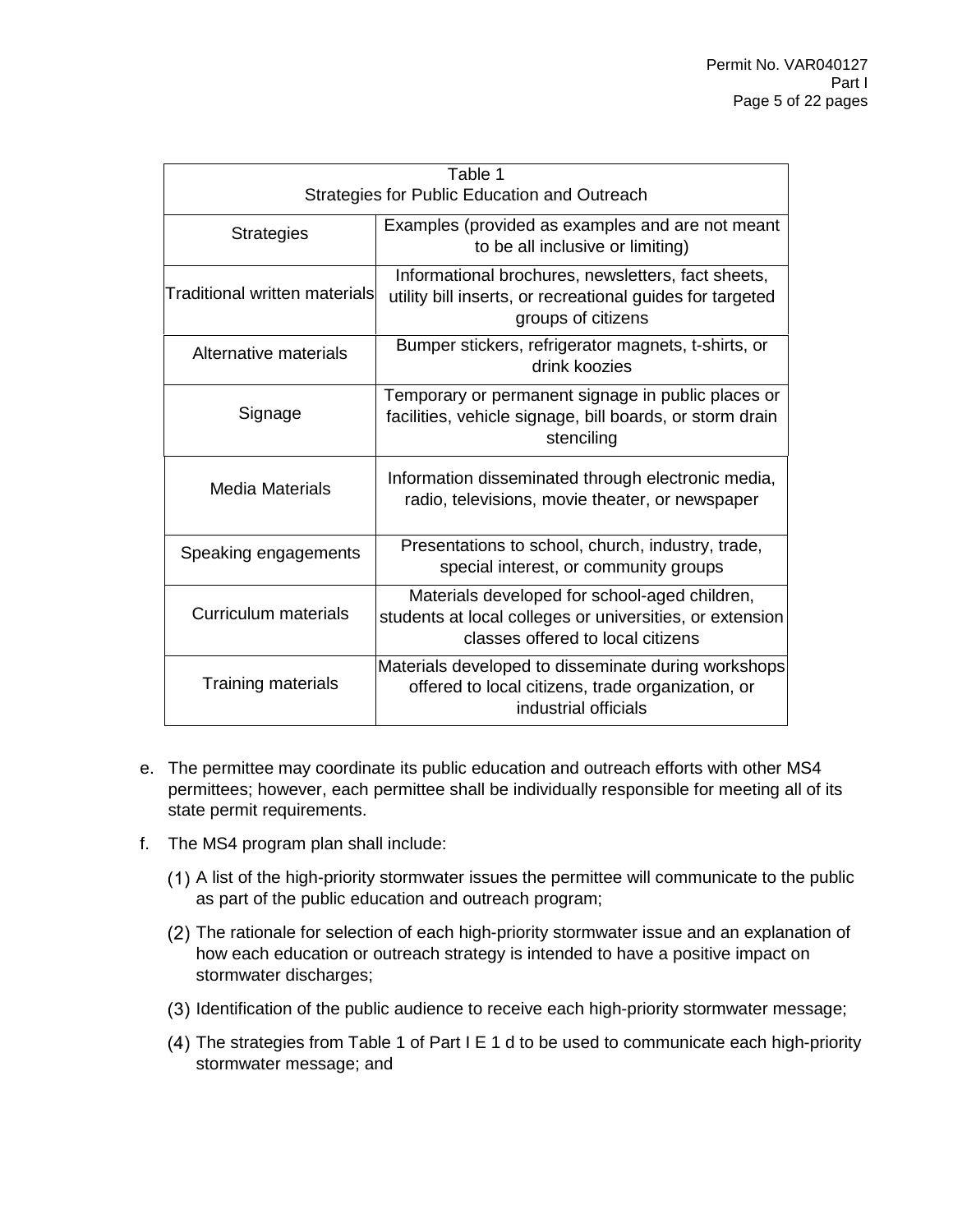- The anticipated time periods the messages will be communicated or made available to the public.
- g. The annual report shall include the following information:
	- A list of the high-priority stormwater issues the permittee addressed in the public education and outreach program; and
	- A list of the strategies used to communicate each high-priority stormwater issue.
- 2. Public involvement and participation.
	- a. The permittee shall develop and implement procedures for the following:
		- The public to report potential illicit discharges, improper disposal, or spills to the MS4, complaints regarding land disturbing activities, or other potential stormwater pollution concerns;
		- (2) The public to provide input on the permittee's MS4 program plan;
		- (3) Receiving public input or complaints;
		- Responding to public input received on the MS4 program plan or complaints; and
		- Maintaining documentation of public input received on the MS4 program and associated MS4 program plan and the permittee's response.
	- b. No later than three months after this permit's effective date, the permittee shall develop and maintain a webpage dedicated to the MS4 program and stormwater pollution prevention. The following information shall be posted on this webpage:
		- (1) The effective MS4 permit and coverage letter;
		- (2) The most current MS4 program plan or location where the MS4 program plan can be obtained;
		- The annual report for each year of the term covered by this permit no later than 30 days after submittal to the department;
		- A mechanism for the public to report potential illicit discharges, improper disposal, or spills to the MS4, complaints regarding land disturbing activities, or other potential stormwater pollution concerns in accordance with Part I E 2 a (1); and
		- (5) Methods for how the public can provide input on the permittee's MS4 program plan in accordance with Part  $I \to 2$  a (2).
	- c. The permittee shall implement no less than four activities per year from two or more of the categories listed in Table 2 below to provide an opportunity for public involvement to improve water quality and support local restoration and clean-up projects.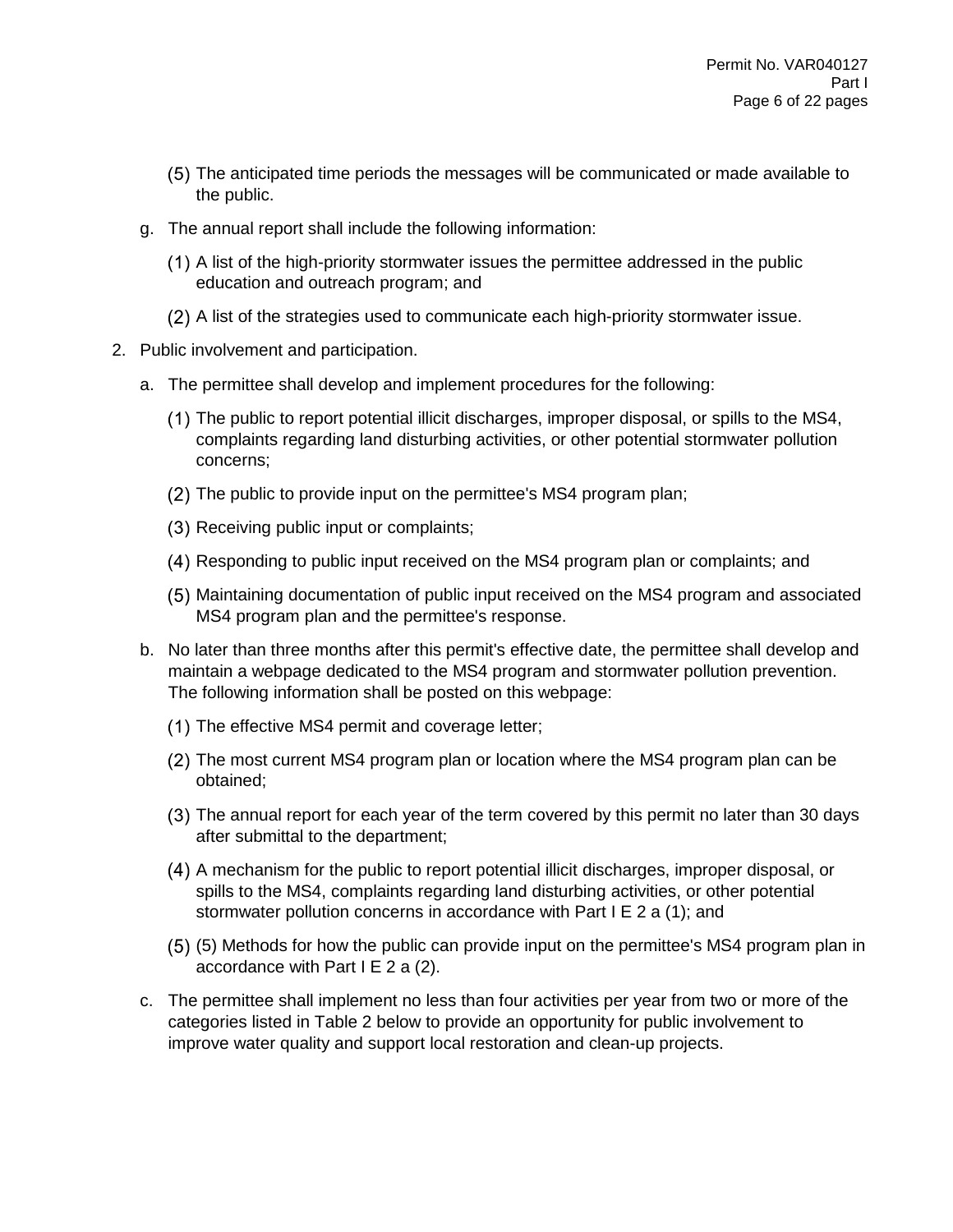|                                         | Table 2                                                                                                                                                                                                                                                                                     |  |  |  |
|-----------------------------------------|---------------------------------------------------------------------------------------------------------------------------------------------------------------------------------------------------------------------------------------------------------------------------------------------|--|--|--|
| <b>Public Involvement Opportunities</b> |                                                                                                                                                                                                                                                                                             |  |  |  |
| Public involvement<br>opportunities     | Examples (provided as example and are<br>not meant to be all inclusive or limiting)                                                                                                                                                                                                         |  |  |  |
| Monitoring                              | Establish or support citizen monitoring group                                                                                                                                                                                                                                               |  |  |  |
| Restoration                             | Stream or watershed clean-up day, adopt-a-<br>water way program,                                                                                                                                                                                                                            |  |  |  |
| Educational events                      | Booth at community fair, demonstration of<br>stormwater control projects, presentation of<br>stormwater materials to schools to meet<br>applicable education Standards of Learning or<br>curriculum requirements, watershed walks,<br>participation on environmental advisory<br>committees |  |  |  |
| Disposal or collection events           | Household hazardous chemicals collection,<br>vehicle fluids collection                                                                                                                                                                                                                      |  |  |  |
| Pollution prevention                    | Adopt-a-storm drain program, implement a<br>storm drain marking program, promote use of<br>residential stormwater BMPs, implement pet<br>waste stations in public areas, adopt-a-street<br>program.                                                                                         |  |  |  |

- d. The permittee may coordinate the public involvement opportunities listed in Table 2 with other MS4 permittees; however, each permittee shall be individually responsible for meeting all of the permit requirements.
- e. The MS4 program plan shall include:
	- The webpage address where mechanisms for the public to report (i) potential illicit discharges, improper disposal, or spills to the MS4, (ii) complaints regarding land disturbing activities, or (iii) other potential stormwater pollution concerns;
	- The webpage address that contains the methods for how the public can provide input on the permittee's MS4 program; and
	- A description of the public involvement activities to be implemented by the permittee, the anticipated time period the activities will occur, and a metric for each activity to determine if the activity is beneficial to water quality. An example of metrics may include the weight of trash collected from a stream cleanup, the number of participants in a hazardous waste collection event, etc.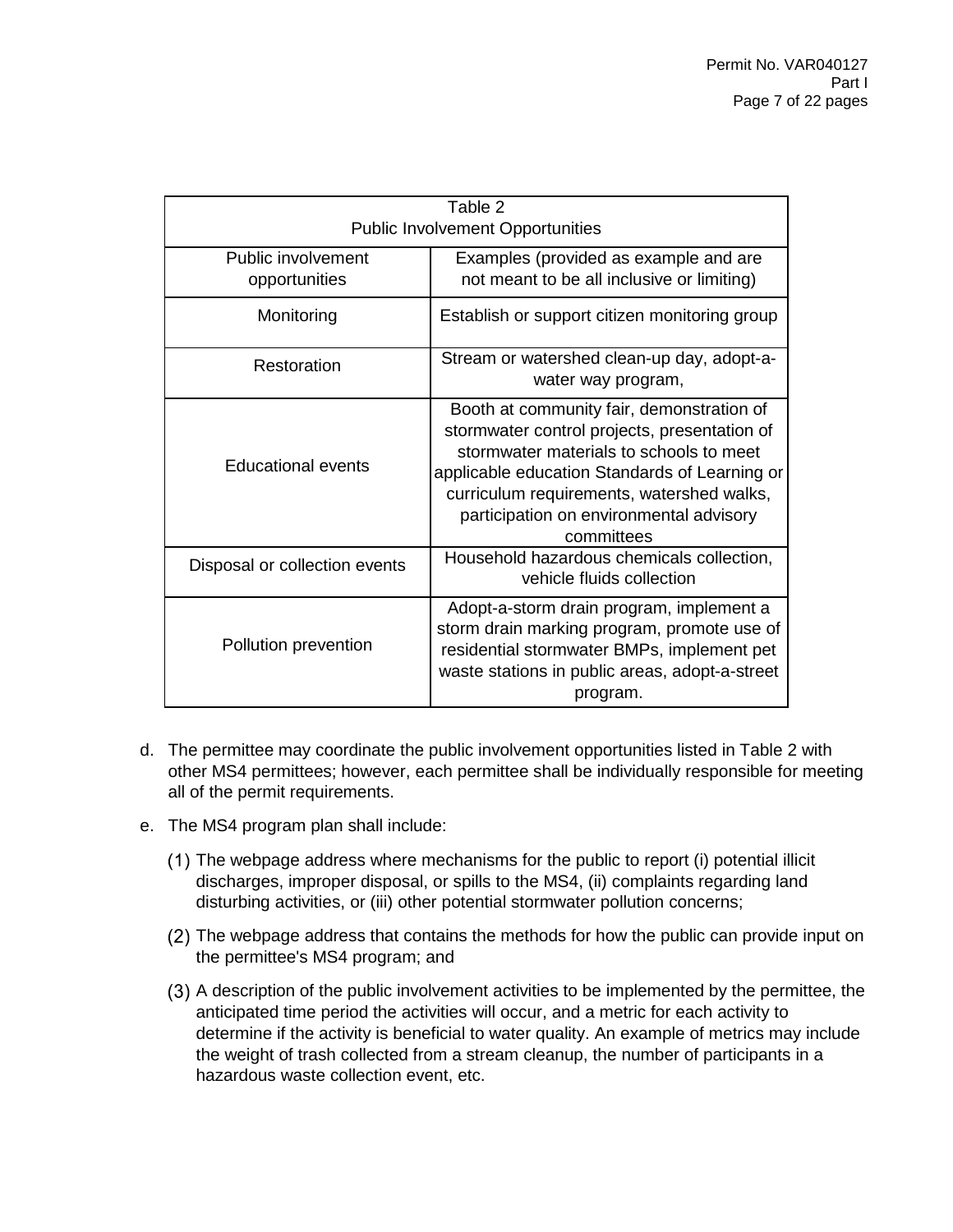- f. The annual report shall include the following information:
	- A summary of any public input on the MS4 program received (including stormwater complaints) and how the permittee responded;
	- A webpage address to the permittee's MS4 program and stormwater website;
	- A description of the public involvement activities implemented by the permittee;
	- A report of the metric as defined for each activity and an evaluation as to whether or not the activity is beneficial to improving water quality; and
	- The name of other MS4 permittees with whom the permittee collaborated in the public involvement opportunities.
- 3. Illicit discharge detection and elimination.
	- a. The permittee shall develop and maintain an accurate MS4 map and information table as follows:
		- A map of the storm sewer system owned or operated by the permittee within the census urbanized area identified by the 2010 decennial census that includes, at a minimum:
			- (a) MS4 outfalls discharging to surface waters, except as follows:
				- (i) In cases where the outfall is located outside of the MS4 permittee's legal responsibility, the permittee may elect to map the known point of discharge location closest to the actual outfall; and
				- (ii) In cases where the MS4 outfall discharges to receiving water channelized underground, the permittee may elect to map the point downstream at which the receiving water emerges above ground as an outfall discharge location. If there are multiple outfalls discharging to an underground channelized receiving water, the map shall identify that an outfall discharge location represents more than one outfall. This is an option a permittee may choose to use and recognizes the difficulties in accessing outfalls to underground channelized stream conveyances for purposes of mapping, screening, or monitoring.
			- (b) A unique identifier for each mapped item required in Part I E 3;
			- (c) The name and location of receiving waters to which the MS4 outfall or point of discharge discharges;
			- (d) MS4 regulated service area; and
			- (e) stormwater management facilities owned or operated by the permittee.
		- The permittee shall maintain an information table associated with the storm sewer system map that includes the following information for each outfall or point of discharge for those cases in which the permittee elects to map the known point of discharge in accordance with Part I E  $3$  a  $(1)$   $(a)$ :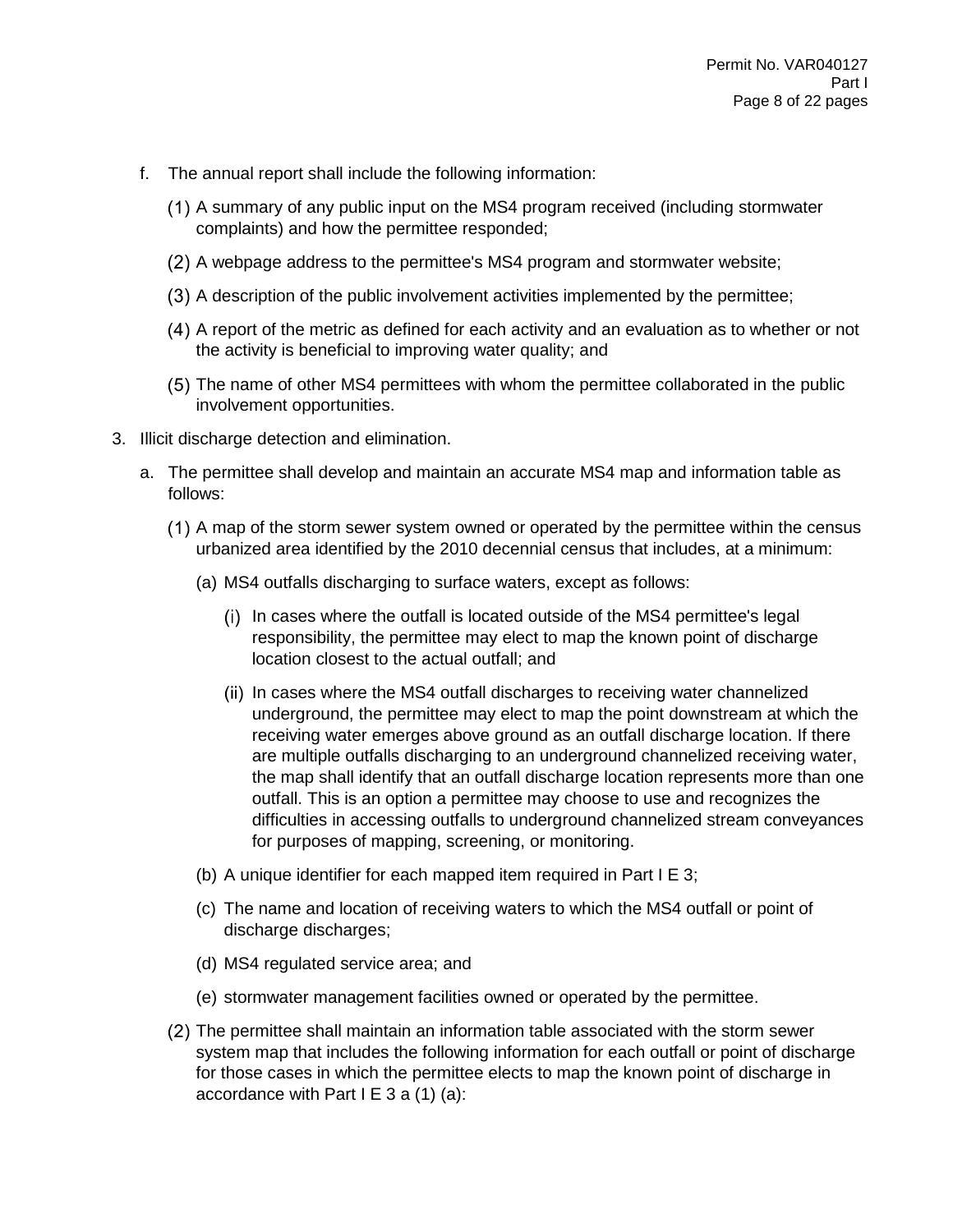- (a) A unique identifier as specified on the storm sewer system map;
- (b) The latitude and longitude of the outfall or point of discharge;
- (c) The estimated regulated acreage draining to the outfall or point of discharge;
- (d) The name of the receiving water;
- (e) The 6th Order Hydrologic Unit Code of the receiving water;
- (f) An indication as to whether the receiving water is listed as impaired in the Virginia 2016 305(b)/303(d) Water Quality Assessment Integrated Report;
- (g) The predominant land use for each outfall discharging to an impaired water; and
- (h) The name of any EPA approved TMDLs for which the permittee is assigned a wasteload allocation.
- No later than July 1, 2019, the permittee shall submit to DEQ a GIS-compatible shapefile of the permittee's MS4 map as described in Part I E 3 a. If the permittee does not have an MS4 map in a GIS format, the permittee shall provide the map as a PDF document.
- No later than October 1 of each year, the permittee shall update the storm sewer system map and outfall information table to include any new outfalls constructed or TMDLs approved or both during the immediate preceding reporting period.
- The permittee shall provide written notification to any downstream adjacent MS4 of any known physical interconnection established or discovered after the effective date of this permit.
- b. The permittee shall prohibit, through ordinance, policy, standard operating procedures, or other legal mechanism, to the extent allowable under federal, state, or local law, regulations, or ordinances, unauthorized nonstormwater discharges into the storm sewer system. Nonstormwater discharges or flows identified in 9VAC25-890-20 D 3 shall only be addressed if they are identified by the permittee as a significant contributor of pollutants discharging to the MS4. Flows that have been identified by the department as de minimis discharges are not significant sources of pollutants to surface water.
- c. The permittee shall maintain, implement, and enforce illicit discharge detection and elimination (IDDE) written procedures designed to detect, identify, and address unauthorized nonstormwater discharges, including illegal dumping, to the small MS4 to effectively eliminate the unauthorized discharge. Written procedures shall include:
	- A description of the legal authorities, policies, standard operating procedures or other legal mechanisms available to the permittee to eliminate identified sources of ongoing illicit discharges including procedures for using legal enforcement authorities.
	- Dry weather field screening protocols to detect, identify, and eliminate illicit discharges to the MS4. The protocol shall include: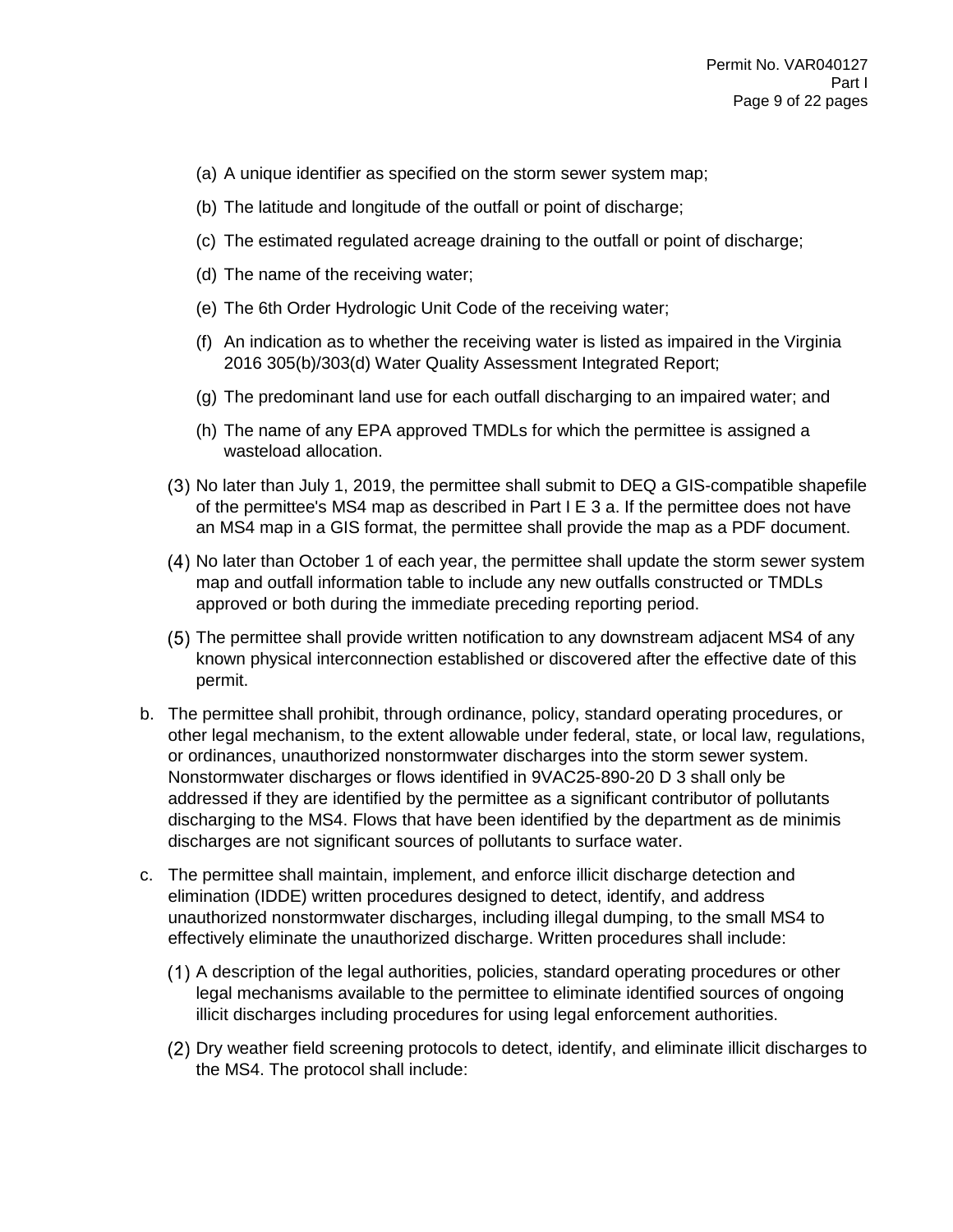- (a) A prioritized schedule of field screening activities and rationale for prioritization determined by the permittee based on such criteria as age of the infrastructure, land use, historical illegal discharges, dumping or cross connections;
- (b) If the total number of MS4 outfalls is equal to or less than 50, a schedule to screen all outfalls annually;
- (c) If the total number of MS4 outfalls is greater than 50, a schedule to screen a minimum of 50 outfalls annually such that no more than 50% are screened in the previous 12-month period. The 50% criteria is not applicable if all outfalls have been screened in the previous three years; and
- (d) A mechanism to track the following information:
	- (i) The unique outfall identifier;
	- (ii) Time since the last precipitation event;
	- (iii) The estimated quantity of the last precipitation event;
	- $(iv)$  Site descriptions (e.g., conveyance type and dominant watershed land uses);
	- Whether or not a discharge was observed; and
	- If a discharge was observed, the estimated discharge rate (e.g., width and depth of discharge flow rate) and visual characteristics of the discharge (e.g., odor, color, clarity, floatables, deposits or stains, vegetation condition, structural condition, and biology).
- (3) A timeframe upon which to conduct an investigation to identify and locate the source of any observed unauthorized nonstormwater discharge. Priority of investigations shall be given to discharges of sanitary sewage and those believed to be a risk to human health and public safety. Discharges authorized under a separate VPDES or state permit require no further action under this permit.
- Methodologies to determine the source of all illicit discharges. If the permittee is unable to identify the source of an illicit discharge within six months of beginning the investigation then the permittee shall document that the source remains unidentified. If the observed discharge is intermittent, the permittee shall document that attempts to observe the discharge flowing were unsuccessful.
- Methodologies for conducting a follow-up investigation for illicit discharges that are continuous or that permittees expect to occur more frequently than a one-time discharge to verify that the discharge has been eliminated except as provided for in Part I E 3 c (4);
- A mechanism to track all illicit discharge investigations to document the following:
	- (a) The dates that the illicit discharge was initially observed, reported, or both;
	- (b) The results of the investigation, including the source, if identified;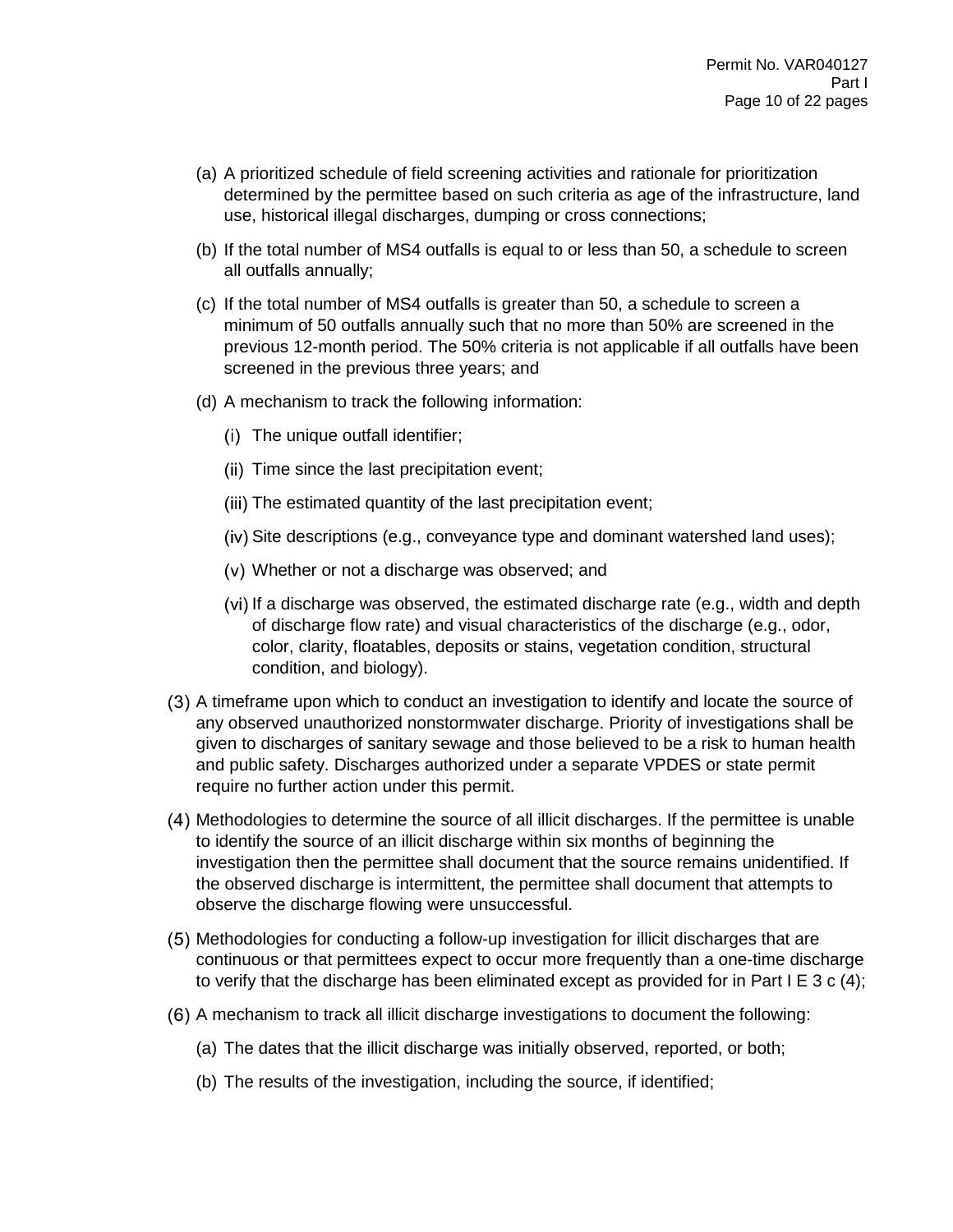- (c) Any follow-up to the investigation;
- (d) Resolution of the investigation; and
- (e) The date that the investigation was closed.
- d. The MS4 program plan shall include:
	- $(1)$  The MS4 map and information table required by Part I E 3 a. The map and information table may be incorporated into the MS4 program plan by reference. The map shall be made available to the department within 14 days upon request;
	- Copies of written notifications of new physical interconnections given by the permittee to other MS4s; and
	- $(3)$  The IDDE procedures described in Part I E 3 c.
- e. The annual report shall include:
	- A confirmation statement that the MS4 map and information table have been updated to reflect any changes to the MS4 occurring on or before June 30 of the reporting year;
	- The total number of outfalls screened during the reporting period as part of the dry weather screening program; and
	- A list of illicit discharges to the MS4 including spills reaching the MS4 with information as follows:
		- (a) The source of illicit discharge;
		- (b) The dates that the discharge was observed, reported, or both;
		- (c) Whether the discharge was discovered by the permittee during dry weather screening, reported by the public, or other method (describe);
		- (d) How the investigation was resolved;
		- (e) A description of any follow-up activities; and
		- (f) The date the investigation was closed.
- 4. Construction site stormwater runoff control.
	- a. The permittee shall utilize its legal authority, such as ordinances, permits, orders, specific contract language, and interjurisdictional agreements, to address discharges entering the MS4 from regulated construction site stormwater runoff. The permittee shall control construction site stormwater runoff as follows:
		- (1) If the permittee is a city, county, or town that has adopted a Virginia Erosion and Sediment Control Program (VESCP), the permittee shall implement the VESCP consistent with the Virginia Erosion and Sediment Control Law (§ 62.1-44.15:51 et seq.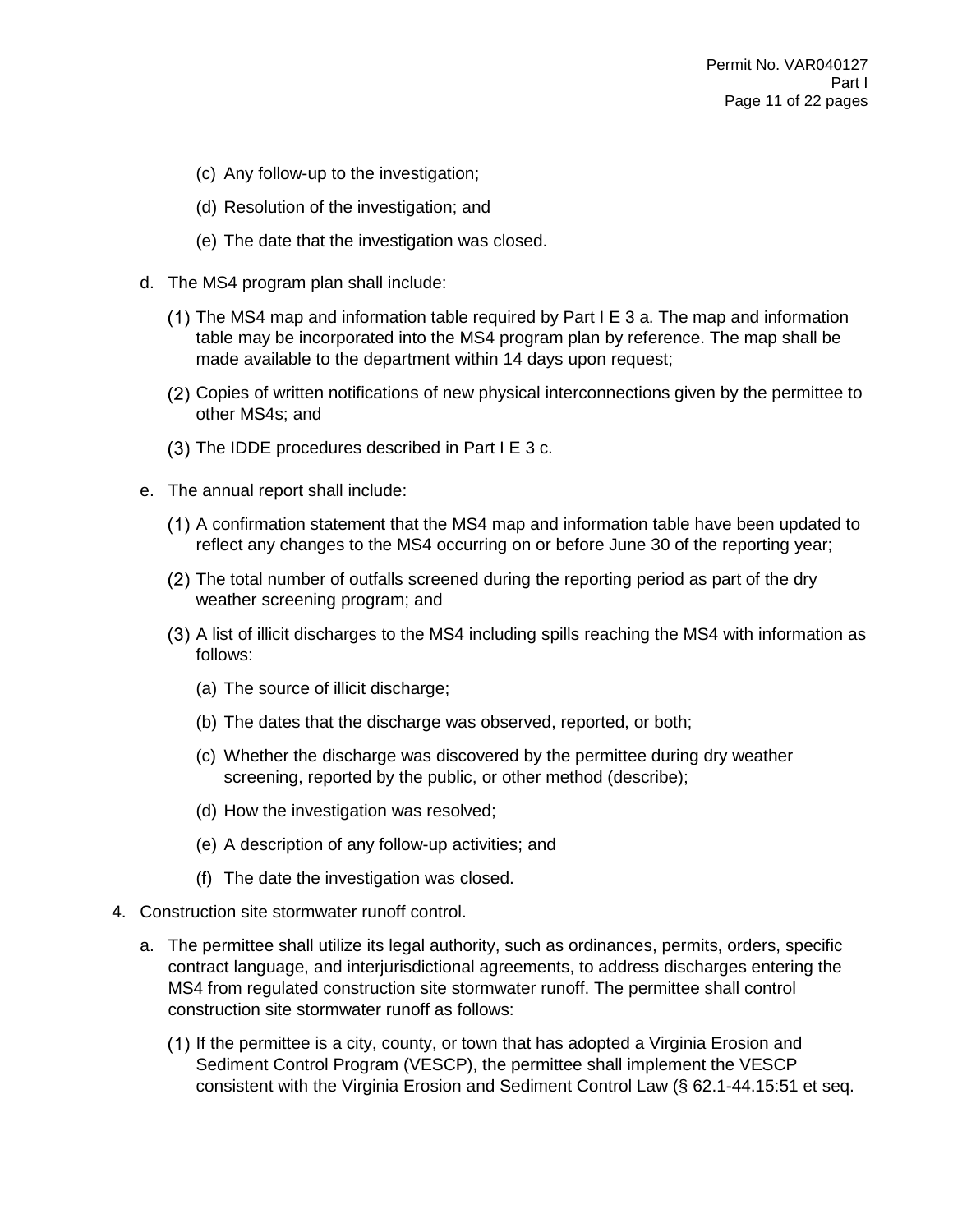of the Code of Virginia) and Virginia Erosion and Sediment Control Regulations (9VAC25-840);

- $(2)$  If the permittee is a town that has not adopted a VESCP, implementation of a VESCP consistent with the Virginia Erosion and Sediment Control Law (§ 62.1-44:15:51 et seq. of the Code of Virginia) and Virginia Erosion and Sediment Control Regulations (9VAC25-840) by the surrounding county shall constitute compliance with Part I E 4 a; such town shall notify the surrounding county of erosion, sedimentation or other construction stormwater runoff problems;
- If the permittee is a state agency; public institution of higher education including community colleges, colleges, and universities; or federal entity and has developed standards and specifications in accordance with the Virginia Erosion and Sediment Control Law (§ 62.1-44.15:51 et seq. of the Code of Virginia) and Virginia Erosion and Sediment Control Regulations (9VAC25-840), the permittee shall implement the most recent department approved standards and specifications; or
- If the permittee is a state agency; public institution of higher education including community colleges, colleges, and universities; or federal entity and has not developed standards and specifications in accordance with the Virginia Erosion and Sediment Control Law (§ 62.1-44.15:51 et seq. of the Code of Virginia) and Virginia Erosion and Sediment Control Regulations (9VAC25-840), the permittee shall inspect all land disturbing activities as defined in § 62.1-44.15:51 of the Code of Virginia that result in the disturbance activities of 10,000 square feet or greater, or 2,500 square feet or greater in accordance with areas designated under the Chesapeake Bay Preservation Act, as follows:
	- (a) During or immediately following initial installation of erosion and sediment controls;
	- (b) At least once per every two-week period;
	- (c) Within 48 hours following any runoff producing storm event; and
	- (d) At the completion of the project prior to the release of any performance bond.
- (5) If the permittee is a subdivision of a local government such as a school board or other local government body, the permittee shall inspect those projects resulting in a land disturbance as defined in § 62.1-44.15.51 of the Code of Virginia occurring on lands owned or operated by the permittee that result in the disturbance of 10,000 square feet or greater, 2,500 square feet or greater in accordance with areas designated under the Chesapeake Bay Preservation Act, or in accordance with more stringent thresholds established by the local government, as follows:
	- (a) During or immediately following initial installation of erosion and sediment controls;
	- (b) At least once per every two-week period;
	- (c) Within 48 hours following any runoff producing storm event; and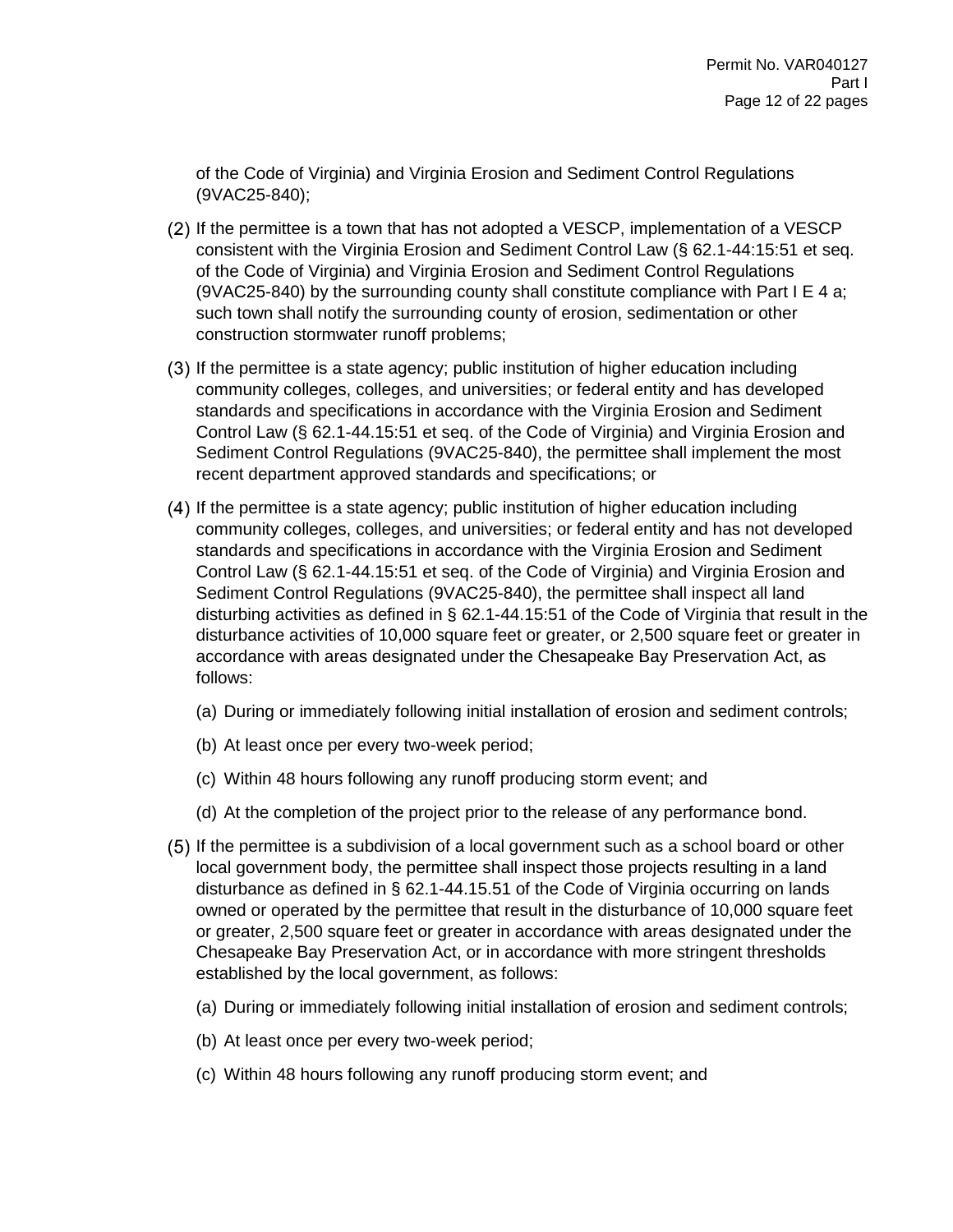- (d) At the completion of the project prior to the release of any performance bond.
- b. The permittee shall require implementation of appropriate controls to prevent nonstormwater discharges to the MS4, such as wastewater, concrete washout, fuels and oils, and other illicit discharges identified during land disturbing activity inspections of the MS4. The discharge of nonstormwater discharges other than those identified in 9VAC25-890-20 D through the MS4 is not authorized by this state permit.
- c. The permittee's MS4 program plan shall include:
	- (1) If the permittee implements a construction site stormwater runoff control program in accordance with Part I E 4 a (1), the local ordinance citations for the VESCP program;
	- (2) If the permittee implements a construction site stormwater runoff control program in accordance with Part  $I \nE 4$  a (3):
		- (a) The most recently approved standards and specifications or if incorporated by reference, the location where the standards and specifications can be viewed; and
		- (b) A copy of the most recent standards and specifications approval letter from the department;
	- $(3)$  A description of the legal authorities utilized to ensure compliance with Part I E 4 a to control construction site stormwater runoff control such as ordinances, permits, orders, specific contract language, policies, and interjurisdictional agreements;
	- Written inspection procedures to ensure the erosion and sediment controls are properly implemented and all associated documents utilized during inspection including the inspection schedule;
	- Written procedures for requiring compliance through corrective action or enforcement action to the extent allowable under federal, state, or local law, regulation, ordinance, or other legal mechanisms; and
	- The roles and responsibilities of each of the permittee's departments, divisions, or subdivisions in implementing the construction site stormwater runoff control requirements in Part I E 4.
- d. The annual report shall include the following:
	- If the permittee implements a construction site stormwater runoff program in accordance with Part  $I \nE 4$  a (3):
		- (a) A confirmation statement that land disturbing projects that occurred during the reporting period have been conducted in accordance with the current department approved standards and specifications for erosion and sediment control; and
		- (b) If one or more of the land disturbing projects were not conducted with the department approved standards and specifications, an explanation as to why the projects did not conform to the approved standards and specifications.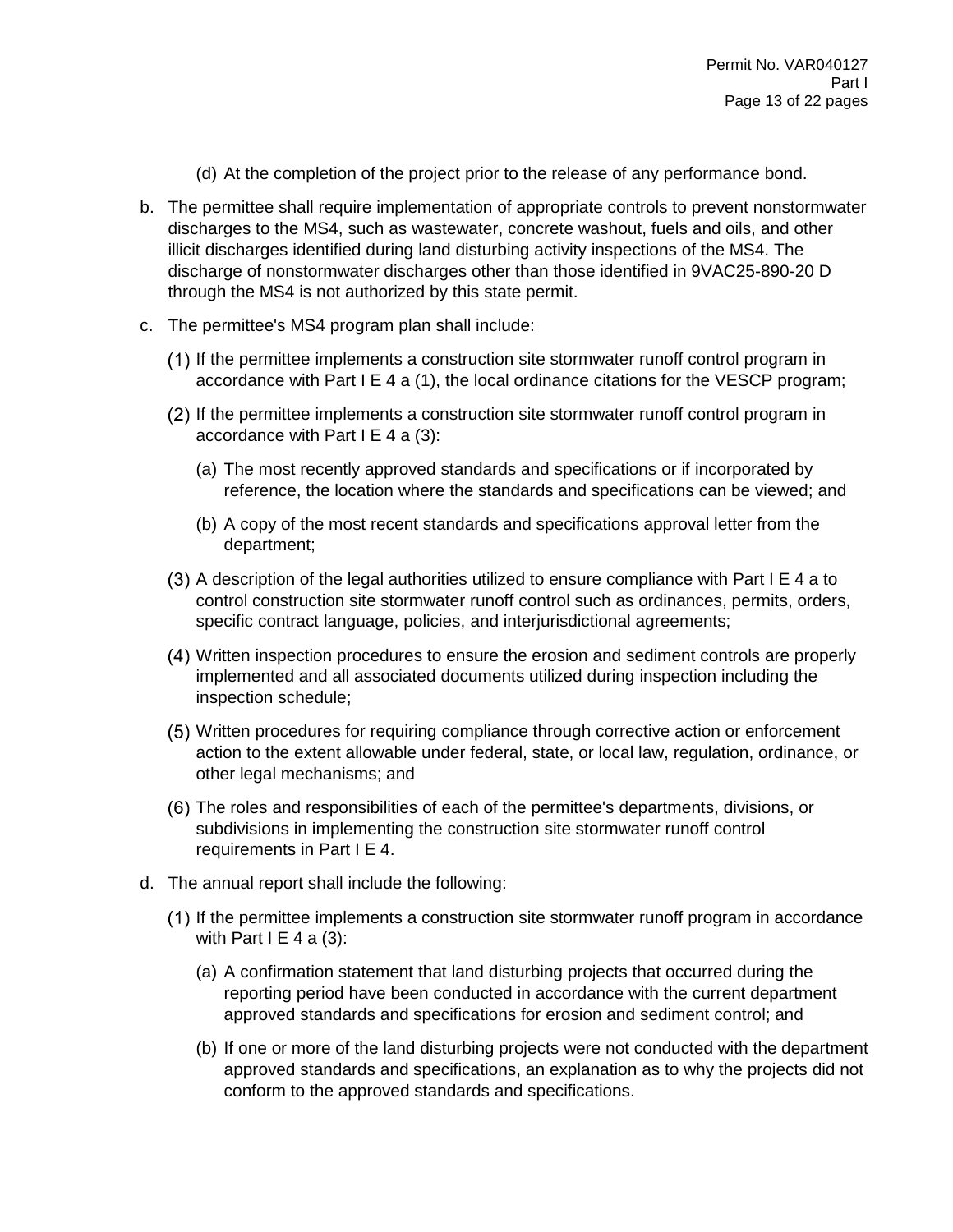- (2) Total number of inspections conducted; and
- The total number and type of enforcement actions implemented and the type of enforcement actions.
- 5. Post-construction stormwater management for new development and development on prior developed lands.
	- a. The permittee shall address post-construction stormwater runoff that enters the MS4 from the following land disturbing activities by implementing a post-construction stormwater runoff management program as follows:
		- If the permittee is a city, county, or town, with an approved Virginia Stormwater Management Program (VSMP), the permittee shall implement the VSMP consistent with the Virginia Stormwater Management Act (§ 62.1-44.15:24 et seq. of the Code of Virginia) and VSMP Regulations (9VAC25-870) as well as develop an inspection and maintenance program in accordance with Parts I E 5 b and c;
		- (2) If the permittee is a town that has not adopted a VSMP, implementation of a VSMP consistent with the Virginia Stormwater Management Act (§ 62.1-44.15:24 et seq. of the Code of Virginia) and VSMP Regulations (9VAC25-870) by the surrounding county shall constitute compliance with Part I E 5 a; such town shall notify the surrounding county of erosion, sedimentation, or other post-construction stormwater runoff problems and develop an inspection and maintenance program in accordance with Part I E 5 b and c;
		- If the permittee is a state agency; public institution of higher education including community colleges, colleges, and universities; or federal entity and has developed standards and specifications in accordance with the Virginia Stormwater Management Act (§ 62.1-44.15:24 et seq. of the Code of Virginia) and VSMP Regulations (9VAC25- 870), the permittee shall implement the most recent department approved standards and specifications and develop an inspection and maintenance program in accordance with Part  $I \to 5$  b;
		- (4) If the permittee is a state agency; public institution of higher education including community colleges, colleges, and universities; or federal entity and has not developed standards and specifications in accordance with the Virginia Stormwater Management Act (§ 62.1-44.15:24 et seq. of the Code of Virginia) and Virginia Stormwater Management Regulations (9VAC25-870) the permittee shall implement a postconstruction stormwater runoff control program through compliance with 9VAC25-870 and with the implementation of a maintenance and inspection program consistent with Part I E 5 b; or
		- If the permittee is a subdivision of a local government such as a school board or other local government body, the permittee shall implement a post-construction stormwater runoff control program through compliance with 9VAC25-870 or in accordance with more stringent local requirements, if applicable, and with the implementation of a maintenance and inspection program consistent with Part I E 5 b.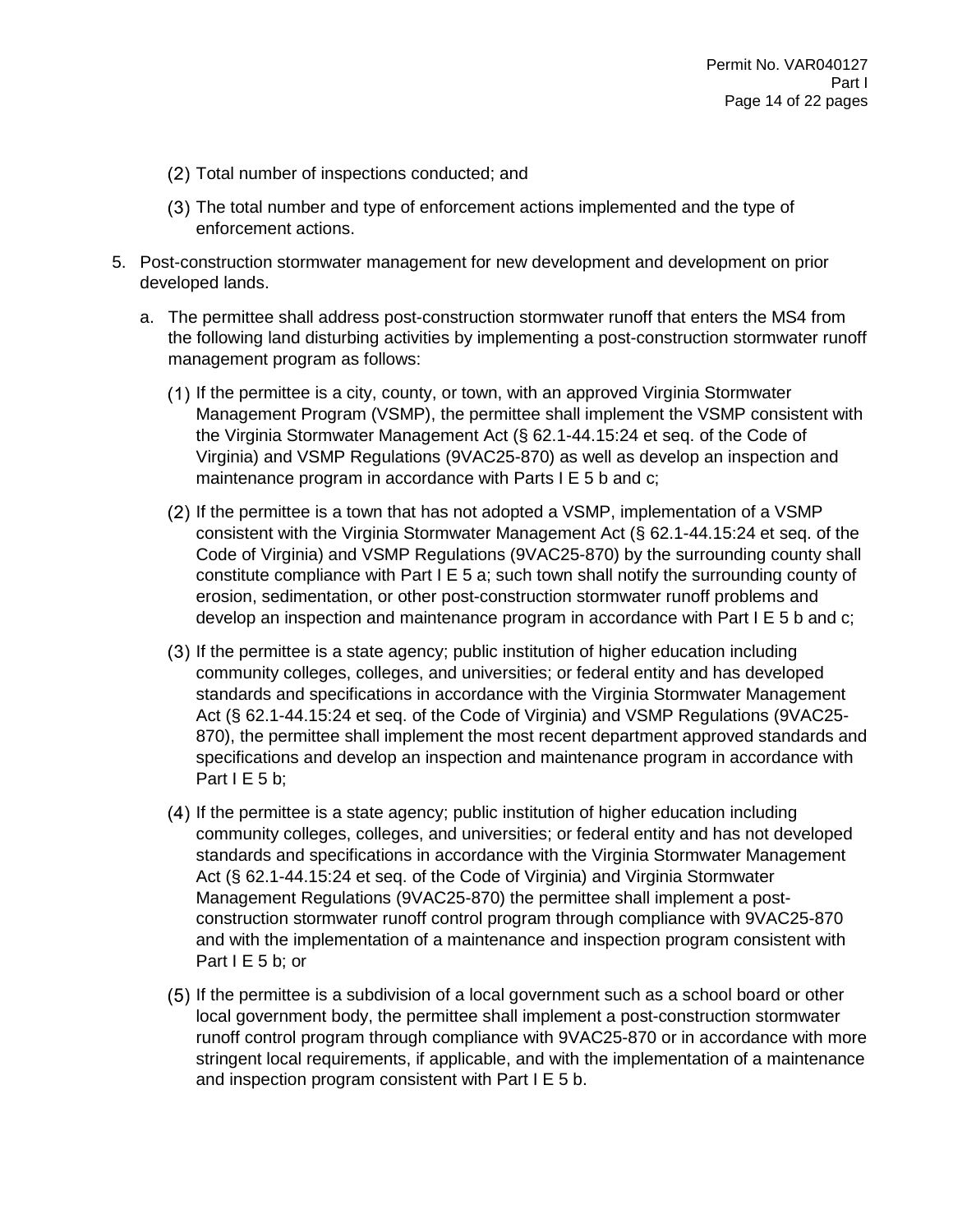- b. The permittee shall implement an inspection and maintenance program for those stormwater management facilities owned or operated by the permittee that discharges to the MS4 as follows:
	- The permittee shall develop and maintain written inspection and maintenance procedures in order to ensure adequate long-term operation and maintenance of its stormwater management facilities;
	- The permittee shall inspect stormwater management facilities owned or operated by the permittee no less than once per year. The permittee may choose to implement an alternative schedule to inspect these stormwater management facilities based on facility type and expected maintenance needs provided that the alternative schedule and rationale is included in the MS4 program plan. The alternative inspection frequency shall be no less than once per five years; and
	- If during the inspection of the stormwater management facility conducted in accordance with Part I E 5 b (2), it is determined that maintenance is required, the permittee shall conduct the maintenance in accordance with the written procedures developed under Part  $I \to 5 b(1)$ .
- c. For those permittees described in Part  $E = 5$  a (1) or (2), the permittee shall:
	- (1) Implement an inspection and enforcement program for stormwater management facilities not owned by the permittee (i.e., privately owned) that includes:
		- (a) An inspection frequency of no less than once per five years for all privately owned stormwater management facilities that discharge into the MS4; and
		- (b) Adequate long-term operation and maintenance by the owner of the stormwater management facility by requiring the owner to develop and record a maintenance agreement, including an inspection schedule to the extent allowable under state or local law or other legal mechanism;
	- Utilize its legal authority for enforcement of the maintenance responsibilities if maintenance is neglected by the owner; and
	- The permittee may develop and implement a progressive compliance and enforcement strategy provided that the strategy is included in the MS4 program plan.
- d. The permittee shall maintain an electronic database or spreadsheet of all known permitteeowned or permittee-operated and privately owned stormwater management facilities that discharge into the MS4. The database shall also include all BMPs implemented by the permittee to meet the Chesapeake Bay TMDL load reduction as required in Part II A. A database shall include the following information as applicable:
	- (1) The stormwater management facility or BMP type;
	- The stormwater management facility or BMPs location as latitude and longitude;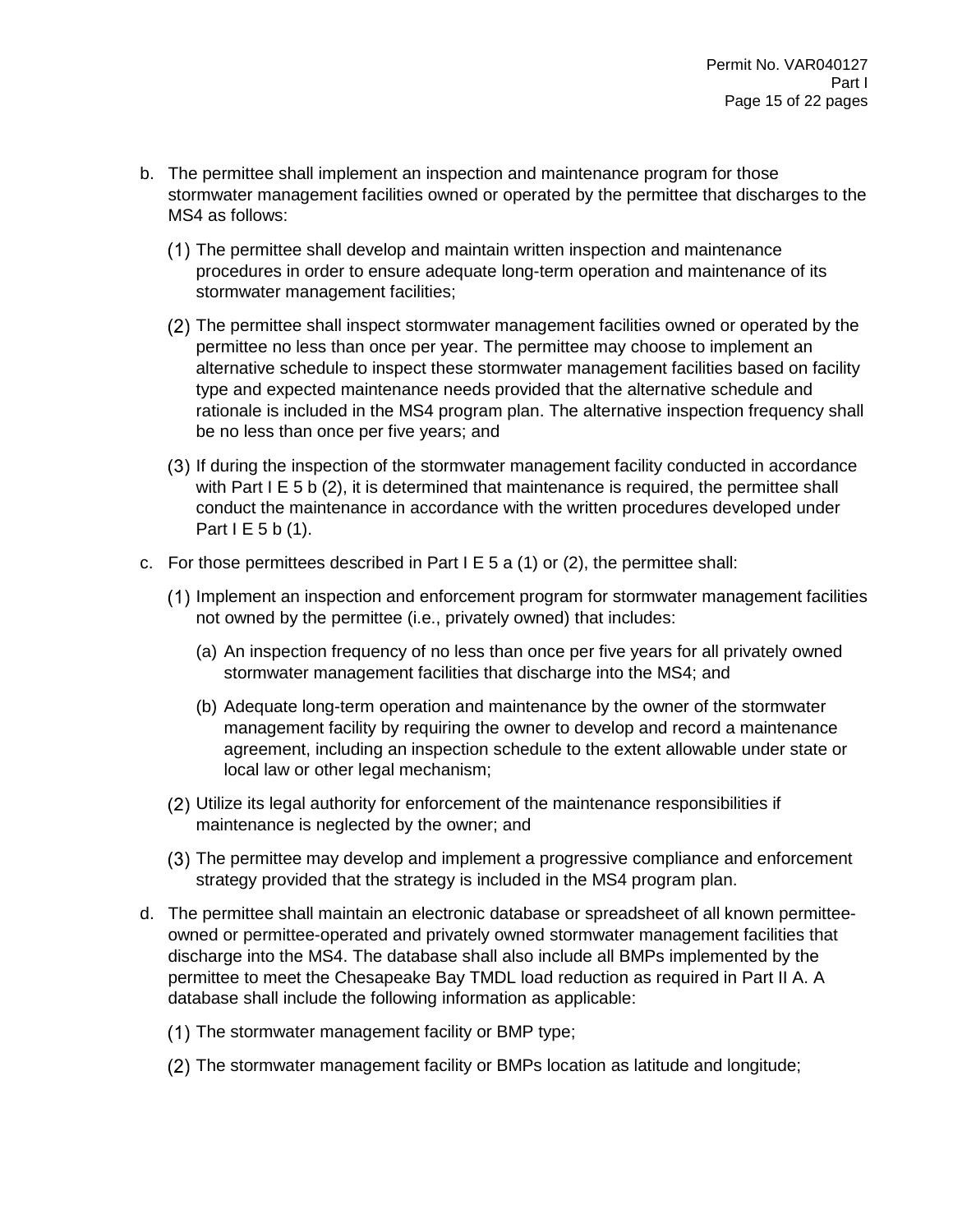- The acres treated by the stormwater management facility or BMP, including total acres, pervious acres, and impervious acres;
- The date the facility was brought online (MM/YYYY). If the date brought online is not known, the permittee shall use June 30, 2005;
- The 6th Order Hydrologic Unit Code in which the stormwater management facility is located;
- Whether the stormwater management facility or BMP is owned or operated by the permittee or privately owned;
- Whether or not the stormwater management facility or BMP is part of the permittee's Chesapeake Bay TMDL action plan required in Part II A or local TMDL action plan required in Part II B, or both;
- (8) If the stormwater management facility or BMP is privately owned, whether a maintenance agreement exists; and
- The date of the permittee's most recent inspection of the stormwater management facility or BMP.
- e. The electronic database or spreadsheet shall be updated no later than 30 days after a new stormwater management facility is brought online, a new BMP is implemented to meet a TMDL load reduction as required in Part II, or discovered if it is an existing stormwater management facility.
- f. The permittee shall use the DEQ Construction Stormwater Database or other application as specified by the department to report each stormwater management facility installed after July 1, 2014, to address the control of post-construction runoff from land disturbing activities for which the permittee is required to obtain a General VPDES Permit for Discharges of Stormwater from Construction Activities.
- g. No later than October 1 of each year, the permittee shall electronically report the stormwater management facilities and BMPs implemented between July 1 and June 30 of each year using the DEQ BMP Warehouse and associated reporting template for any practices not reported in accordance with Part I E 5 f including stormwater management facilities installed to control post-development stormwater runoff from land disturbing activities less than one acre in accordance with the Chesapeake Bay Preservation Act regulations (9VAC25-830) and for which a General VPDES Permit for Discharges of Stormwater from Construction Activities was not required.
- h. The MS4 program plan shall include:
	- (1) If the permittee implements a VSMP in accordance with Part I E 5 a (1) and (2):
		- (a) A copy of the VSMP approval letter issued by the department;
		- (b) Written inspection procedures and all associated documents utilized in the inspection of privately owned stormwater management facilities; and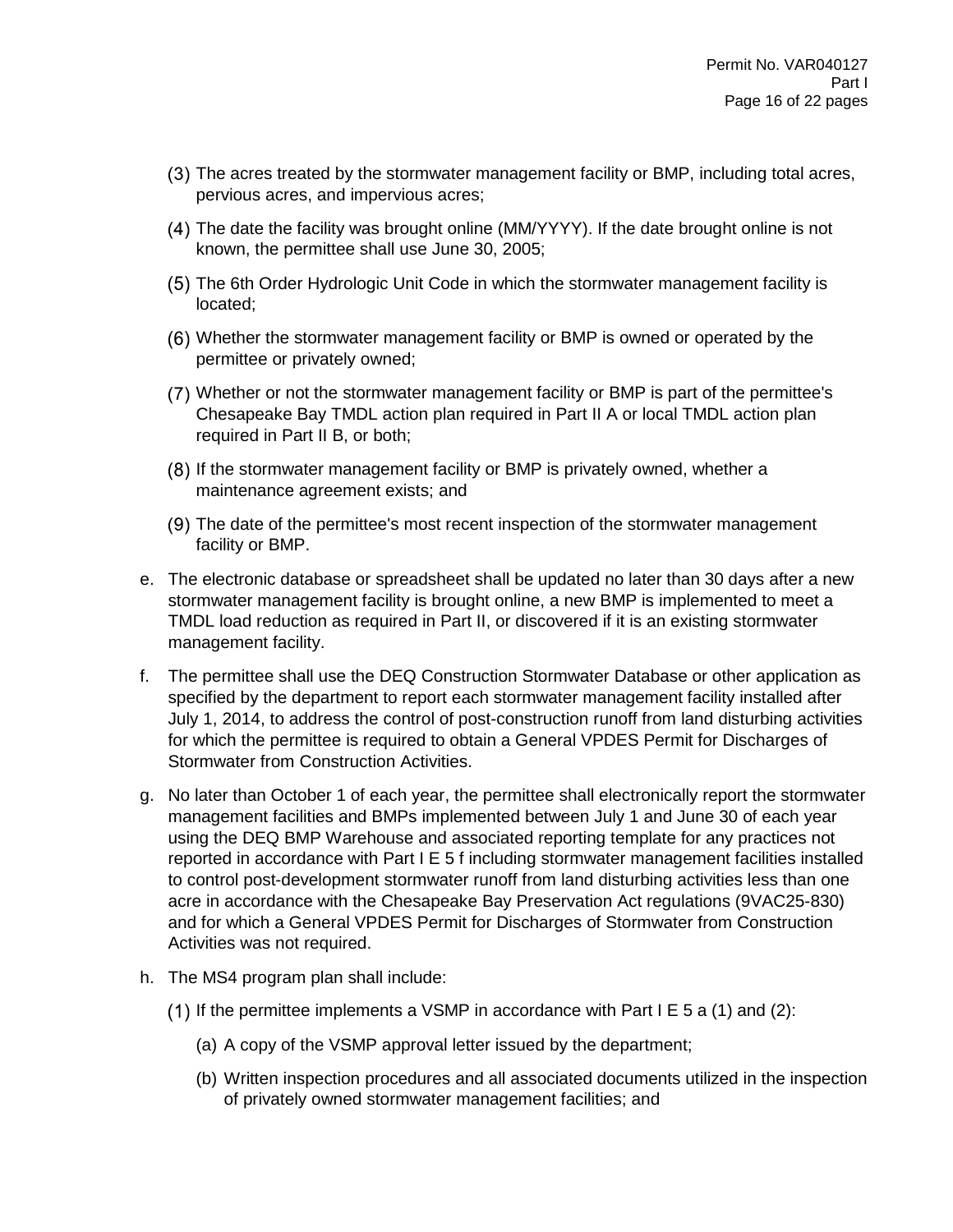- (c) Written procedures for compliance and enforcement of inspection and maintenance requirements for privately owned BMPs.
- If the permittee implements a post-development stormwater runoff control program in accordance with Part  $I \nE 5$  a (3):
	- (a) The most recently approved standards and specifications or if incorporated by reference, the location where the standards and specifications can be viewed; and
	- (b) A copy of the most recent standards and specifications approval letter from the department.
- $(3)$  A description of the legal authorities utilized to ensure compliance with Part I E 5 a for post-construction stormwater runoff control such as ordinances (provide citation as appropriate), permits, orders, specific contract language, and interjurisdictional agreements;
- Written inspection procedures and all associated documents utilized during inspection of stormwater management facilities owned or operated by the permittee;
- The roles and responsibilities of each of the permittee's departments, divisions, or subdivisions in implementing the post-construction stormwater runoff control program; and
- The stormwater management facility spreadsheet or database incorporated by reference and the location or webpage address where the spreadsheet or database can be reviewed.
- i. The annual report shall include the following information:
	- If the permittee implements a Virginia Stormwater Management Program in accordance with Part I E 5 a  $(1)$  and  $(2)$ :
		- (a) The number of privately owned stormwater management facility inspections conducted; and
		- (b) The number of enforcement actions initiated by the permittee to ensure long-term maintenance of privately owned stormwater management facilities including the type of enforcement action;
	- Total number of inspections conducted on stormwater management facilities owned or operated by the permittee;
	- A description of the significant maintenance, repair, or retrofit activities performed on the stormwater management facilities owned or operated by the permittee to ensure it continues to perform as designed. This does not include routine activities such as grass mowing or trash collection;
	- A confirmation statement that the permittee submitted stormwater management facility information through the Virginia Construction Stormwater General Permit database for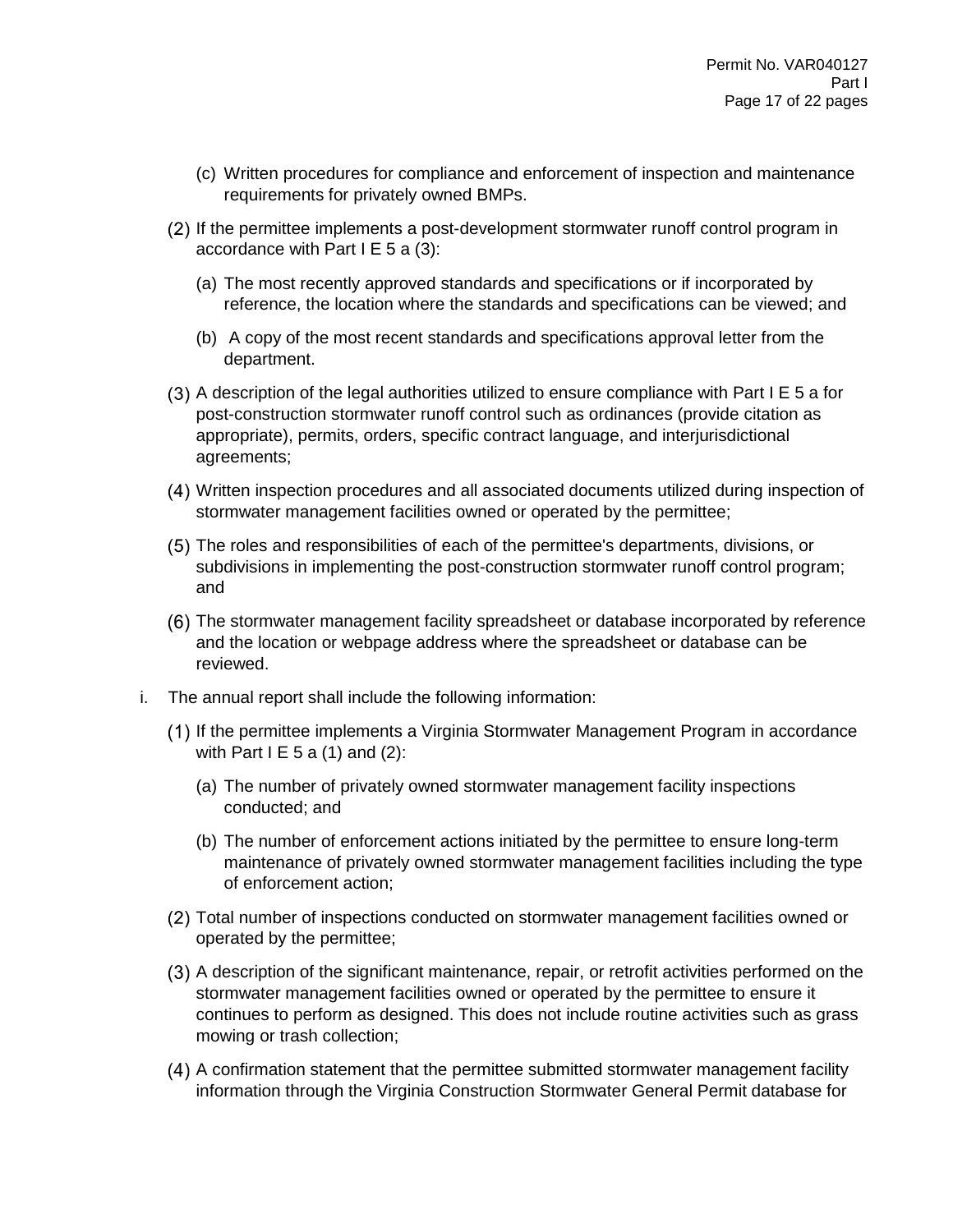those land disturbing activities for which the permittee was required to obtain coverage under the General VPDES Permit for Discharges of Stormwater from Construction Activities in accordance with Part I E 5 f or a statement that the permittee did not complete any projects requiring coverage under the General VPDES Permit for Discharges of Stormwater from Construction Activities; and

- A confirmation statement that the permittee electronically reported BMPs using the DEQ BMP Warehouse in accordance with Part I E 5 g and the date on which the information was submitted.
- 6. Pollution prevention and good housekeeping for facilities owned or operated by the permittee within the MS4 service area.
	- a. The permittee shall maintain and implement written procedures for those activities at facilities owned or operated by the permittee, such as road, street, and parking lot maintenance; equipment maintenance; and the application, storage, transport, and disposal of pesticides, herbicides, and fertilizers designed to:
		- Prevent illicit discharges;
		- Ensure the proper disposal of waste materials, including landscape wastes;
		- Prevent the discharge of wastewater or permittee vehicle wash water or both into the MS4 without authorization under a separate VPDES permit;
		- Require implementation of best management practices when discharging water pumped from utility construction and maintenance activities;
		- Minimize the pollutants in stormwater runoff from bulk storage areas (e.g., salt storage, topsoil stockpiles) through the use of best management practices;
		- (6) Prevent pollutant discharge into the MS4 from leaking municipal automobiles and equipment; and
		- Ensure that the application of materials, including fertilizers and pesticides, is conducted in accordance with the manufacturer's recommendations.
	- b. The written procedures established in accordance with Part I E 6 a shall be utilized as part of the employee training program at Part I E 6 m.
	- c. Within 12 months of state permit coverage, the permittee shall identify which of the highpriority facilities have a high potential of discharging pollutants. The permittee shall maintain and implement a site specific stormwater pollution prevention plan (SWPPP) for each facility identified. High priority facilities that have a high potential for discharging pollutants are those facilities that are not covered under a separate VPDES permit and which any of the following materials or activities occur and are expected to have exposure to stormwater resulting from rain, snow, snowmelt or runoff:
		- (1) Areas where residuals from using, storing or cleaning machinery or equipment remain and are exposed to stormwater;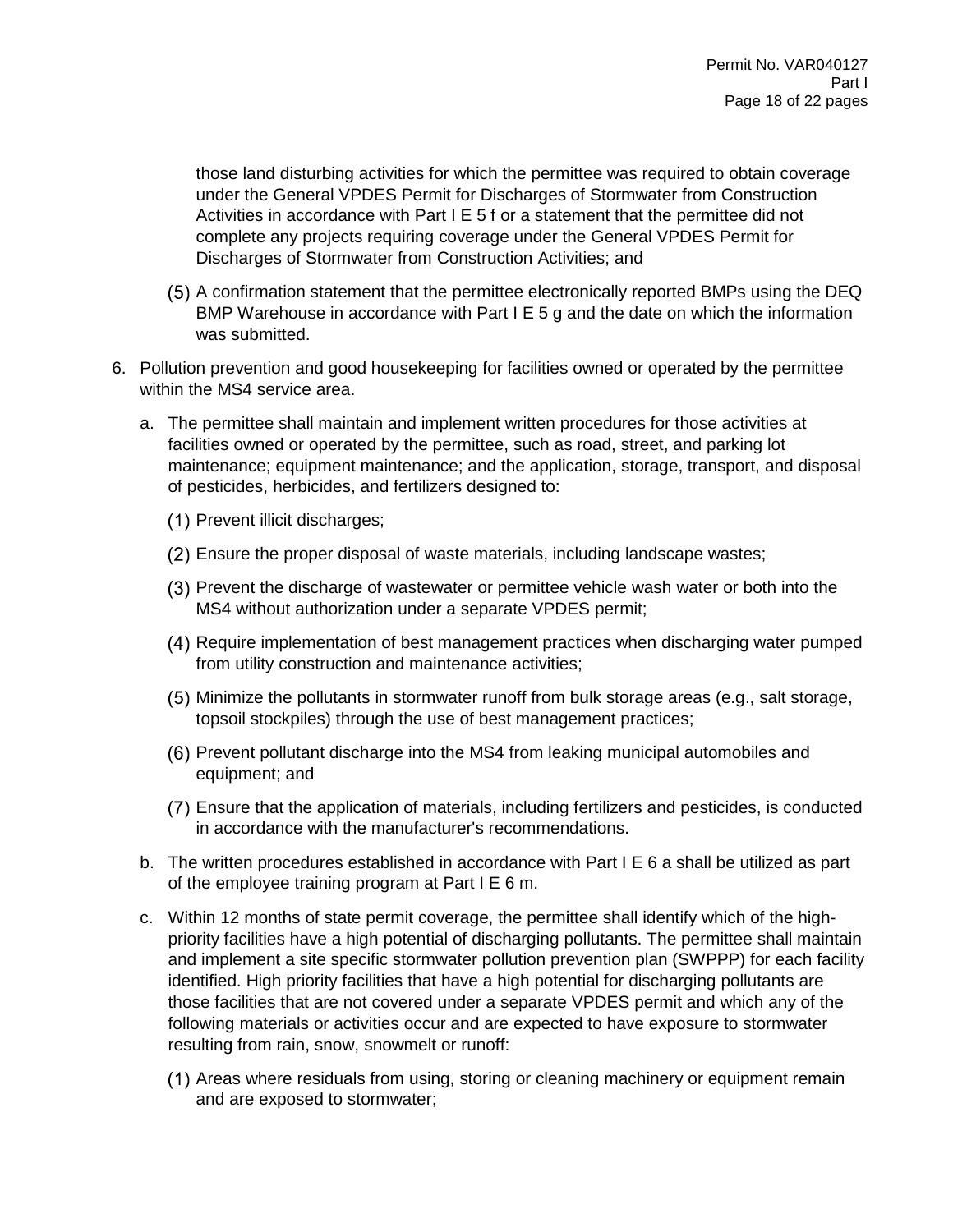- (2) Materials or residuals on the ground or in stormwater inlets from spills or leaks;
- (3) Material handling equipment;
- Materials or products that would be expected to be mobilized in stormwater runoff during loading or unloading or transporting activities (e.g., rock, salt, fill dirt);
- Materials or products stored outdoors (except final products intended for outside use where exposure to stormwater does not result in the discharge of pollutants);
- Materials or products that would be expected to be mobilized in stormwater runoff contained in open, deteriorated or leaking storage drums, barrels, tanks, and similar containers;
- Waste material except waste in covered, nonleaking containers (e.g., dumpsters);
- Application or disposal of process wastewater (unless otherwise permitted); or
- Particulate matter or visible deposits of residuals from roof stacks, vents or both not otherwise regulated (i.e., under an air quality control permit) and evident in the stormwater runoff.
- d. Each SWPPP as required in Part I E 6 c shall include the following:
	- A site description that includes a site map identifying all outfalls, direction of stormwater flows, existing source controls, and receiving water bodies;
	- (2) A description and checklist of the potential pollutants and pollutant sources;
	- (3) A description of all potential nonstormwater discharges;
	- Written procedures designed to reduce and prevent pollutant discharge;
	- $(5)$  A description of the applicable training as required in Part I E 6 m;
	- Procedures to conduct an annual comprehensive site compliance evaluation;
	- An inspection frequency of no less than once per year and maintenance requirements for site specific source controls. The date of each inspection and associated findings and follow-up shall be logged in each SWPPP; and
	- A log of each unauthorized discharge, release, or spill incident reported in accordance with Part III G including the following information:
		- (a) Date of incident;
		- (b) Material discharged, released, or spilled; and
		- (c) Estimated quantity discharged, released or spilled .
- e. No later than June 30 of each year, the permittee shall annually review any high-priority facility owned or operated by the permittee for which a SWPPP has not been developed to determine if the facility has a high potential to discharge pollutants as described in Part I E 6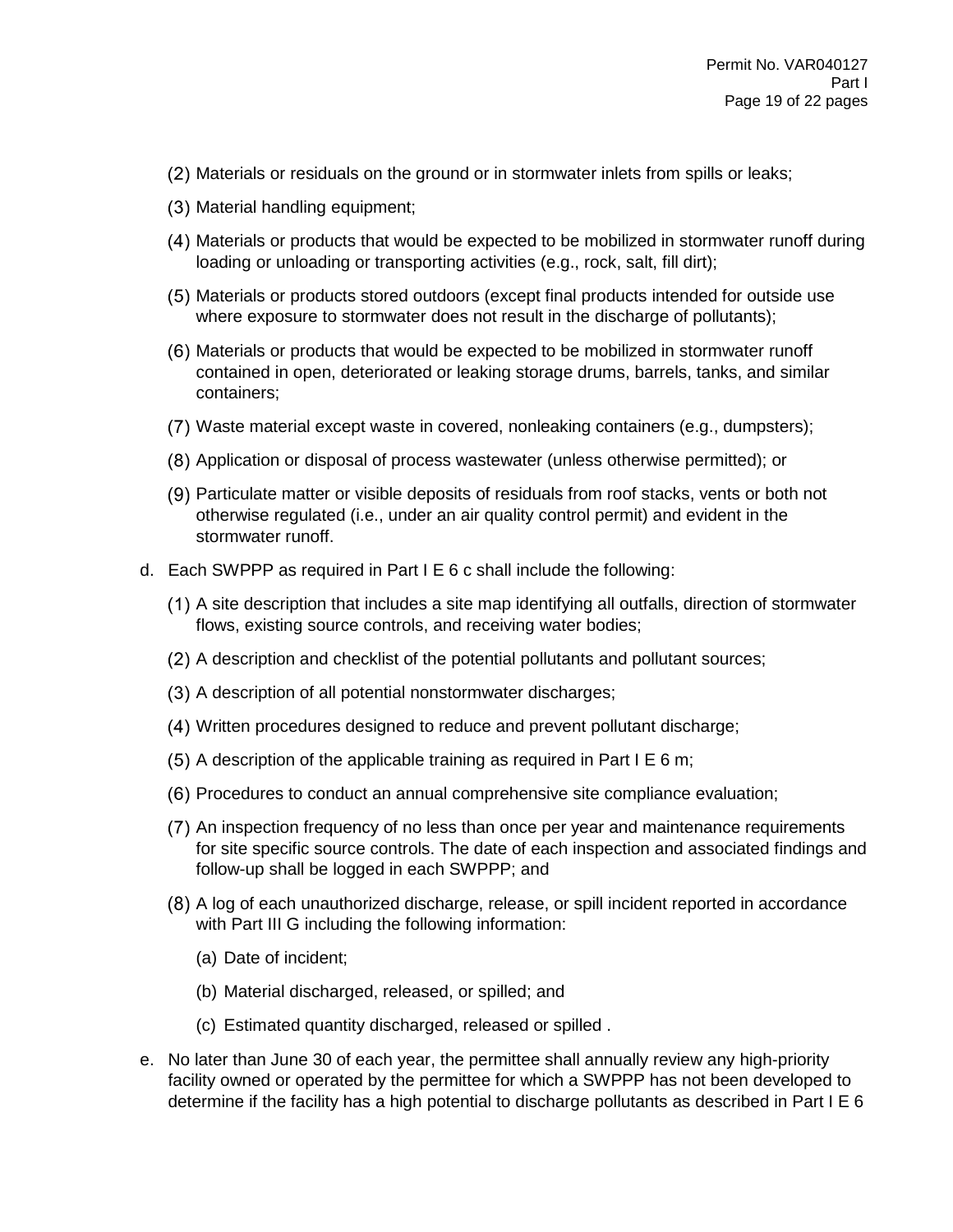c. If the facility is determined to be a high-priority facility with a high potential to discharge pollutants, the permittee shall develop a SWPPP meeting the requirements of Part I E 6 d no later than December 31 of that same year.

- f. The permittee shall review the contents of any site specific SWPPP no later than 30 days after any unauthorized discharge, release, or spill reported in accordance with Part III G to determine if additional measures are necessary to prevent future unauthorized discharges, releases, or spills. If necessary, the SWPPP shall be updated no later than 90 days after the unauthorized discharge.
- g. The SWPPP shall be kept at the high-priority facility with a high potential to discharge and utilized as part of staff training required in Part I E 6 m. The SWPPP and associated documents may be maintained as a hard copy or electronically as long as the documents are available to employees at the applicable site.
- h. If activities change at a facility such that the facility no longer meets the criteria of a highpriority facility with a high potential to discharge pollutants as described in Part I E 6 c, the permittee may remove the facility from the list of high-priority facilities with a high potential to discharge pollutants.
- i. The permittee shall maintain and implement turf and landscape nutrient management plans that have been developed by a certified turf and landscape nutrient management planner in accordance with § 10.1-104.2 of the Code of Virginia on all lands owned or operated by the permittee where nutrients are applied to a contiguous area greater than one acre. If nutrients are being applied to achieve final stabilization of a land disturbance project, application shall follow the manufacturer's recommendations.
- j. Permittees with lands regulated under § 10.1-104.4 of the Code of Virginia, including state agencies, state colleges and universities, and other state government entities, shall continue to implement turf and landscape nutrient management plans in accordance with this statutory requirement.
- k. The permittee shall not apply any deicing agent containing urea or other forms of nitrogen or phosphorus to parking lots, roadways, and sidewalks, or other paved surfaces.
- l. The permittee shall require through the use of contract language, training, standard operating procedures, or other measures within the permittee's legal authority that contractors employed by the permittee and engaging in activities with the potential to discharge pollutants use appropriate control measures to minimize the discharge of pollutants to the MS4.
- m. The permittee shall develop a training plan in writing for applicable staff that ensures the following:
	- Field personnel receive training in the recognition and reporting of illicit discharges no less than once per 24 months;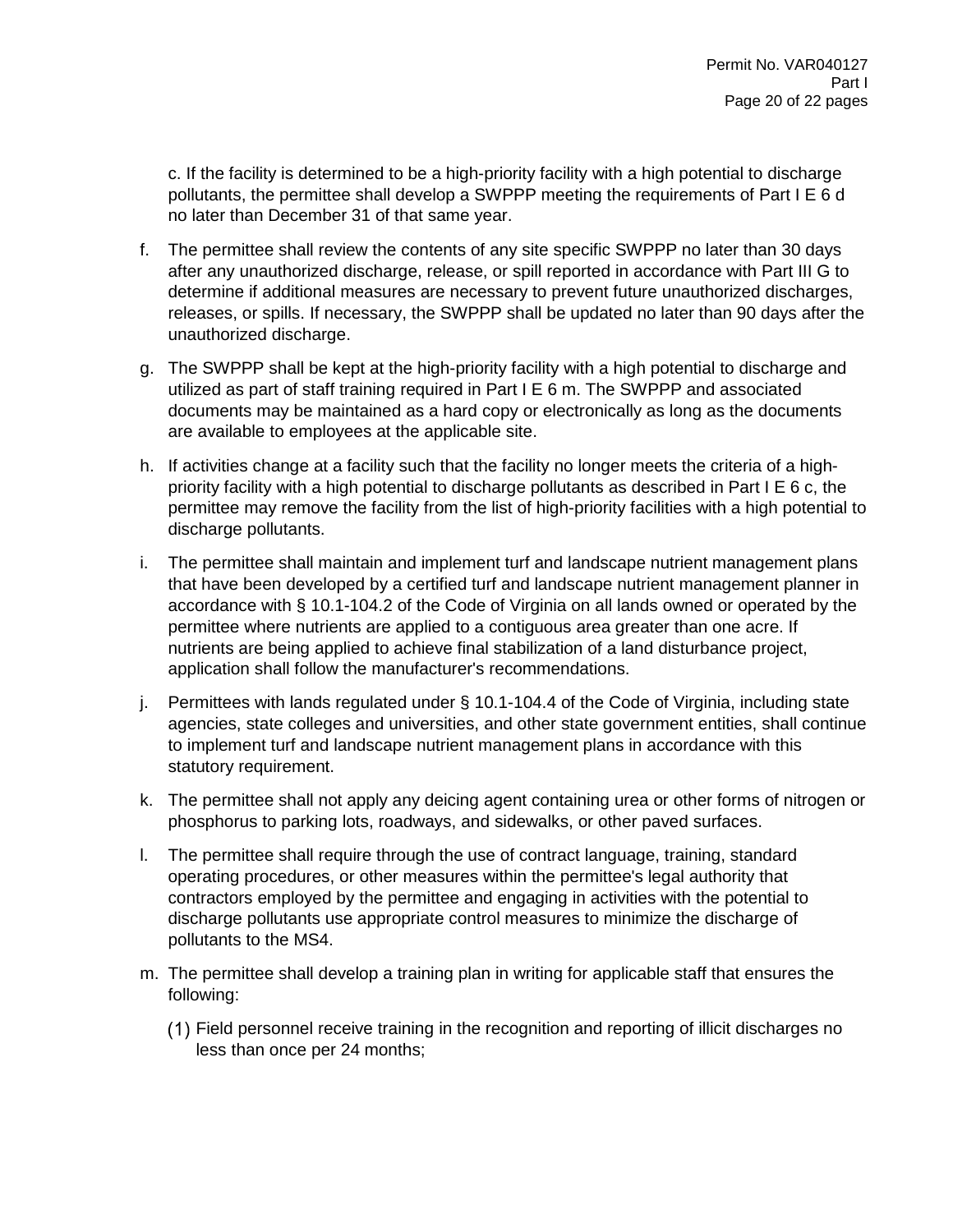- Employees performing road, street, and parking lot maintenance receive training in pollution prevention and good housekeeping associated with those activities no less than once per 24 months;
- Employees working in and around maintenance, public works, or recreational facilities receive training in good housekeeping and pollution prevention practices associated with those facilities no less than once per 24 months;
- Employees and contractors hired by the permittee who apply pesticides and herbicides are trained or certified in accordance with the Virginia Pesticide Control Act (§ 3.2-3900 et seq. of the Code of Virginia). Certification by the Virginia Department of Agriculture and Consumer Services (VCACS) Pesticide and Herbicide Applicator program shall constitute compliance with this requirement;
- Employees and contractors serving as plan reviewers, inspectors, program administrators, and construction site operators obtain the appropriate certifications as required under the Virginia Erosion and Sediment Control Law and its attendant regulations;
- Employees and contractors implementing the stormwater program obtain the appropriate certifications as required under the Virginia Stormwater Management Act and its attendant regulations; and
- Employees whose duties include emergency response have been trained in spill response. Training of emergency responders such as firefighters and law-enforcement officers on the handling of spill releases as part of a larger emergency response training shall satisfy this training requirement and be documented in the training plan.
- n. The permittee shall maintain documentation of each training event conducted by the permittee to fulfill the requirements of Part I E 6 m for a minimum of three years after the training event. The documentation shall include the following information:
	- $(1)$  The date of the training event;
	- (2) The number of employees attending the training event; and
	- (3) The objective of the training event.
- o. The permittee may fulfill the training requirements in Part I E 6 m, in total or in part, through regional training programs involving two or more MS4 permittees; however, the permittee shall remain responsible for ensuring compliance with the training requirements.
- p. The MS4 program plan shall include:
	- The written procedures for the operations and maintenance activities as required by Part I E 6 a;
	- A list of all high-priority facilities owned or operated by the permittee required in accordance with Part I E 6 c, and whether or not the facility has a high potential to discharge;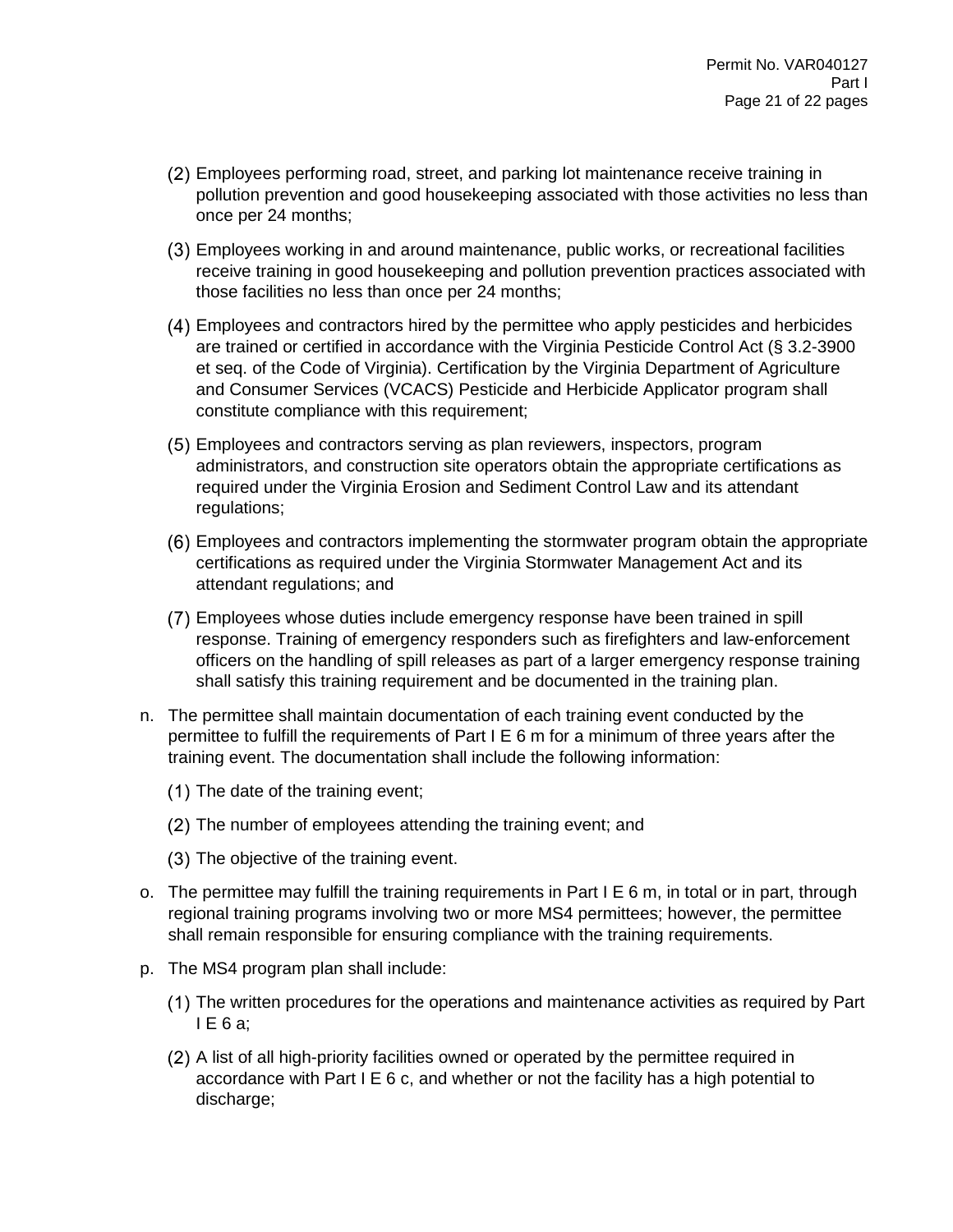- A list of lands for which turf and landscape nutrient management plans are required in accordance with Part I E 6 i and j, including the following information:
	- (a) The total acreage on which nutrients are applied;
	- (b) The date of the most recently approved nutrient management plan for the property; and
	- (c) The location in which the individual turf and landscape nutrient management plan is located;
- A summary of mechanisms the permittee uses to ensure contractors working on behalf of the permittees implement the necessary good housekeeping and pollution prevention procedures, and stormwater pollution plans as appropriate; and
- $(5)$  The written training plan as required in Part I E 6 m.
- q. The annual report shall include the following:
	- A summary of any operational procedures developed or modified in accordance with Part I E 6 a during the reporting period;
	- $(2)$  A summary of any new SWPPPs developed in accordance Part I E 6 c during the reporting period;
	- A summary of any SWPPPs modified in accordance with Part I E 6 f or the rationale of any high priority facilities delisted in accordance with Part I E 6 h during the reporting period;
	- A summary of any new turf and landscape nutrient management plans developed that includes:
		- (a) Location and the total acreage of each land area; and
		- (b) The date of the approved nutrient management plan; and
	- $(5)$  A list of the training events conducted in accordance with Part I E 6 m, including the following information:
		- (a) The date of the training event;
		- (b) The number of employees who attended the training event; and
		- (c) The objective of the training event.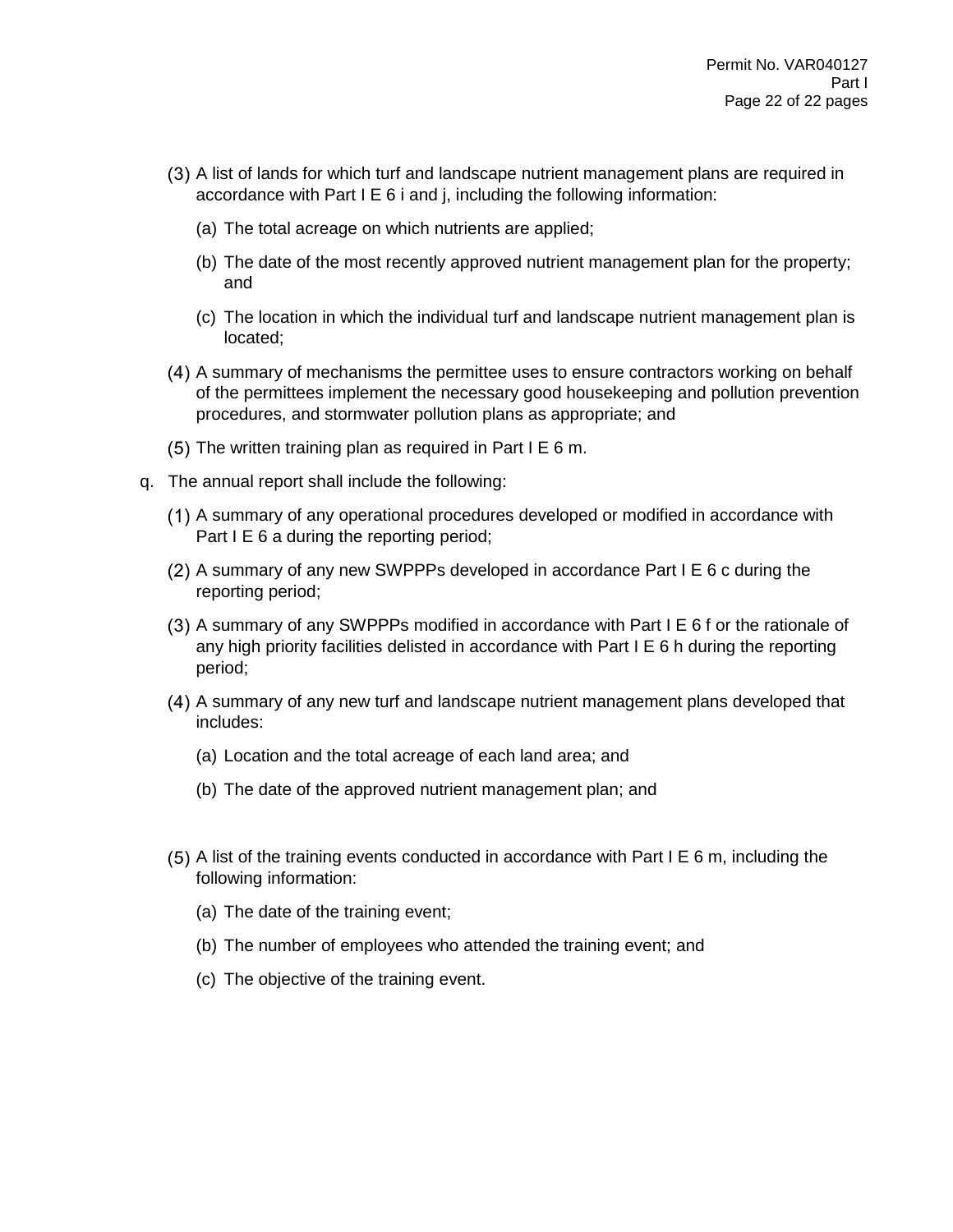#### **Part II TMDL Special Conditions**

- A. Chesapeake Bay TMDL special condition.
	- 1. The Commonwealth in its Phase I and Phase II Chesapeake Bay TMDL Watershed Implementation Plans (WIPs) committed to a phased approach for MS4s, affording MS4 permittees up to three full five-year permit cycles to implement necessary reductions. This permit is consistent with the Chesapeake Bay TMDL and the Virginia Phase I and Phase II WIPs to meet the Level 2 (L2) scoping run for existing developed lands as it represents an implementation of an additional 35% of L2 as specified in the 2010 Phase I and Phase II WIPs. In combination with the 5.0% reduction of L2 that has already been achieved, a total reduction at the end of this permit term of 40% of L2 will be achieved. Conditions of future permits will be consistent with the TMDL or WIP conditions in place at the time of permit issuance.
	- 2. The following definitions apply to Part II of this state permit for the purpose of the Chesapeake Bay TMDL special condition for discharges in the Chesapeake Bay Watershed:

"Existing sources" means pervious and impervious urban land uses served by the MS4 as of June 30, 2009.

"New sources" means pervious and impervious urban land uses served by the MS4 developed or redeveloped on or after July 1, 2009.

"Pollutants of concern" or "POC" means total nitrogen, total phosphorus, and total suspended solids.

"Transitional sources" means regulated land disturbing activities that are temporary in nature and discharge through the MS4.

3. Reduction requirements. No later than the expiration date of this permit, the permittee shall reduce the load of total nitrogen, total phosphorus, and total suspended solids from existing developed lands served by the MS4 as of June 30, 2009, within the 2010 Census urbanized areas by at least 40% of the Level 2 (L2) Scoping Run Reductions. The 40% reduction is the sum of (i) the first phase reduction of 5.0% of the L2 Scoping Run Reductions based on the lands located within the 2000 Census urbanized areas required by June 30, 2018; (ii) the second phase reduction of at least 35% of the L2 Scoping Run based on lands within the 2000 Census urbanized areas required by June 30, 2023; and (iii) the reduction of at least 40% of the L2 Scoping Run , which shall only apply to the additional lands that were added by the 2010 expanded Census urbanized areas required by June 30, 2023. The required reduction shall be calculated using Tables 3a, 3b, 3c, and 3d below as applicable: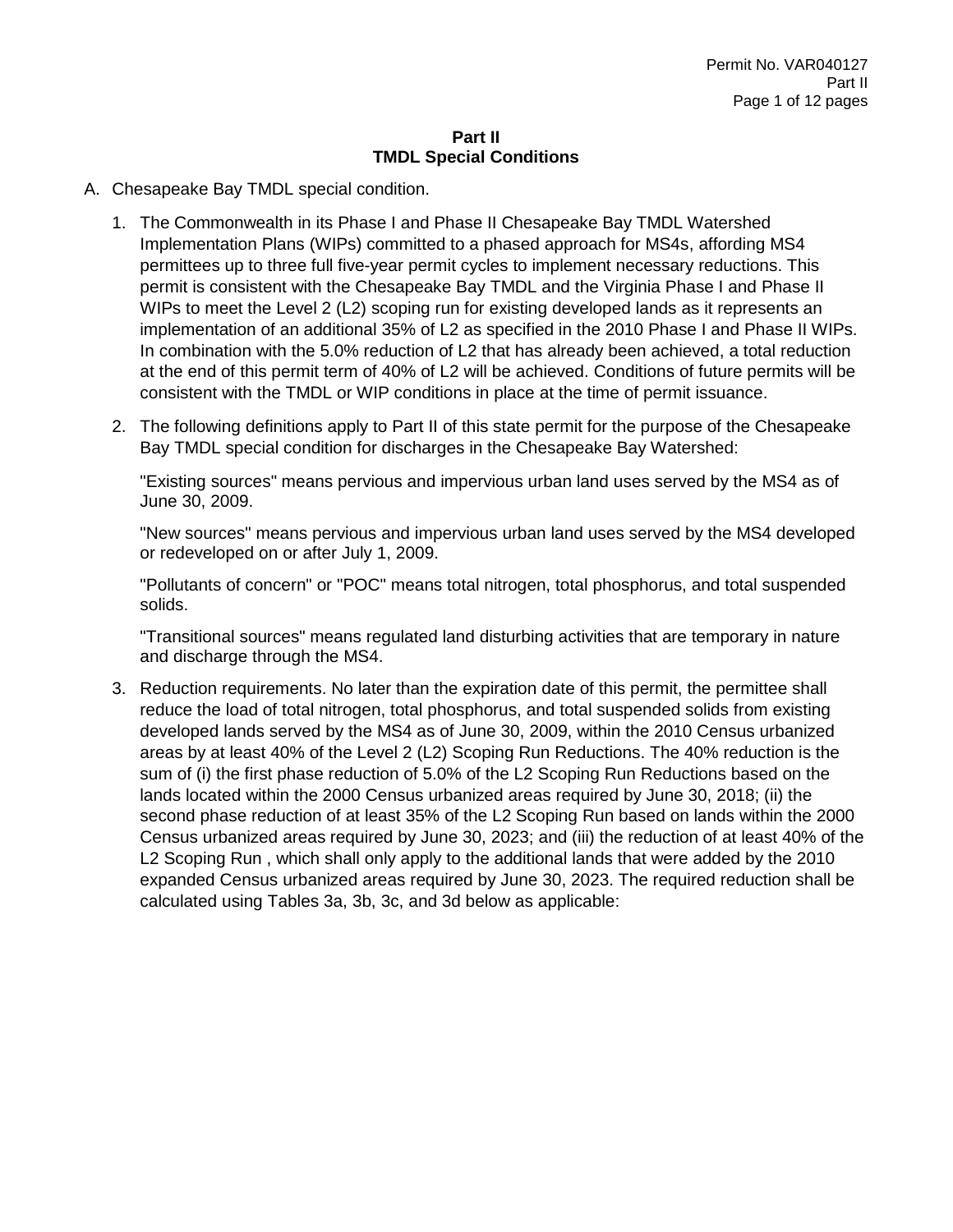|                     |                                  |                                 |                                                                                                               | Table 3a         |                                                                        |                                                           | Calculation Sheet for Estimating Existing Source Loads and Reduction Requirements for the James River, Lynnhaven, and Little Creek Basins |                                                      |
|---------------------|----------------------------------|---------------------------------|---------------------------------------------------------------------------------------------------------------|------------------|------------------------------------------------------------------------|-----------------------------------------------------------|-------------------------------------------------------------------------------------------------------------------------------------------|------------------------------------------------------|
|                     |                                  | $\mathsf{A}$                    | B                                                                                                             | $\mathsf C$      | D                                                                      | E.                                                        | $\mathsf F$                                                                                                                               | G                                                    |
| Pollutant           | Subsource                        | Loading rate<br>$(lbs/ac/yr)^1$ | Existing<br>developed<br>lands as of<br>6/30/09<br>served by the<br>MS4 within<br>the 2010 CUA<br>$(acres)^2$ | Load(lbs/yr) $3$ | Percentage of<br>MS4 required<br>Chesapeake<br>Bay total L2<br>loading | Percentage<br>of L2 required<br>reduction by<br>6/30/2023 | 40% cumulative<br>reduction<br>Required by<br>6/30/2023 (lbs/yr) <sup>4</sup>                                                             | Sum of 40%<br>cumulative<br>reduction<br>$(lb/yr)^5$ |
|                     | Regulated<br>urban<br>impervious | 9.39                            |                                                                                                               |                  | 9%                                                                     | 40%                                                       |                                                                                                                                           |                                                      |
| Nitrogen            | Regulated<br>urban<br>pervious   | 6.99                            |                                                                                                               |                  | 6%                                                                     | 40%                                                       |                                                                                                                                           |                                                      |
|                     | Regulated<br>urban<br>impervious | 1.76                            |                                                                                                               |                  | 16%                                                                    | 40%                                                       |                                                                                                                                           |                                                      |
| Phosphorus          | Regulated<br>urban<br>pervious   | 0.5                             |                                                                                                               |                  | 7.25%                                                                  | 40%                                                       |                                                                                                                                           |                                                      |
| Total               | Regulated<br>urban<br>impervious | 676.94                          |                                                                                                               |                  | 20%                                                                    | 40%                                                       |                                                                                                                                           |                                                      |
| suspended<br>solids | Regulated<br>urban<br>pervious   | 101.08                          |                                                                                                               |                  | 8.75%                                                                  | 40%                                                       |                                                                                                                                           |                                                      |

<sup>1</sup>Edge of stream loading rate based on the Chesapeake Bay Watershed Model Progress Run 5.3.2.

<sup>2</sup>To determine the existing developed acres required in Column B, permittees should first determine the extent of their regulated service area based on the 2010 Census urbanized area (CUA). Next, permittees will need to delineate the lands within the 2010 CUA served by the MS4 as pervious or impervious as of the baseline date of June 30, 2009.

<sup>3</sup>Column C = Column A x Column B.

 $4$ Column F = Column C x Column D x Column E.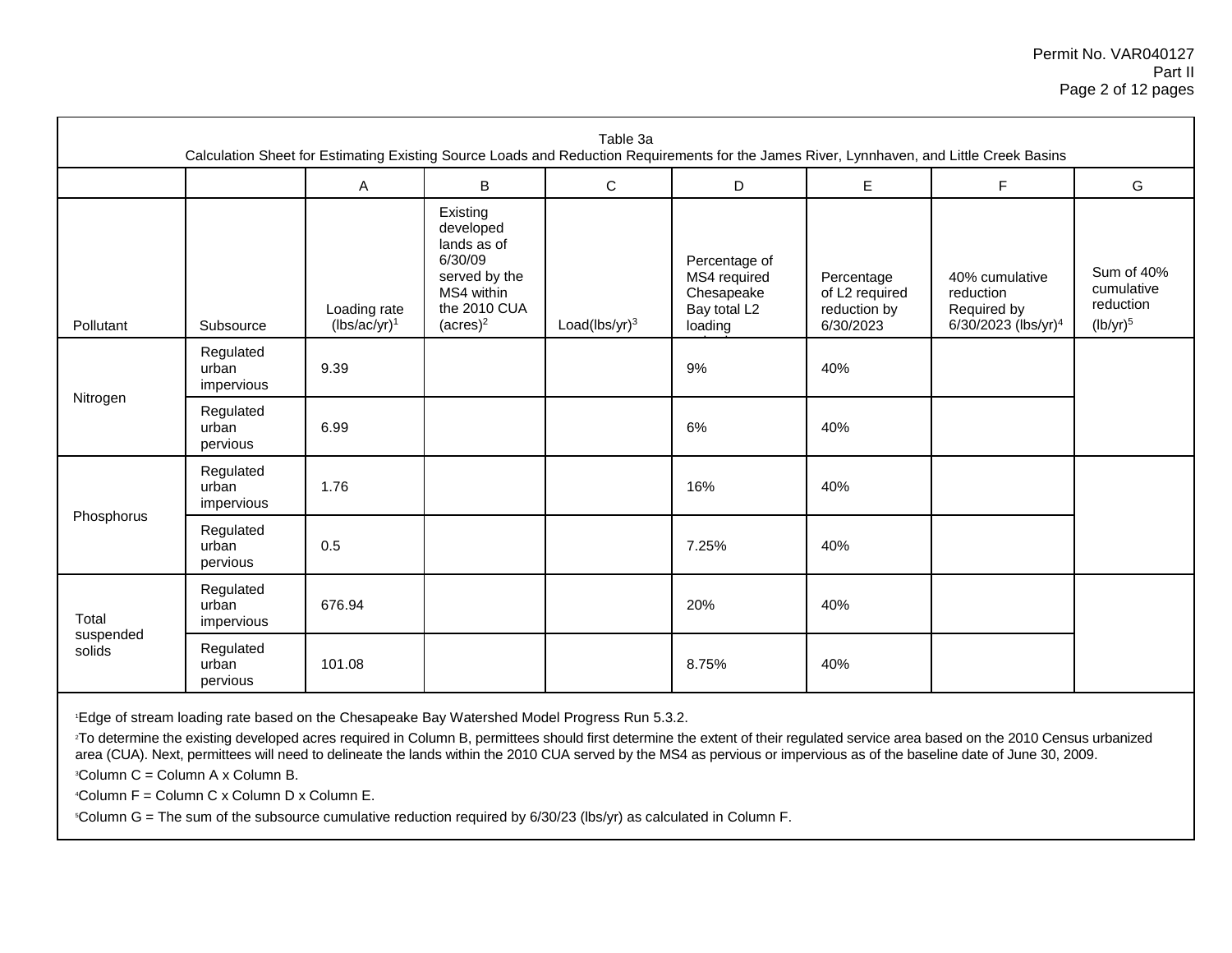#### Permit No. VAR040127 Part II Page 3 of 12 pages

| Table 3b<br>Calculation Sheet for Estimating Existing Source Loads and Reduction Requirements for the Potomac River Basin |                                  |                                 |                                                                                                               |                   |                                                                                     |                                                             |                                                                            |                                                      |
|---------------------------------------------------------------------------------------------------------------------------|----------------------------------|---------------------------------|---------------------------------------------------------------------------------------------------------------|-------------------|-------------------------------------------------------------------------------------|-------------------------------------------------------------|----------------------------------------------------------------------------|------------------------------------------------------|
|                                                                                                                           |                                  | $\mathsf{A}$                    | B                                                                                                             | $\mathbf C$       | D                                                                                   | E.                                                          | $\mathsf F$                                                                | G                                                    |
| Pollutant                                                                                                                 | Subsource                        | Loading rate<br>$(lbs/ac/yr)^1$ | Existing<br>developed<br>lands as of<br>6/30/09<br>served by the<br>MS4 within<br>the 2010 CUA<br>$(acres)^2$ | Load $(lbs/yr)^3$ | Percentage of<br>MS4 required<br>Chesapeake<br>Bay total L2<br>loading<br>reduction | Percentage<br>of L <sub>2</sub><br>required<br>reduction by | 40%<br>cumulative<br>reduction<br>required by<br>6/30/2023<br>$(lbs/yr)^4$ | Sum of 40%<br>cumulative<br>reduction<br>$(lb/yr)^5$ |
|                                                                                                                           | Regulated<br>urban<br>impervious | 16.86                           |                                                                                                               |                   | 9%                                                                                  | 40%                                                         |                                                                            |                                                      |
| Nitrogen                                                                                                                  | Regulated<br>urban<br>pervious   | 10.07                           |                                                                                                               |                   | 6%                                                                                  | 40%                                                         |                                                                            |                                                      |
|                                                                                                                           | Regulated<br>Urban<br>Impervious | 1.62                            |                                                                                                               |                   | 16%                                                                                 | 40%                                                         |                                                                            |                                                      |
| Phosphorus                                                                                                                | Regulated<br>urban<br>pervious   | 0.41                            |                                                                                                               |                   | 7.25%                                                                               | 40%                                                         |                                                                            |                                                      |
| Total                                                                                                                     | Regulated<br>urban<br>impervious | 1171.32                         |                                                                                                               |                   | 20%                                                                                 | 40%                                                         |                                                                            |                                                      |
| suspended<br>solids                                                                                                       | Regulated<br>urban<br>pervious   | 175.8                           |                                                                                                               |                   | 8.75%                                                                               | 40%                                                         |                                                                            |                                                      |

<sup>1</sup>Edge of stream loading rate based on the Chesapeake Bay Watershed Model Progress Run 5.3.2

<sup>2</sup>To determine the existing developed acres required in Column B, permittees should first determine the extent of their regulated service area based on the 2010 Census urbanized area (CUA). Next, permittees will need to delineate the lands within the 2010 CUA served by the MS4 as pervious or impervious as of the baseline date of June 30, 2009.

<sup>3</sup>Column C = Column A x Column B.

<sup>4</sup>Column F = Column C x Column D x Column E.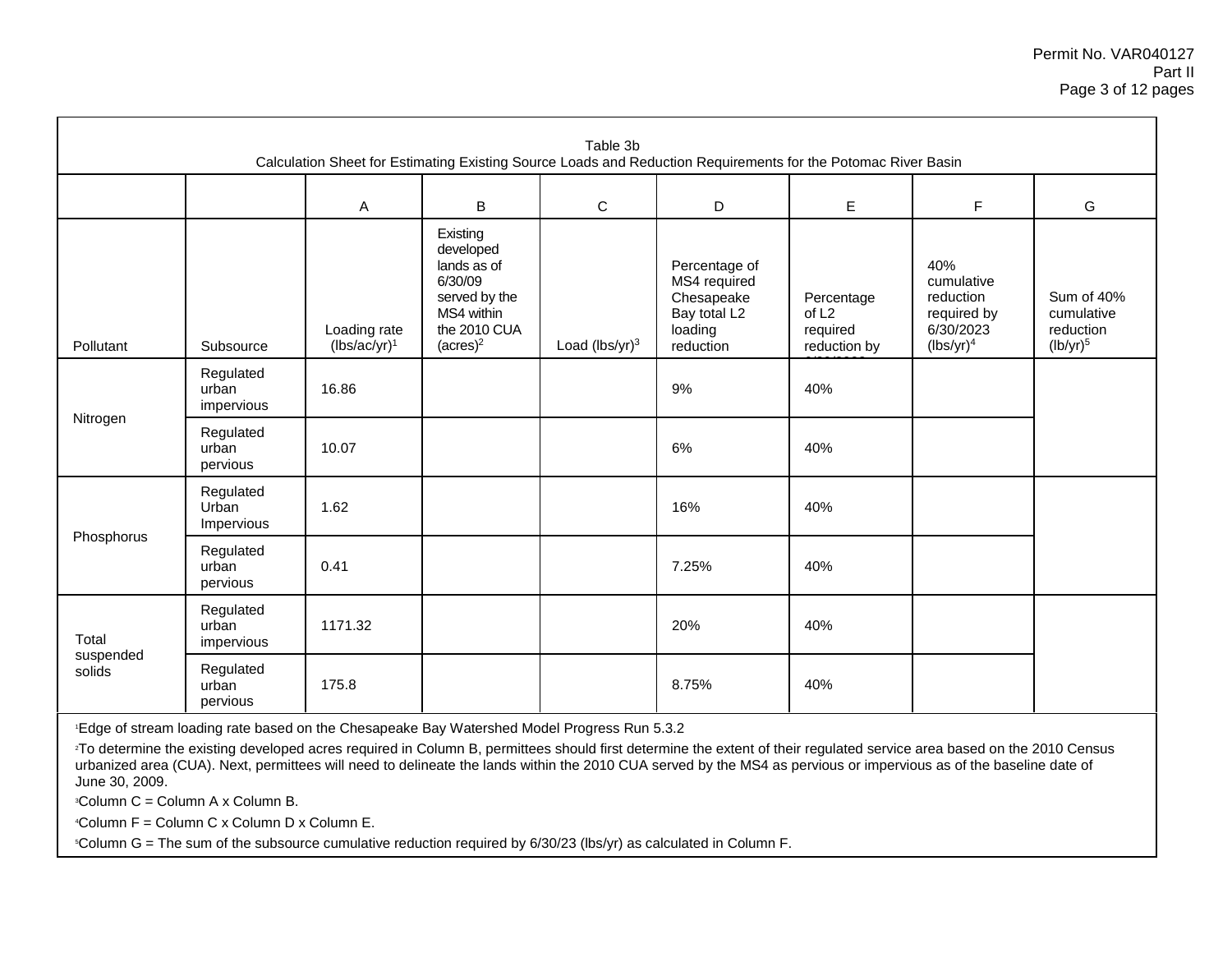|                     |                                  |                                 |                                                                                                               | Table 3c          | Calculation Sheet for Estimating Existing Source Loads and Reduction Requirements for the Rappahannock River Basin |                                                           |                                                                            |                                                      |
|---------------------|----------------------------------|---------------------------------|---------------------------------------------------------------------------------------------------------------|-------------------|--------------------------------------------------------------------------------------------------------------------|-----------------------------------------------------------|----------------------------------------------------------------------------|------------------------------------------------------|
|                     |                                  | Α                               | B                                                                                                             | C                 | D                                                                                                                  | E                                                         | F                                                                          | G                                                    |
| Pollutant           | Subsource                        | Loading rate<br>$(lbs/ac/yr)^1$ | Existing<br>developed<br>lands as of<br>6/30/09<br>served by the<br>MS4 within<br>the 2010 CUA<br>$(acres)^2$ | Load $(lbs/yr)^3$ | Percentage of<br>MS4 required<br>Chesapeake<br>Bay total L2<br>loading<br>reduction                                | Percentage<br>of L2 required<br>reduction by<br>6/30/2023 | 40%<br>cumulative<br>reduction<br>Required by<br>6/30/2023<br>$(lbs/yr)^4$ | Sum of 40%<br>cumulative<br>reduction<br>$(lb/yr)^5$ |
|                     | Regulated<br>urban<br>impervious | 9.38                            |                                                                                                               |                   | 9%                                                                                                                 | 40%                                                       |                                                                            |                                                      |
| Nitrogen            | Regulated<br>urban<br>pervious   | 5.34                            |                                                                                                               |                   | 6%                                                                                                                 | 40%                                                       |                                                                            |                                                      |
|                     | Regulated<br>urban<br>impervious | 1.41                            |                                                                                                               |                   | 16%                                                                                                                | 40%                                                       |                                                                            |                                                      |
| Phosphorus          | Regulated<br>urban<br>pervious   | 0.38                            |                                                                                                               |                   | 7.25%                                                                                                              | 40%                                                       |                                                                            |                                                      |
| Total               | Regulated<br>urban<br>impervious | 423.97                          |                                                                                                               |                   | 20%                                                                                                                | 40%                                                       |                                                                            |                                                      |
| suspended<br>solids | Regulated<br>urban<br>pervious   | 56.01                           |                                                                                                               |                   | 8.75%                                                                                                              | 40%                                                       |                                                                            |                                                      |

<sup>1</sup>Edge of stream loading rate based on the Chesapeake Bay Watershed Model Progress Run 5.3.2.

<sup>2</sup>To determine the existing developed acres required in Column B, permittees should first determine the extent of their regulated service area based on the 2010 Census urbanized area (CUA). Next, permittees will need to delineate the lands within the 2010 CUA served by the MS4 as pervious or impervious as of the baseline date of June 30, 2009.

<sup>3</sup>Column C = Column A x Column B.

 $4$ Column F = Column C x Column D x Column E.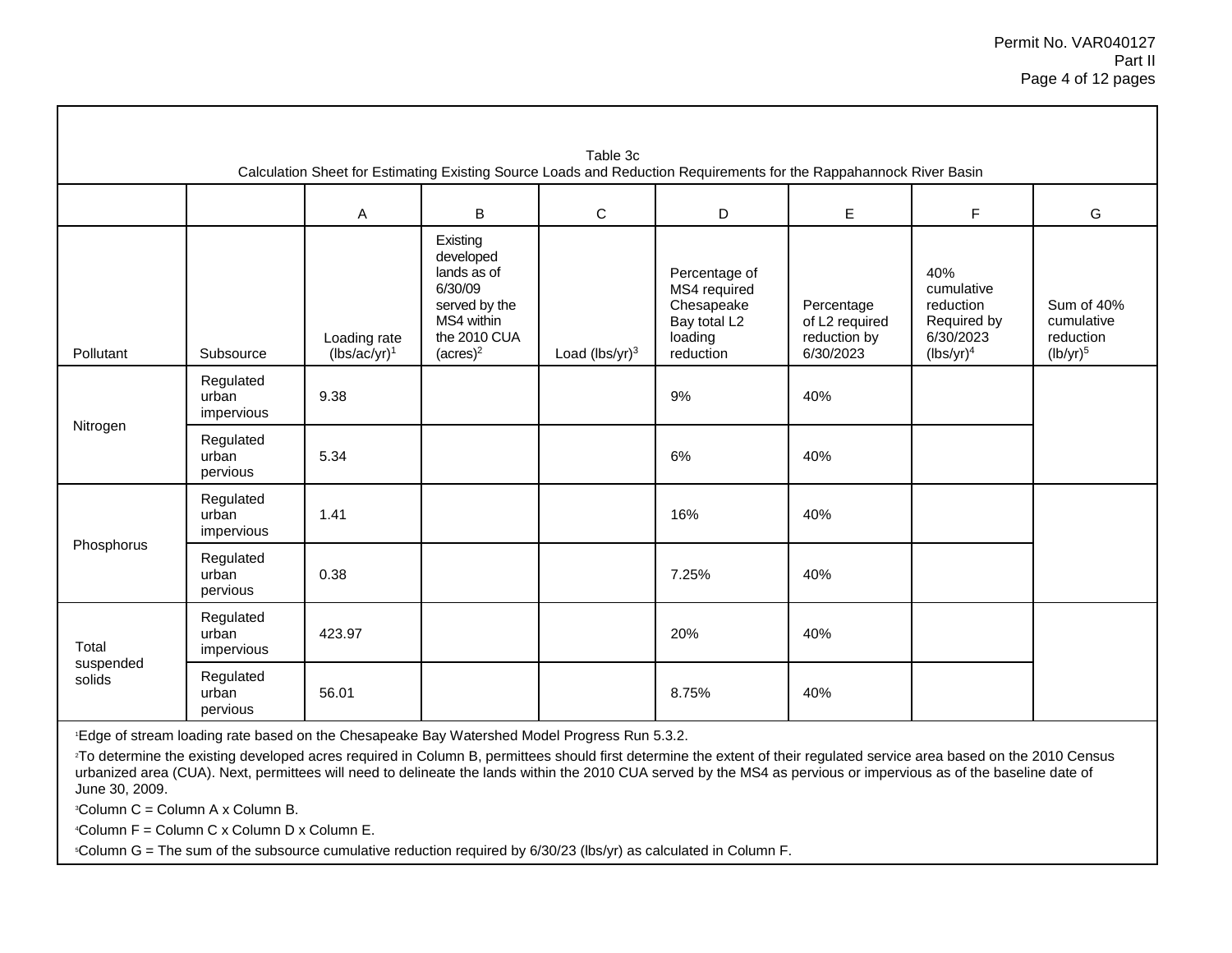|                              |                                  |                                 |                                                                                                               | Table 3d             | Calculation Sheet for Estimating Existing Source Loads and Reduction Requirements for the York River and Poquoson Coastal Basin |                                                           |                                                                            |                                                      |
|------------------------------|----------------------------------|---------------------------------|---------------------------------------------------------------------------------------------------------------|----------------------|---------------------------------------------------------------------------------------------------------------------------------|-----------------------------------------------------------|----------------------------------------------------------------------------|------------------------------------------------------|
|                              |                                  | A                               | B                                                                                                             | C                    | D                                                                                                                               | E.                                                        | F                                                                          | G                                                    |
| Pollutant                    | Subsource                        | Loading rate<br>$(lbs/ac/yr)^1$ | Existing<br>developed<br>lands as of<br>6/30/09<br>served by the<br>MS4 within<br>the 2010 CUA<br>$(acres)^2$ | Load<br>$(lbs/yr)^3$ | Percentage of<br>MS4 required<br>Chesapeake<br>Bay total L2<br>loading<br>reduction                                             | Percentage<br>of L2 required<br>reduction by<br>6/30/2023 | 40%<br>cumulative<br>reduction<br>required by<br>6/30/2023<br>$(lbs/yr)^4$ | Sum of 40%<br>cumulative<br>reduction<br>$(lb/yr)^5$ |
| Nitrogen                     | Regulated<br>urban<br>impervious | 7.31                            |                                                                                                               |                      | 9%                                                                                                                              | 40%                                                       |                                                                            |                                                      |
|                              | Regulated<br>urban<br>pervious   | 7.65                            |                                                                                                               |                      | 6%                                                                                                                              | 40%                                                       |                                                                            |                                                      |
|                              | Regulated<br>urban<br>impervious | 1.51                            |                                                                                                               |                      | 16%                                                                                                                             | 40%                                                       |                                                                            |                                                      |
| Phosphorus                   | Regulated<br>urban<br>pervious   | 0.51                            |                                                                                                               |                      | 7.25%                                                                                                                           | 40%                                                       |                                                                            |                                                      |
| Total<br>suspended<br>solids | Regulated<br>urban<br>impervious | 456.68                          |                                                                                                               |                      | 20%                                                                                                                             | 40%                                                       |                                                                            |                                                      |
|                              | Regulated<br>urban<br>pervious   | 72.78                           |                                                                                                               |                      | 8.75%                                                                                                                           | 40%                                                       |                                                                            |                                                      |

<sup>1</sup>Edge of stream loading rate based on the Chesapeake Bay Watershed Model Progress Run 5.3.2.

<sup>2</sup>To determine the existing developed acres required in Column B, permittees should first determine the extent of their regulated service area based on the 2010 Census urbanized area (CUA). Next, permittees will need to delineate the lands within the 2010 CUA served by the MS4 as pervious or impervious as of the baseline date of June 30, 2009.

 ${}^3$ Column C = Column A x Column B.

 $4$ Column F = Column C x Column D x Column E.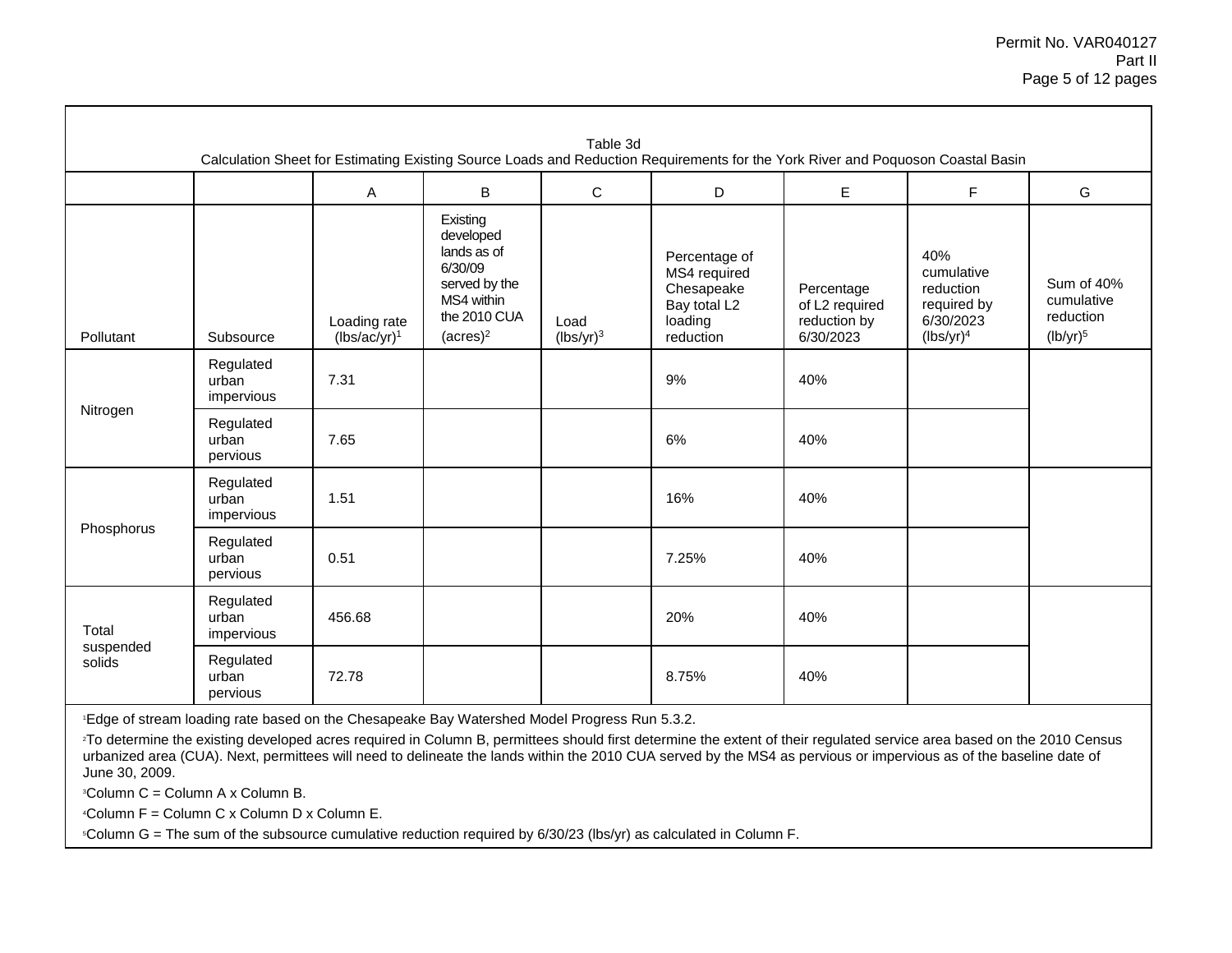- 4. No later than the expiration date of this permit, the permittee shall offset 40% of the increased loads from new sources initiating construction between July 1, 2009, and June 30, 2019, and designed in accordance with 9VAC25-870 Part II C (9VAC25-870-93 et seq.) if the following conditions apply:
	- a. The activity disturbed one acre or greater; and
	- b. The resulting total phosphorous load was greater than 0.45 lb/acre/year, which is equivalent to an average land cover condition of 16% impervious cover.

The permittee shall utilize Table 4 of Part II A 5 to develop the equivalent pollutant load for nitrogen and total suspended solids for new sources meeting the requirements of this condition.

- 5. No later than the expiration date of this permit, the permittee shall offset the increased loads from projects grandfathered in accordance with 9VAC25-870-48 that begin construction after July 1, 2014, if the following conditions apply:
	- a. The activity disturbs one acre or greater; and
	- b. The resulting total phosphorous load was greater than 0.45 lb/acre/year, which is equivalent to an average land cover condition of 16% impervious cover.

The permittee shall utilize Table 4 below to develop the equivalent pollutant load for nitrogen and total suspended solids for grandfathered sources meeting the requirements of this condition.

| Table 4<br>Ratio of Phosphorus Loading Rate to Nitrogen and Total Suspended Solids Loading Rates for<br><b>Chesapeake Bay Basins</b> |                                          |                                           |                                                             |  |  |
|--------------------------------------------------------------------------------------------------------------------------------------|------------------------------------------|-------------------------------------------|-------------------------------------------------------------|--|--|
| Ratio of Phosphorus to Other POCs<br>(Based on All Land Uses 2009<br>Progress Run)                                                   | Phosphorus<br>Loading Rate<br>(lbs/acre) | Nitrogen<br>Loading<br>Rate<br>(lbs/acre) | <b>Total Suspended</b><br>Solids Loading<br>Rate (lbs/acre) |  |  |
| James River Basin, Lynnhaven, and<br><b>Little Creek Basins</b>                                                                      | 1.0                                      | 5.2                                       | 420.9                                                       |  |  |
| <b>Potomac River Basin</b>                                                                                                           | 1.0                                      | 6.9                                       | 469.2                                                       |  |  |
| Rappahannock River Basin                                                                                                             | 1.0                                      | 6.7                                       | 320.9                                                       |  |  |
| York River Basin (including Poquoson<br>Coastal Basin)                                                                               | 1.0                                      | 9.5                                       | 531.6                                                       |  |  |

6. Reductions achieved in accordance with the General VPDES Permit for Discharges of Stormwater from Small Municipal Separate Storm Sewer Systems effective July 1, 2013, shall be applied toward the total reduction requirements to demonstrate compliance with Part II A 3, A 4, and A 5.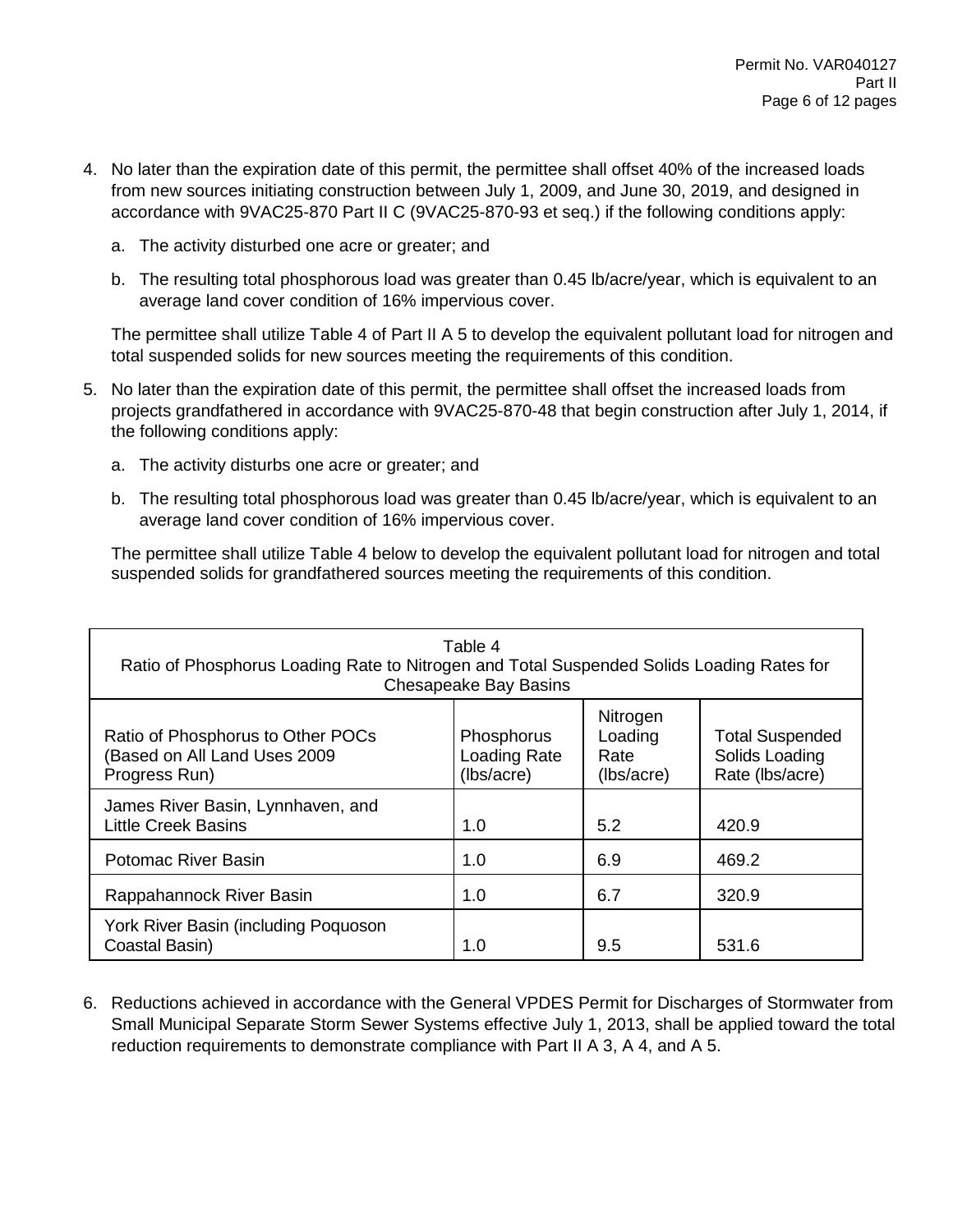- 7. Reductions shall be achieved in each river basin as calculated in Part II A 3 or for reductions in accordance with Part II A 4 and A 5 in the basin in which the new source or grandfathered project occurred.
- 8. Loading and reduction values greater than or equal to 10 pounds calculated in accordance with Part II A 3, A 4, and A 5 shall be calculated and reported to the nearest pound without regard to mathematical rules of precision. Loading and reduction values of less than 10 pounds reported in accordance with Part II A 3, A 4, and A 5 shall be calculated and reported to two significant digits.
- 9. Reductions required in Part II A 3, A 4, and A 5 shall be achieved through one or more of the following:
	- a. BMPs approved by the Chesapeake Bay Program;
	- b. BMPs approved by the department; or
	- c. A trading program described in Part II A 10.
- 10. The permittee may acquire and use total nitrogen and total phosphorus credits in accordance with § 62.1-44.19:21 of the Code of Virginia and total suspended solids in accordance with § 62.1-44.19:21.1 of the Code of Virginia for purposes of compliance with the required reductions in Table 3a, Table 3b,Table c, Table 3d of Part II A 3; Part II A 4; and Part II A 5, provided the use of credits has been approved by the department. The exchange of credits is subject to the following requirements:
	- a. The credits are generated and applied to a compliance obligation in the same calendar year;
	- b. The credits are generated and applied to a compliance obligation in the same tributary;
	- c. The credits are acquired no later than June 1 immediately following the calendar year in which the credits are applied;
	- d. No later than June 1 immediately following the calendar year in which the credits are applied, the permittee certifies on an MS4 Nutrient Credit Acquisition Form that the permittee has acquired the credits;
	- e. Total nitrogen and total phosphorus credits shall be either point source credits generated by point sources covered by the Watershed Permit for Total Nitrogen and Total Phosphorus Discharges and Nutrient Trading in the Chesapeake Bay Watershed general permit issued pursuant to § 62.1- 44.19:14 of the Code of Virginia, or nonpoint source credits certified pursuant to § 62.1-44.19:20 of the Code of Virginia;
	- f. Sediment credits shall be derived from one of the following:
		- (1) Implementation of BMP in a defined area outside of an MS4 service area, in which case the necessary baseline sediment reduction for such defined area shall be achieved prior to the permittee's use of additional reductions as credit; or
		- A point source wasteload allocation established by the Chesapeake Bay total maximum daily load, in which case the credit is the difference between the wasteload allocation specified as an annual mass load and any lower monitored annual mass load that is discharged as certified on an MS4 Sediment Credit Acquisition Form.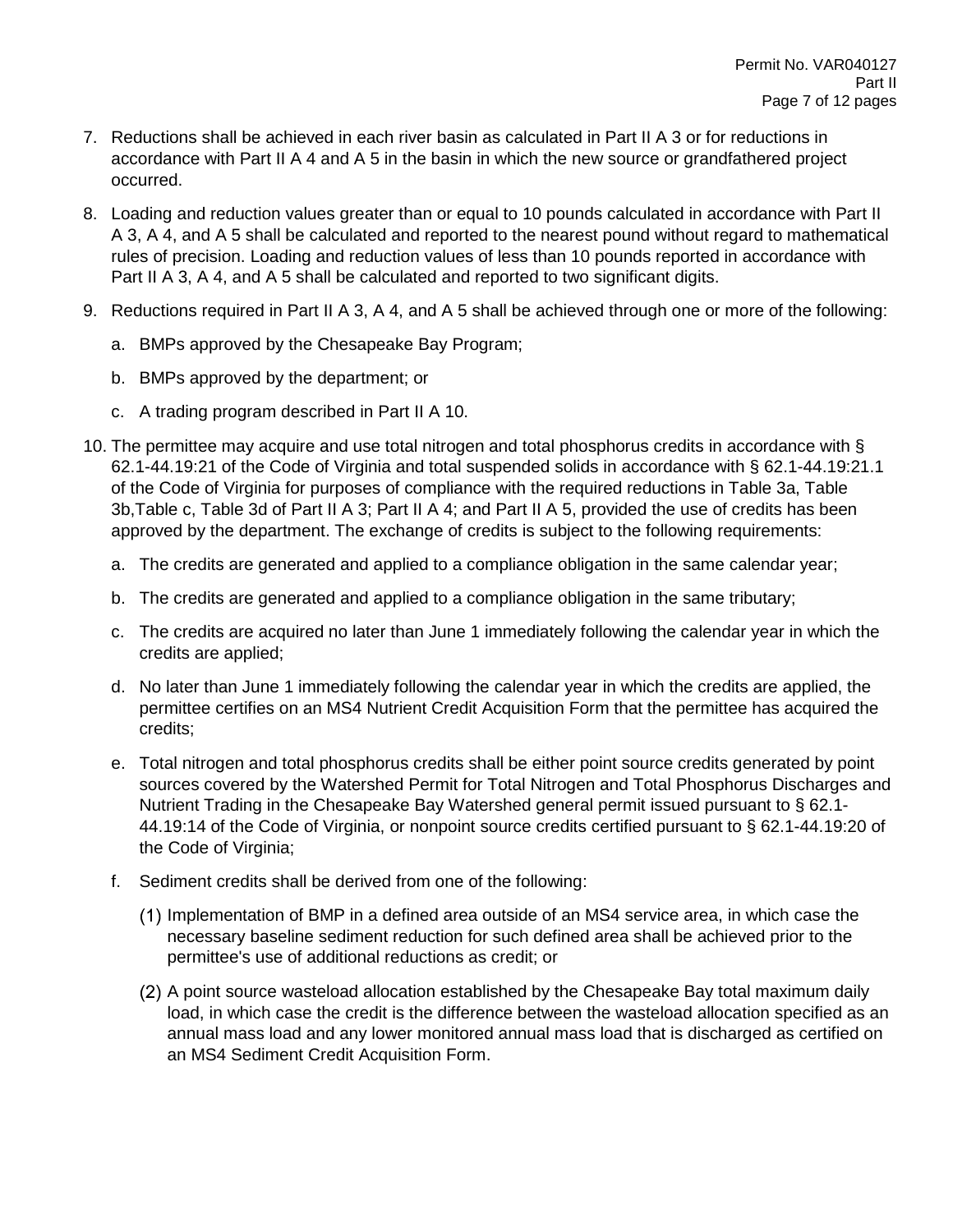- g. Sediment credits shall not be associated with phosphorus credits used for compliance with the stormwater nonpoint nutrient runoff water quality criteria established pursuant to § 62.1-44.15:28 of the Code of Virginia.
- 11. No later than 12 months after the permit effective date, the permittee shall submit an updated Chesapeake Bay TMDL action plan for the reductions required in Part II A 3, A 4, and A 5 that includes the following information:
	- a. Any new or modified legal authorities, such as ordinances, permits, policy, specific contract language, orders, and interjurisdictional agreements, implemented or needing to be implemented to meet the requirements of Part II A 3, A 4, and A 5.
	- b. The load and cumulative reduction calculations for each river basin calculated in accordance with Part II A 3, A 4, and A 5.
	- c. The total reductions achieved as of July 1, 2018, for each pollutant of concern in each river basin.
	- d. A list of BMPs implemented prior to July 1, 2018, to achieve reductions associated with the Chesapeake Bay TMDL including:
		- (1) The date of implementation; and
		- (2) The reductions achieved.
	- e. The BMPs to be implemented by the permittee prior to the expiration of this permit to meet the cumulative reductions calculated in Part II A 3, A 4, and A 5, including as applicable:
		- $(1)$  Type of BMP;
		- (2) Project name;
		- Location;
		- Percent removal efficiency for each pollutant of concern; and
		- Calculation of the reduction expected to be achieved by the BMP calculated and reported in accordance with the methodologies established in Part II A 8 for each pollutant of concern; and
	- f. A summary of any comments received as a result of public participation required in Part II A 12, the permittee's response, identification of any public meetings to address public concerns, and any revisions made to Chesapeake Bay TMDL action plan as a result of public participation.
- 12. Prior to submittal of the action plan required in Part II A 11, the permittee shall provide an opportunity for public comment on the additional BMPs proposed to meet the reductions not previously approved by the department in the first phase Chesapeake Bay TMDL action plan for no less than 15 days.
- 13. For each reporting period, the corresponding annual report shall include the following information:
	- a. A list of BMPs implemented during the reporting period but not reported to the DEQ BMP Warehouse in accordance with Part I E 5 g and the estimated reduction of pollutants of concern achieved by each and reported in pounds per year;
	- b. If the permittee acquired credits during the reporting period to meet all or a portion of the required reductions in Part II A 3, A 4, or A 5, a statement that credits were acquired;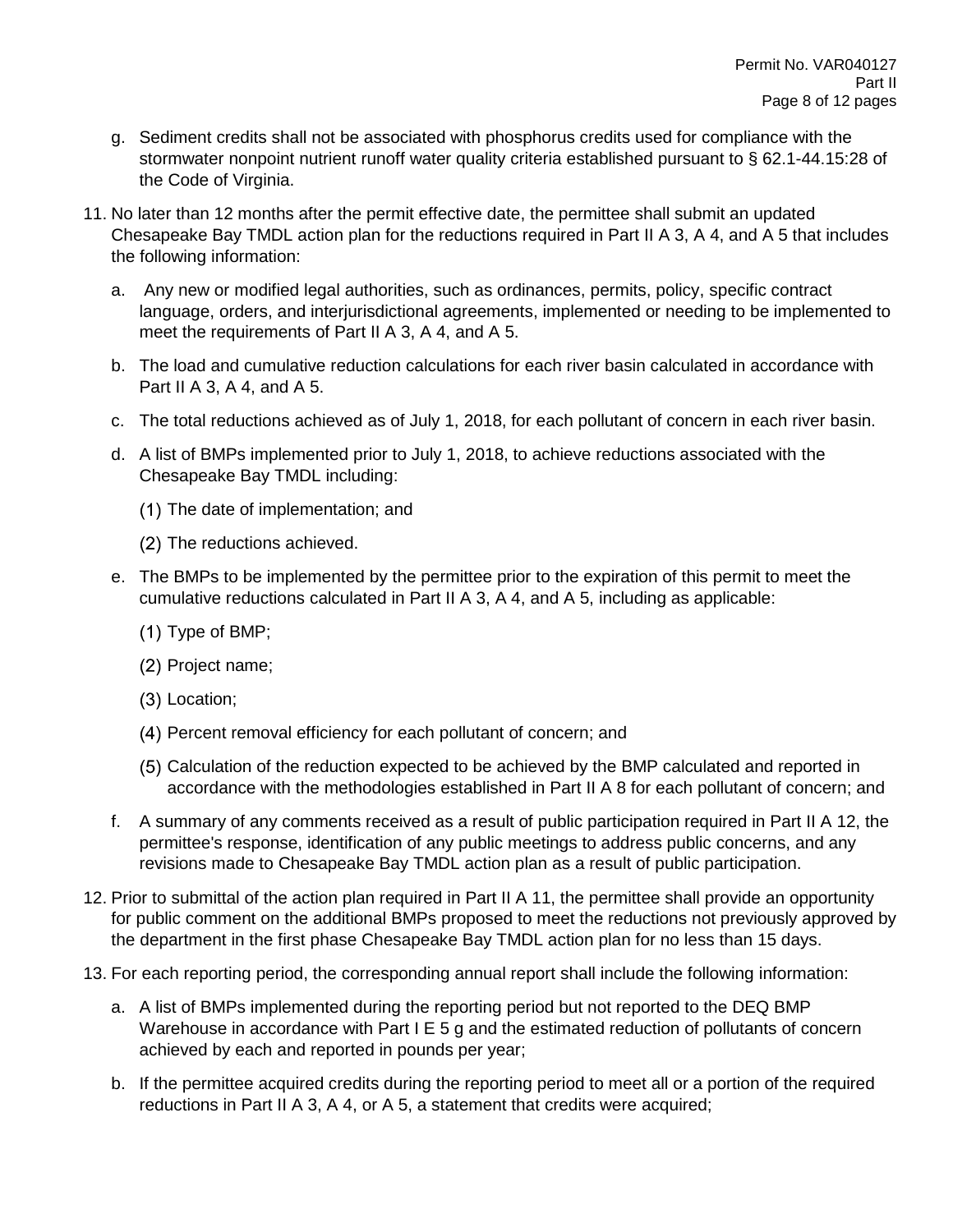- c. The progress, using the final design efficiency of the BMPs, toward meeting the required cumulative reductions for total nitrogen, total phosphorus, and total suspended solids; and
- d. A list of BMPs that are planned to be implemented during the next reporting period.
- B. Local TMDL special condition.
	- 1. The permittee shall develop a local TMDL action plan designed to reduce loadings for pollutants of concern if the permittee discharges the pollutants of concern to an impaired water for which a TMDL has been approved by the U.S. Environmental Protection Agency (EPA) as described in Part II B 1 a and 1 b:
		- a. For TMDLs approved by the EPA prior to July 1, 2013, and in which an individual or aggregate wasteload has been allocated to the permittee, the permittee shall update the previously approved local TMDL action plans to meet the conditions of Part II B 3, B 4, B 5, B 6, and B 7 as applicable, no later than 18 months after the permit effective date and continue implementation of the action plan; and
		- b. For TMDLs approved by EPA on or after July 1, 2013, and prior to June 30, 2018, and in which an individual or aggregate wasteload has been allocated to the permittee, the permittee shall develop and initiate implementation of action plans to meet the conditions of Part II B 3, B 4, B 5, B 6, and B 7 as applicable for each pollutant for which wasteloads have been allocated to the permittee's MS4 no later than 30 months after the permit effective date.
	- 2. The permittee shall complete implementation of the TMDL action plans as soon as practicable. TMDL action plans may be implemented in multiple phases over more than one permit cycle using the adaptive iterative approach provided adequate progress is achieved in the implementation of BMPs designed to reduce pollutant discharges in a manner that is consistent with the assumptions and requirements of the applicable TMDL.
	- 3. Each local TMDL action plan developed by the permittee shall include the following:
		- a. The TMDL project name;
		- b. The EPA approval date of the TMDL;
		- c. The wasteload allocated to the permittee (individually or in aggregate), and the corresponding percent reduction, if applicable;
		- d. Identification of the significant sources of the pollutants of concern discharging to the permittee's MS4 and that are not covered under a separate VPDES permit. For the purposes of this requirement, a significant source of pollutants means a discharge where the expected pollutant loading is greater than the average pollutant loading for the land use identified in the TMDL;
		- e. The BMPs designed to reduce the pollutants of concern in accordance with Parts II B 4, B 5, and B 6;
		- f. Any calculations required in accordance with Part II B 4, B 5, or B 6;
		- g. For action plans developed in accordance with Part II B 4 and B 5, an outreach strategy to enhance the public's education (including employees) on methods to eliminate and reduce discharges of the pollutants; and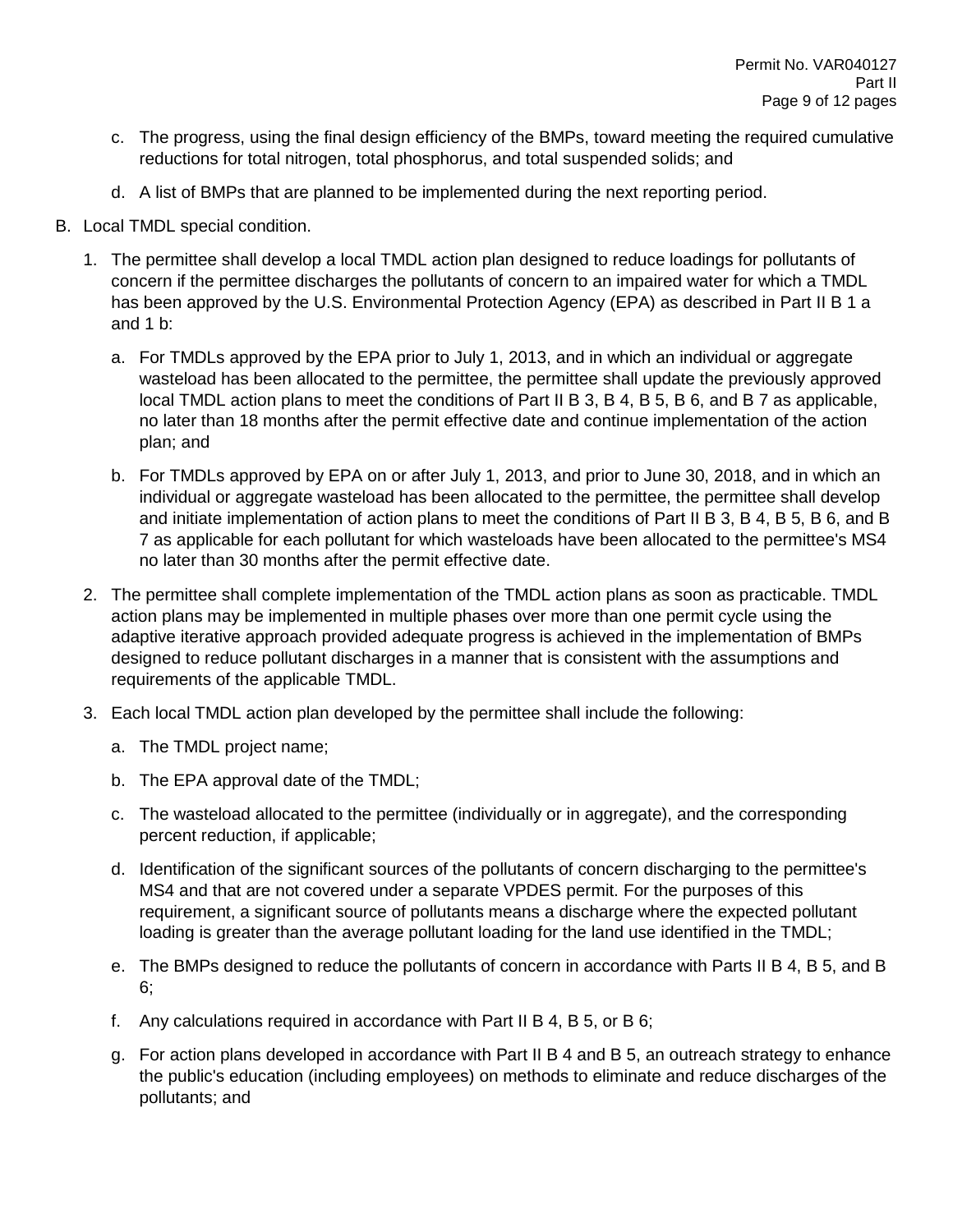- h. A schedule of anticipated actions planned for implementation during this permit term.
- 4. Bacterial TMDLs.
	- a. If the permittee is an approved VSMP authority, the permittee shall select and implement at least three of the strategies listed in Table 5 below designed to reduce the load of bacteria to the MS4. Selection of the strategies shall correspond to sources identified in Part II B 3 d.
	- b. If the permittee is not an approved VSMP authority, the permittee shall select at least one strategy listed in Table 5 below designed to reduce the load of bacteria to the MS4 relevant to sources of bacteria applicable within the MS4 regulated service area. Selection of the strategies shall correspond to sources identified in Part II B 3 d.

| Table 5<br>Strategies for Bacteria Reduction Stormwater Control/Management Strategy |                                                                                                                                                                                                                                                                                                                                                                                                                                                                                                                                                                                                                                                                           |  |  |  |
|-------------------------------------------------------------------------------------|---------------------------------------------------------------------------------------------------------------------------------------------------------------------------------------------------------------------------------------------------------------------------------------------------------------------------------------------------------------------------------------------------------------------------------------------------------------------------------------------------------------------------------------------------------------------------------------------------------------------------------------------------------------------------|--|--|--|
| Source                                                                              | Strategies (provided as an example and not meant to be all inclusive<br>or limiting)                                                                                                                                                                                                                                                                                                                                                                                                                                                                                                                                                                                      |  |  |  |
| Domestic pets<br>(dogs and cats)                                                    | Provide signage to pick up dog waste, providing pet waste bags and<br>disposal containers.<br>Adopt and enforce pet waste ordinances or policies, or leash laws<br>or policies.<br>Place dog parks away from environmentally sensitive areas.                                                                                                                                                                                                                                                                                                                                                                                                                             |  |  |  |
|                                                                                     | Maintain dog parks by removing disposed of pet waste bags<br>and cleaning up other sources of bacteria.<br>Protect riparian buffers and provide unmanicured vegetative<br>buffers along streams to dissuade stream access.                                                                                                                                                                                                                                                                                                                                                                                                                                                |  |  |  |
| Urban wildlife                                                                      | Educate the public on how to reduce food sources accessible to<br>urban wildlife (e.g., manage restaurant dumpsters and grease<br>traps, residential garbage, feed pets indoors).<br>Install storm drain inlet or outlet controls.<br>Clean out storm drains to remove waste from wildlife.<br>Implement and enforce urban trash management practices.<br>Implement rooftop disconnection programs or site designs<br>that minimize connections to reduce bacteria from rooftops<br>Implement a program for removing animal carcasses from roadways<br>and properly disposing of the same (either through proper storage or<br>through transport to a licensed facility). |  |  |  |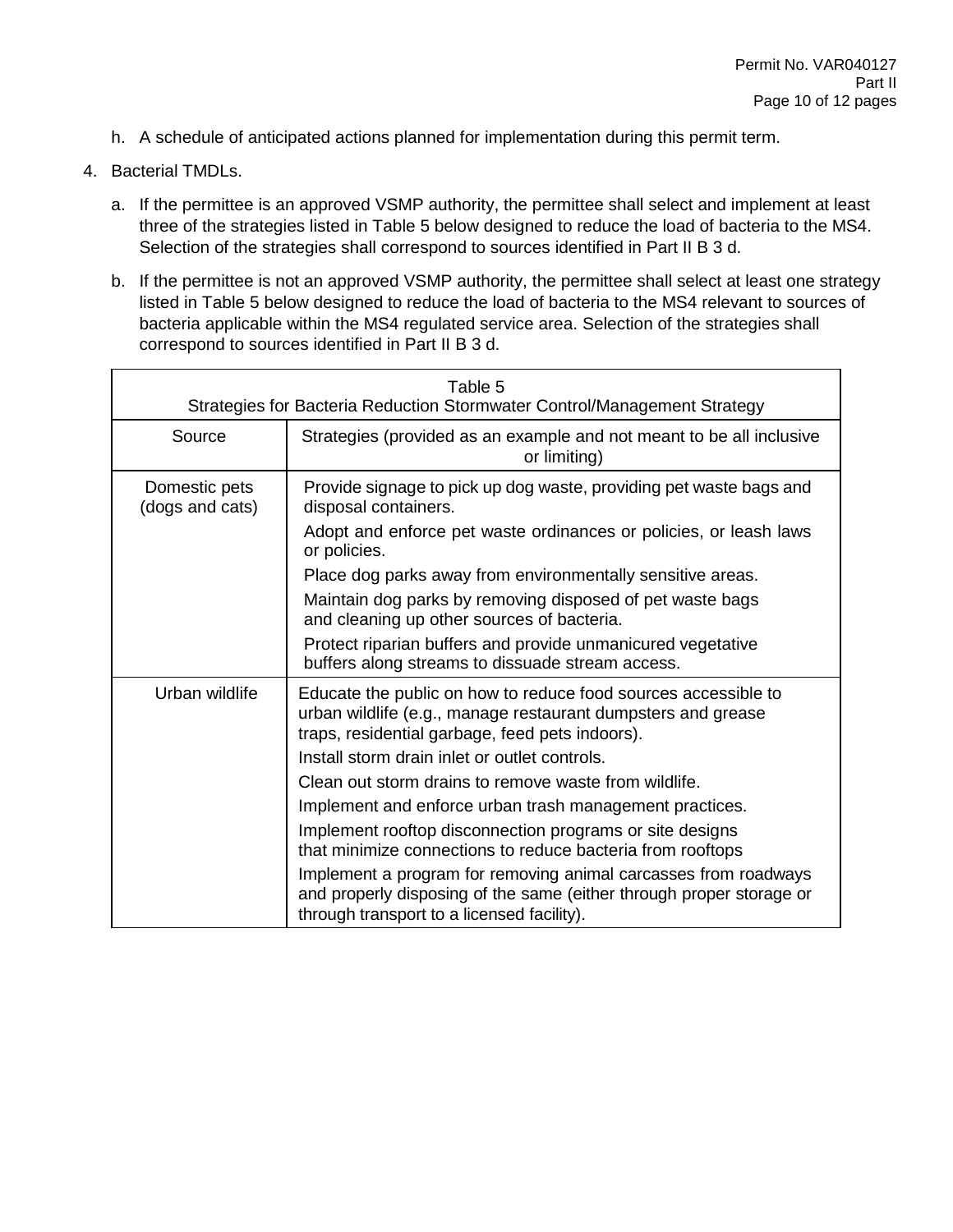| Illicit connections<br>or illicit discharges<br>to the MS4 | Implement an enhanced dry weather screening and illicit discharge,<br>detection, and elimination program beyond the requirements of Part<br>I E 3 to identify and remove illicit connections and identify leaking<br>sanitary sewer lines infiltrating to the MS4 and implement repairs.<br>Implement a program to identify potentially failing septic systems.<br>Educate the public on how to determine whether their septic system<br>is failing.<br>Implement septic tank inspection and maintenance program.<br>Implement an educational program beyond any requirements in<br>Part I E 1 though E 6 to explain to citizens why they should not<br>dump materials into the MS4. |
|------------------------------------------------------------|--------------------------------------------------------------------------------------------------------------------------------------------------------------------------------------------------------------------------------------------------------------------------------------------------------------------------------------------------------------------------------------------------------------------------------------------------------------------------------------------------------------------------------------------------------------------------------------------------------------------------------------------------------------------------------------|
| Dry weather urban<br>flows (irrigations,<br>carwashing,    | Implement public education programs to reduce dry weather flows<br>from storm sewers related to lawn and park irrigation practices,<br>carwashing, powerwashing and other nonstormwater flows.<br>Provide irrigation controller rebates.                                                                                                                                                                                                                                                                                                                                                                                                                                             |
| powerwashing,                                              | Implement and enforce ordinances or policies related to outdoor (etc.)<br>water waste.<br>Inspect commercial trash areas, grease traps, washdown practices, and<br>enforce corresponding ordinances or policies.                                                                                                                                                                                                                                                                                                                                                                                                                                                                     |
| Birds (Canadian<br>geese, gulls, pigeons,<br>$etc.$ )      | Identify areas with high bird populations and evaluate deterrents,<br>population controls, habitat modifications and other measures that may<br>reduce bird-associated bacteria loading.<br>Prohibit feeding of birds.                                                                                                                                                                                                                                                                                                                                                                                                                                                               |
| Other sources                                              | Enhance maintenance of stormwater management facilities owned or<br>operated by the permittee.<br>Enhance requirements for third parties to maintain stormwater<br>management facilities.<br>Develop BMPs for locating, transporting, and maintaining portable toilets<br>used on permittee-owned sites. Educate third parties that use portable<br>toilets on BMPs for use.<br>Provide public education on appropriate recreational vehicle dumping<br>practices.                                                                                                                                                                                                                   |

- 5. Local sediment, phosphorus, and nitrogen TMDLs.
	- a. The permittee shall reduce the loads associated with sediment, phosphorus, or nitrogen through implementation of one or more of the following:
		- (1) One or more of the BMPs from the Virginia Stormwater BMP Clearinghouse listed in 9VAC25-870-65 or other approved BMPs found on the Virginia Stormwater BMP Clearinghouse website;
		- (2) One or more BMPs approved by the Chesapeake Bay Program; or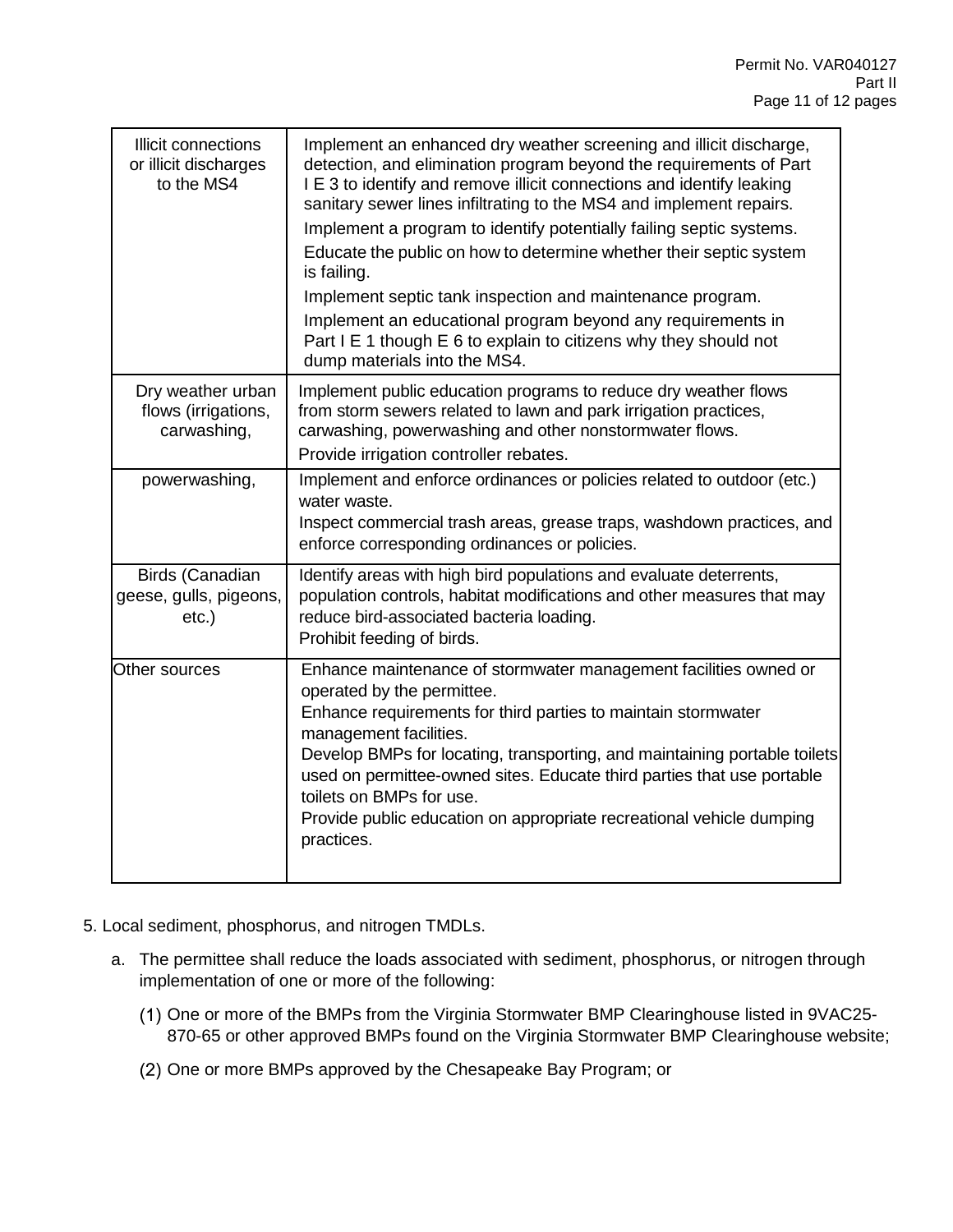- Land disturbance thresholds lower than Virginia's regulatory requirements for erosion and sediment control and post development stormwater management.
- b. The permittee may meet the local TMDL requirements for sediment, phosphorus, or nitrogen through BMPs implemented to meet the requirements of the Chesapeake Bay TMDL in Part II A as long as the BMPs are implemented in the watershed for which local water quality is impaired.
- c. The permittee shall calculate the anticipated load reduction achieved from each BMP and include the calculations in the action plan required in Part II B 3 f.
- d. No later than 36 months after the effective date of this permit, the permittee shall submit to the department the anticipated end dates by which the permittee will meet each WLA for sediment, phosphorus, or nitrogen. The proposed end date may be developed in accordance with Part II B 2.
- 6. Polychlorinated biphenyl (PCB) TMDLs.
	- a. For each PCB TMDL action plan, the permittee shall include an inventory of potentially significant sources of PCBs owned or operated by the permittee that drains to the MS4 that includes the following information:
		- Location of the potential source;
		- Whether or not the potential source is from current site activities or activities previously conducted at the site that have been terminated (i.e. legacy activities); and
		- A description of any measures being implemented or to be implemented to prevent exposure to stormwater and the discharge of PCBs from the site.
	- b. If at any time during the term of this permit, the permittee discovers a previously unidentified significant source of PCBs within the permittee's MS4 regulated service area, the permittee shall notify DEQ in writing within 30 days of discovery.
- 7. Prior to submittal of the action plan required in Part II B 1, the permittee shall provide an opportunity for public comment proposed to meet the local TMDL action plan requirements for no less than 15 days.
- 8. The MS4 program plan as required by Part I B of this permit shall incorporate each local TMDL action plan. Local TMDL action plans may be incorporated by reference into the MS4 program plan provided that the program plan includes the date of the most recent local TMDL action plan and identification of the location where a copy of the local TMDL action plan may be obtained.
- 9. For each reporting period, each annual report shall include a summary of actions conducted to implement each local TMDL action plan.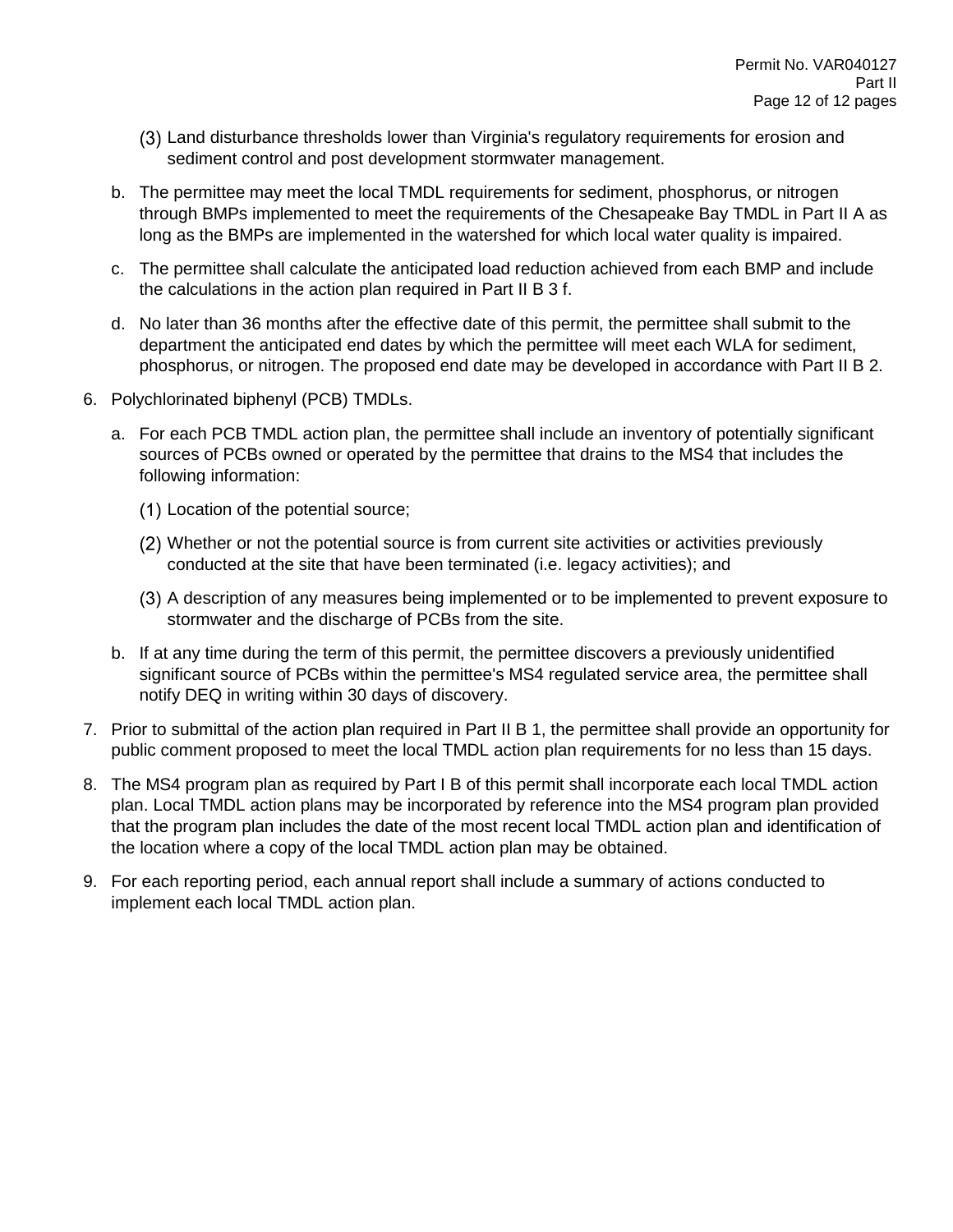## **Part III**

# **Conditions Applicable to All State and VPDES Permits**

NOTE: Discharge monitoring is not required for compliance purposes by this general permit. If the operator chooses to monitor stormwater discharges for informational or screening purposes, the operator does not need to comply with the requirements of Parts III A, B, or C.

- A. Monitoring.
	- 1. Samples and measurements taken for the purpose of monitoring shall be representative of the monitoring activity.
	- 2. Monitoring shall be conducted according to procedures approved under 40 CFR Part 136 or alternative methods approved by the U.S. Environmental Protection Agency, unless other procedures have been specified in this state permit. Analyses performed according to test procedures approved under 40 CFR Part 136 shall be performed by an environmental laboratory certified under regulations adopted by the Department of General Services (1VAC30-45 or 1VAC30-46).
	- 3. The operator shall periodically calibrate and perform maintenance procedures on all monitoring and analytical instrumentation at intervals that will ensure accuracy of measurements.

# B. Records.

- 1. Monitoring records and reports shall include:
	- a. The date, exact place, and time of sampling or measurements;
	- b. The individuals who performed the sampling or measurements;
	- c. The dates and times analyses were performed;
	- d. The individuals who performed the analyses;
	- e. The analytical techniques or methods used; and
	- f. The results of such analyses.
- 2. The operator shall retain records of all monitoring information, including all calibration and maintenance records and all original strip chart recordings for continuous monitoring instrumentation, copies of all reports required by this state permit, and records of all data used to complete the registration statement for this state permit, for a period of at least three years from the date of the sample, measurement, report or request for coverage. This period of retention shall be extended automatically during the course of any unresolved litigation regarding the regulated activity or regarding control standards applicable to the operator, or as requested by the board.
- C. Reporting monitoring results.
	- 1. The operator shall submit the results of the monitoring as may be performed in accordance with this state permit with the annual report unless another reporting schedule is specified elsewhere in this state permit.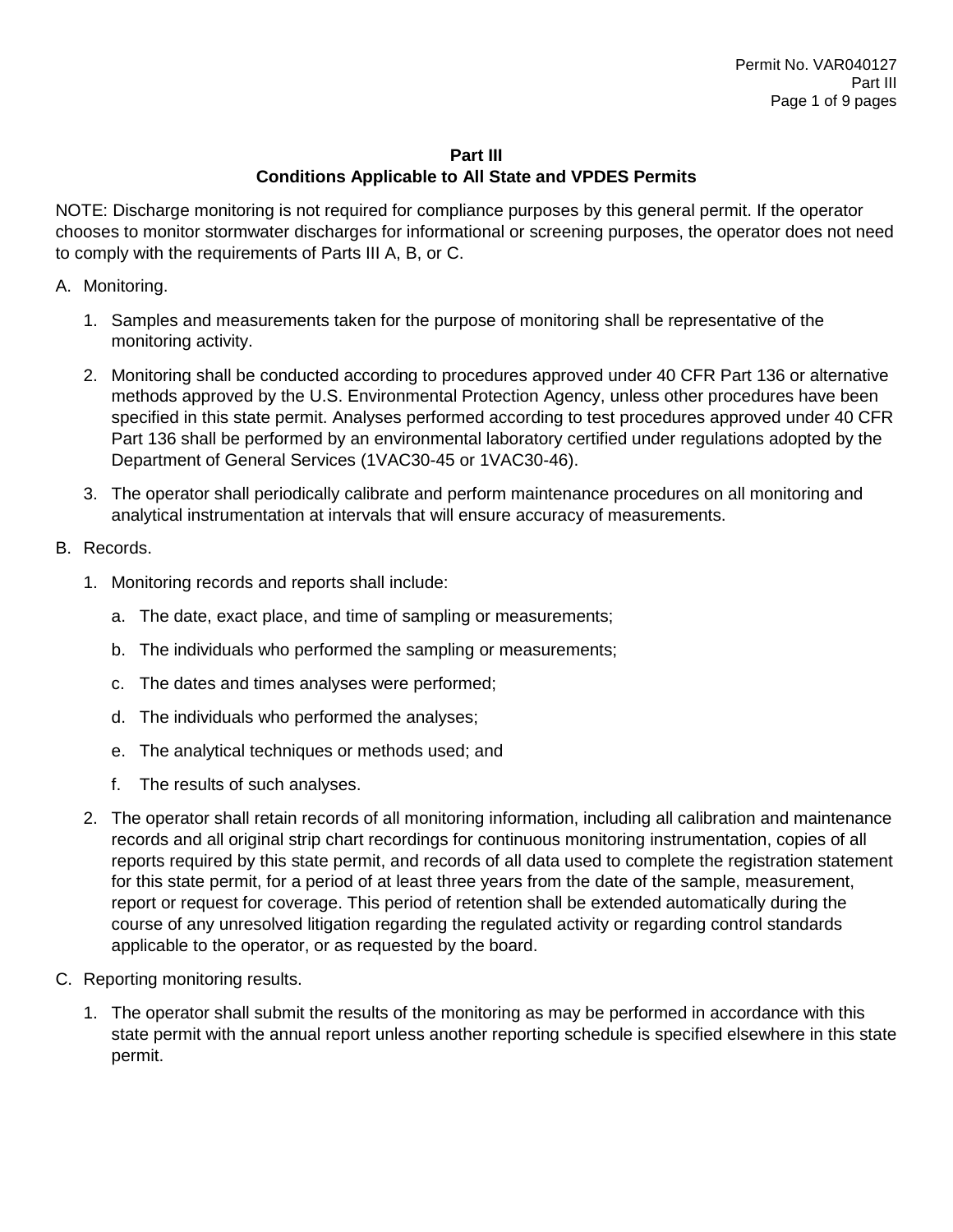- 2. Monitoring results shall be reported on a discharge monitoring report (DMR); on forms provided, approved or specified by the department; or in any format provided that the date, location, parameter, method, and result of the monitoring activity are included.
- 3. If the operator monitors any pollutant specifically addressed by this state permit more frequently than required by this state permit using test procedures approved under 40 CFR Part 136 or using other test procedures approved by the U.S. Environmental Protection Agency or using procedures specified in this state permit, the results of this monitoring shall be included in the calculation and reporting of the data submitted in the DMR or reporting form specified by the department.
- 4. Calculations for all limitations that require averaging of measurements shall utilize an arithmetic mean unless otherwise specified in this state permit.
- D. Duty to provide information. The operator shall furnish within a reasonable time, any information that the board may request to determine whether cause exists for modifying, revoking and reissuing, or terminating this state permit or to determine compliance with this state permit. The board, department, or EPA may require the operator to furnish, upon request, such plans, specifications, and other pertinent information as may be necessary to determine the effect of the wastes from his discharge on the quality of surface waters, or such other information as may be necessary to accomplish the purposes of the CWA and Virginia Stormwater Management Act. The operator shall also furnish to the board, department, or EPA upon request, copies of records required to be kept by this state permit.
- E. Compliance schedule reports. Reports of compliance or noncompliance with, or any progress reports on, interim and final requirements contained in any compliance schedule of this state permit shall be submitted no later than 14 days following each schedule date.
- F. Unauthorized stormwater discharges. Pursuant to § 62.1-44.5 of the Code of Virginia, except in compliance with a state permit issued by the department, it shall be unlawful to cause a stormwater discharge from a MS4.
- G. Reports of unauthorized discharges. Any operator of a small MS4 who discharges or causes or allows a discharge of sewage, industrial waste, other wastes or any noxious or deleterious substance or a hazardous substance or oil in an amount equal to or in excess of a reportable quantity established under either 40 CFR Part 110, 40 CFR Part 117, 40 CFR Part 302, or § 62.1-44.34:19 of the Code of Virginia that occurs during a 24-hour period into or upon surface waters or who discharges or causes or allows a discharge that may reasonably be expected to enter surface waters shall notify the department of the discharge immediately upon discovery of the discharge, but in no case later than within 24 hours after said discovery. A written report of the unauthorized discharge shall be submitted to the department within five days of discovery of the discharge. The written report shall contain:
	- 1. A description of the nature and location of the discharge;
	- 2. The cause of the discharge;
	- 3. The date on which the discharge occurred;
	- 4. The length of time that the discharge continued;
	- 5. The volume of the discharge;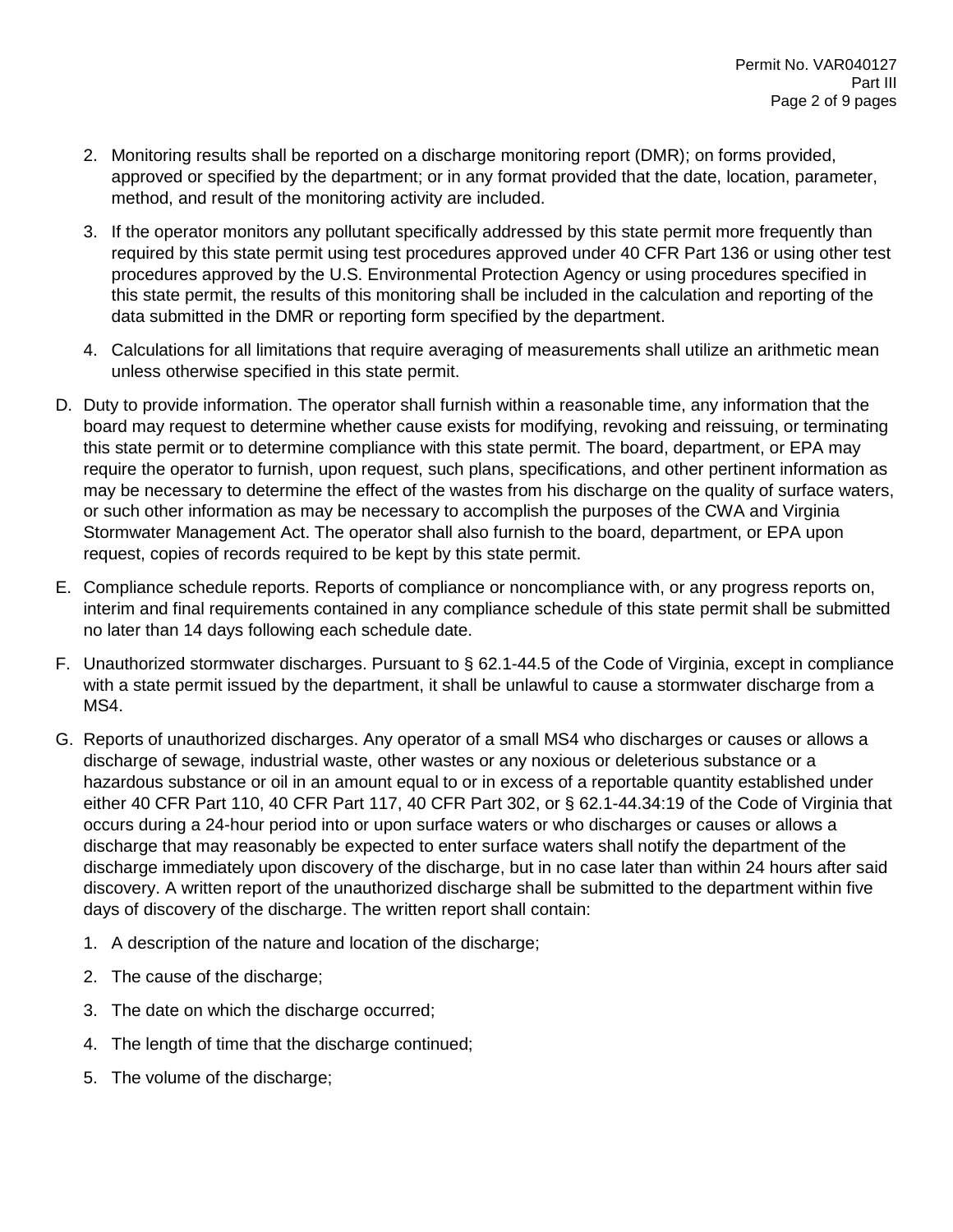- 6. If the discharge is continuing, how long it is expected to continue;
- 7. If the discharge is continuing, what the expected total volume of the discharge will be; and
- 8. Any steps planned or taken to reduce, eliminate and prevent a recurrence of the present discharge or any future discharges not authorized by this state permit.

Discharges reportable to the department under the immediate reporting requirements of other regulations are exempted from this requirement.

- H. Reports of unusual or extraordinary discharges. If any unusual or extraordinary discharge including a "bypass" (Part III U) or "upset," (Part III V), should occur from a facility and the discharge enters or could be expected to enter surface waters, the operator shall promptly notify, in no case later than within 24 hours, the department by telephone after the discovery of the discharge. This notification shall provide all available details of the incident, including any adverse effects on aquatic life and the known number of fish killed. The operator shall reduce the report to writing and shall submit it to the department within five days of discovery of the discharge in accordance with Part III I 2. Unusual and extraordinary discharges include any discharge resulting from:
	- 1. Unusual spillage of materials resulting directly or indirectly from processing operations;
	- 2. Breakdown of processing or accessory equipment;
	- 3. Failure or taking out of service some or all of the facilities; and
	- 4. Flooding or other acts of nature.
- I. Reports of noncompliance. The operator shall report any noncompliance which may adversely affect surface waters or may endanger public health.
	- 1. An oral report to the department shall be provided within 24 hours from the time the operator becomes aware of the circumstances. The following shall be included as information that shall be reported within 24 hours under this subdivision:
		- a. Any unanticipated bypass; and
		- b. Any upset that causes a discharge to surface waters.
	- 2. A written report shall be submitted within five days and shall contain:
		- a. A description of the noncompliance and its cause;
		- b. The period of noncompliance, including exact dates and times, and if the noncompliance has not been corrected, the anticipated time it is expected to continue; and
		- c. Steps taken or planned to reduce, eliminate, and prevent reoccurrence of the noncompliance. The department may waive the written report on a case-by-case basis for reports of noncompliance under Part III I if the oral report has been received within 24 hours and no adverse impact on surface waters has been reported.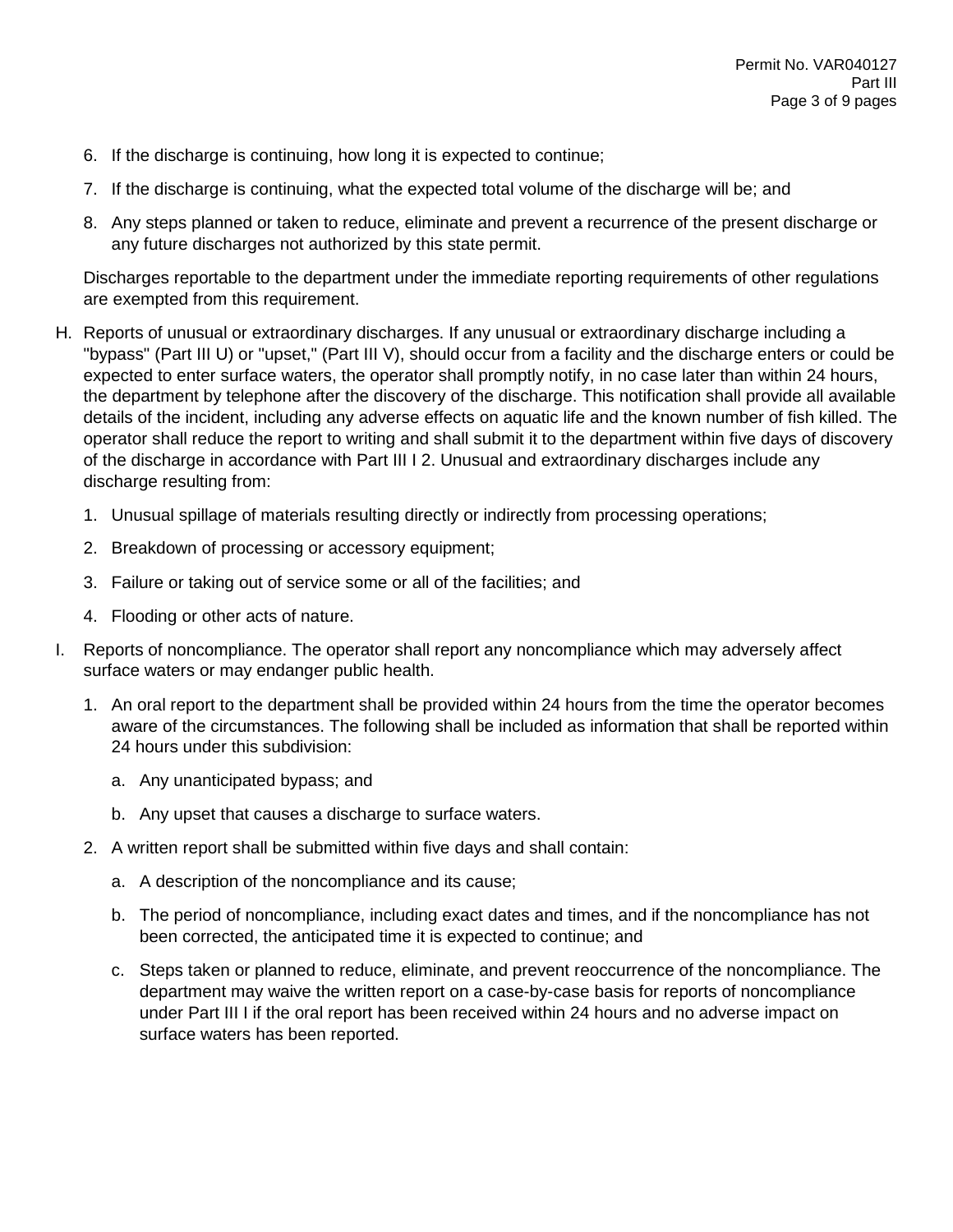3. The operator shall report all instances of noncompliance not reported under Part III I 1 or 2, in writing, as part of the annual reports that are submitted. The reports shall contain the information listed in Part III I 2.

NOTE: The reports required in Part III G, H, and I shall be made to the department. Reports may be made by telephone, email, or fax. For reports outside normal working hours, leaving a recorded message shall fulfill the immediate reporting requirement. For emergencies, the Virginia Department of Emergency Management maintains a 24-hour telephone service at 1-800-468-8892.

- 4. Where the operator becomes aware of a failure to submit any relevant facts, or submittal of incorrect information in any report, including a registrations statement, to the department, the operator shall promptly submit such facts or correct information.
- J. Notice of planned changes.
	- 1. The operator shall give notice to the department as soon as possible of any planned physical alterations or additions to the permitted facility. Notice is required only when:
		- a. The operator plans an alteration or addition to any building, structure, facility, or installation that may meet one of the criteria for determining whether a facility is a new source in 9VAC25-870-420:
		- b. The operator plans an alteration or addition that would significantly change the nature or increase the quantity of pollutants discharged. This notification applies to pollutants that are not subject to effluent limitations in this state permit; or
	- 2. The operator shall give advance notice to the department of any planned changes in the permitted facility or activity that may result in noncompliance with state permit requirements.
- K. Signatory requirements.
	- 1. Registration statement. All registration statements shall be signed as follows:
		- a. For a corporation: by a responsible corporate officer. For the purpose of this chapter, a responsible corporate officer means: (i) a president, secretary, treasurer, or vice-president of the corporation in charge of a principal business function, or any other person who performs similar policy-making or decision-making functions for the corporation, or (ii) the manager of one or more manufacturing, production, or operating facilities, provided the manager is authorized to make management decisions that govern the operation of the regulated facility including having the explicit or implicit duty of making major capital investment recommendations, and initiating and directing other comprehensive measures to assure long term compliance with environmental laws and regulations; the manager can ensure that the necessary systems are established or actions taken to gather complete and accurate information for state permit application requirements; and where authority to sign documents has been assigned or delegated to the manager in accordance with corporate procedures;
		- b. For a partnership or sole proprietorship: by a general partner or the proprietor, respectively; or
		- c. For a municipality, state, federal, or other public agency: by either a principal executive officer or ranking elected official. For purposes of this chapter, a principal executive officer of a public agency includes: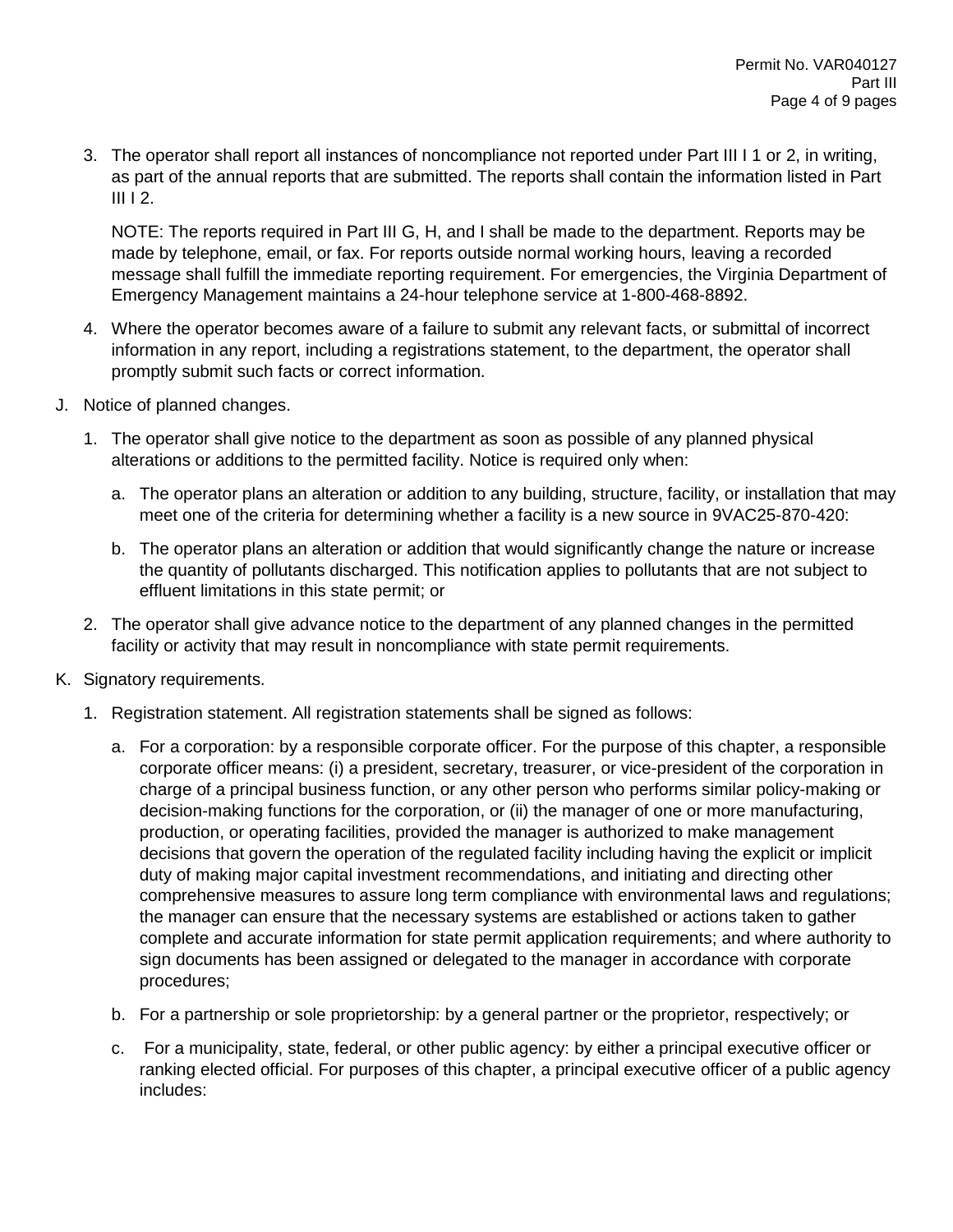- (1) The chief executive officer of the agency, or
- A senior executive officer having responsibility for the overall operations of a principal geographic unit of the agency.
- 2. Reports and other information. All reports required by state permits, including annual reports, and other information requested by the board or department shall be signed by a person described in Part III K 1, or by a duly authorized representative of that person. A person is a duly authorized representative only if:
	- a. The authorization is made in writing by a person described in Part III K 1;
	- b. The authorization specifies either an individual or a position having responsibility for the overall operation of the regulated facility or activity such as the position of plant manager, operator of a well or a well field, superintendent, position of equivalent responsibility, or an individual or position having overall responsibility for environmental matters for the operator. (A duly authorized representative may thus be either a named individual or any individual occupying a named position.); and
	- c. The signed and dated written authorization is submitted to the department.
- 3. Changes to authorization. If an authorization under Part III K 2 is no longer accurate because a different individual or position has responsibility for the overall operation of the MS4, a new authorization satisfying the requirements of Part III K 2 shall be submitted to the department prior to or together with any reports, or information to be signed by an authorized representative.
- 4. Certification. Any person signing a document under Part III K 1 or 2 shall make the following certification:

"I certify under penalty of law that this document and all attachments were prepared under my direction or supervision in accordance with a system designed to assure that qualified personnel properly gather and evaluate the information submitted. Based on my inquiry of the person or persons who manage the system, or those persons directly responsible for gathering the information, the information submitted is, to the best of my knowledge and belief, true, accurate, and complete. I am aware that there are significant penalties for submitting false information, including the possibility of fine and imprisonment for knowing violations."

L. Duty to comply. The operator shall comply with all conditions of this state permit. Any state permit noncompliance constitutes a violation of the Virginia Stormwater Management Act and the Clean Water Act, except that noncompliance with certain provisions of this state permit may constitute a violation of the Virginia Stormwater Management Act but not the Clean Water Act. Permit noncompliance is grounds for enforcement action; for state permit termination, revocation and reissuance, or modification; or denial of a state permit renewal application.

The operator shall comply with effluent standards or prohibitions established under § 307(a) of the Clean Water Act for toxic pollutants within the time provided in the regulations that establish these standards or prohibitions or standards for sewage sludge use or disposal, even if this state permit has not yet been modified to incorporate the requirement.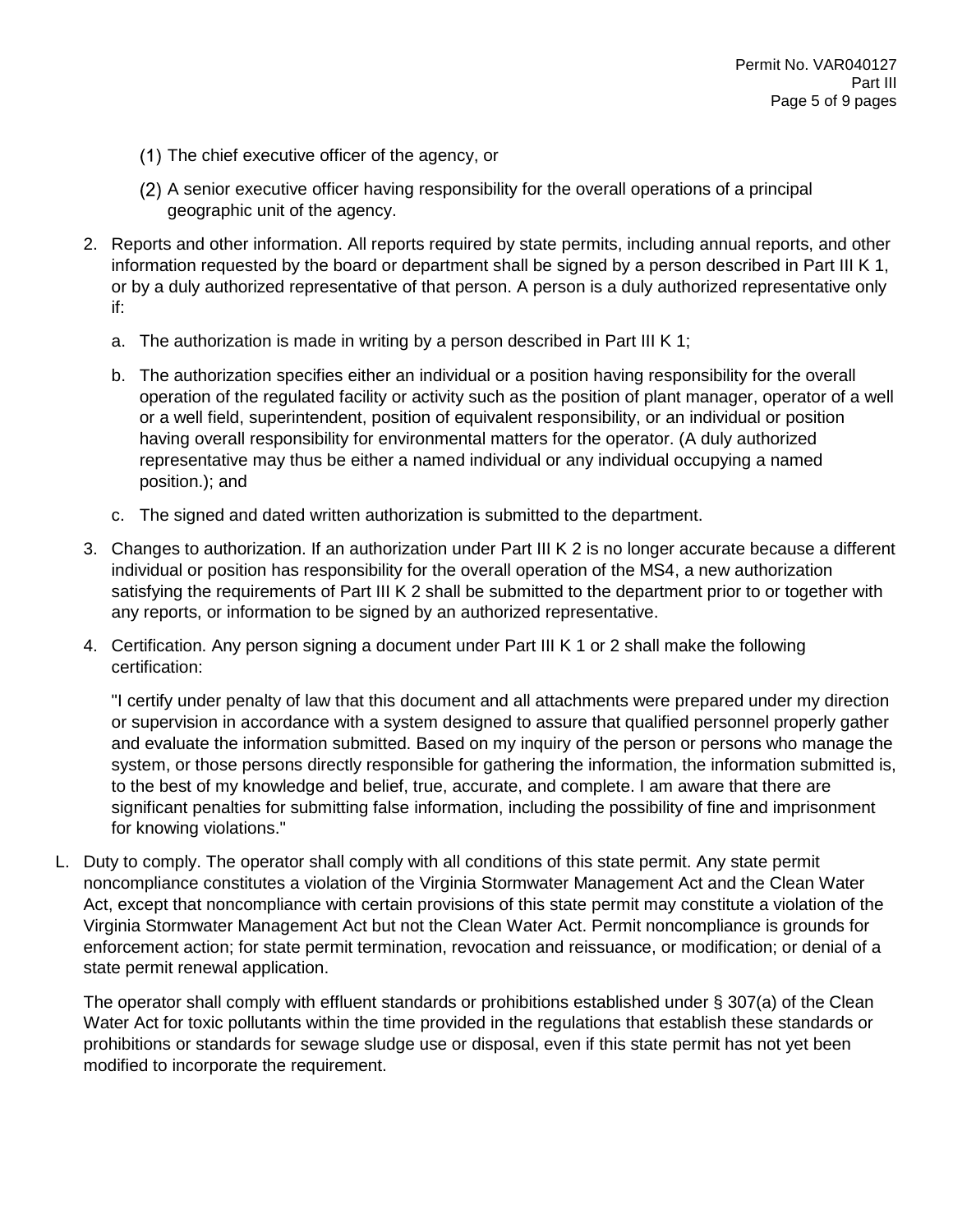- M. Duty to reapply. If the operator wishes to continue an activity regulated by this state permit after the expiration date of this state permit, the operator shall submit a new registration statement at least 90 days before the expiration date of the existing state permit, unless permission for a later date has been granted by the board. The board shall not grant permission for registration statements to be submitted later than the expiration date of the existing state permit.
- N. Effect of a state permit. This state permit does not convey any property rights in either real or personal property or any exclusive privileges, nor does it authorize any injury to private property or invasion of personal rights, or any infringement of federal, state or local law or regulations.
- O. State law. Nothing in this state permit shall be construed to preclude the institution of any legal action under, or relieve the operator from any responsibilities, liabilities, or penalties established pursuant to any other state law or regulation or under authority preserved by § 510 of the Clean Water Act. Except as provided in state permit conditions on "bypassing" (Part III U), and "upset" (Part III V) nothing in this state permit shall be construed to relieve the operator from civil and criminal penalties for noncompliance.
- P. Oil and hazardous substance liability. Nothing in this state permit shall be construed to preclude the institution of any legal action or relieve the operator from any responsibilities, liabilities, or penalties to which the operator is or may be subject under §§ 62.1-44.34:14 through 62.1-44.34:23 of the State Water Control Law or § 311 of the Clean Water Act.
- Q. Proper operation and maintenance. The operator shall at all times properly operate and maintain all facilities and systems of treatment and control (and related appurtenances), which are installed or used by the operator to achieve compliance with the conditions of this state permit. Proper operation and maintenance also includes effective plant performance, adequate funding, adequate staffing, and adequate laboratory and process controls, including appropriate quality assurance procedures. This provision requires the operation of back-up or auxiliary facilities or similar systems, which are installed by the operator only when the operation is necessary to achieve compliance with the conditions of this state permit.
- R. Disposal of solids or sludges. Solids, sludges or other pollutants removed in the course of treatment or management of pollutants shall be disposed of in a manner so as to prevent any pollutant from such materials from entering surface waters and in compliance with all applicable state and federal laws and regulations.
- S. Duty to mitigate. The operator shall take all reasonable steps to minimize or prevent any discharge in violation of this state permit that has a reasonable likelihood of adversely affecting human health or the environment.
- T. Need to halt or reduce activity not a defense. It shall not be a defense for an operator in an enforcement action that it would have been necessary to halt or reduce the permitted activity in order to maintain compliance with the conditions of this state permit.
- U. Bypass.
	- 1. "Bypass," as defined in 9VAC25-870-10, means the intentional diversion of waste streams from any portion of a treatment facility. The operator may allow any bypass to occur that does not cause effluent limitations to be exceeded, but only if it also is for essential maintenance to ensure efficient operation. These bypasses are not subject to the provisions of Part III U 2 and U 3.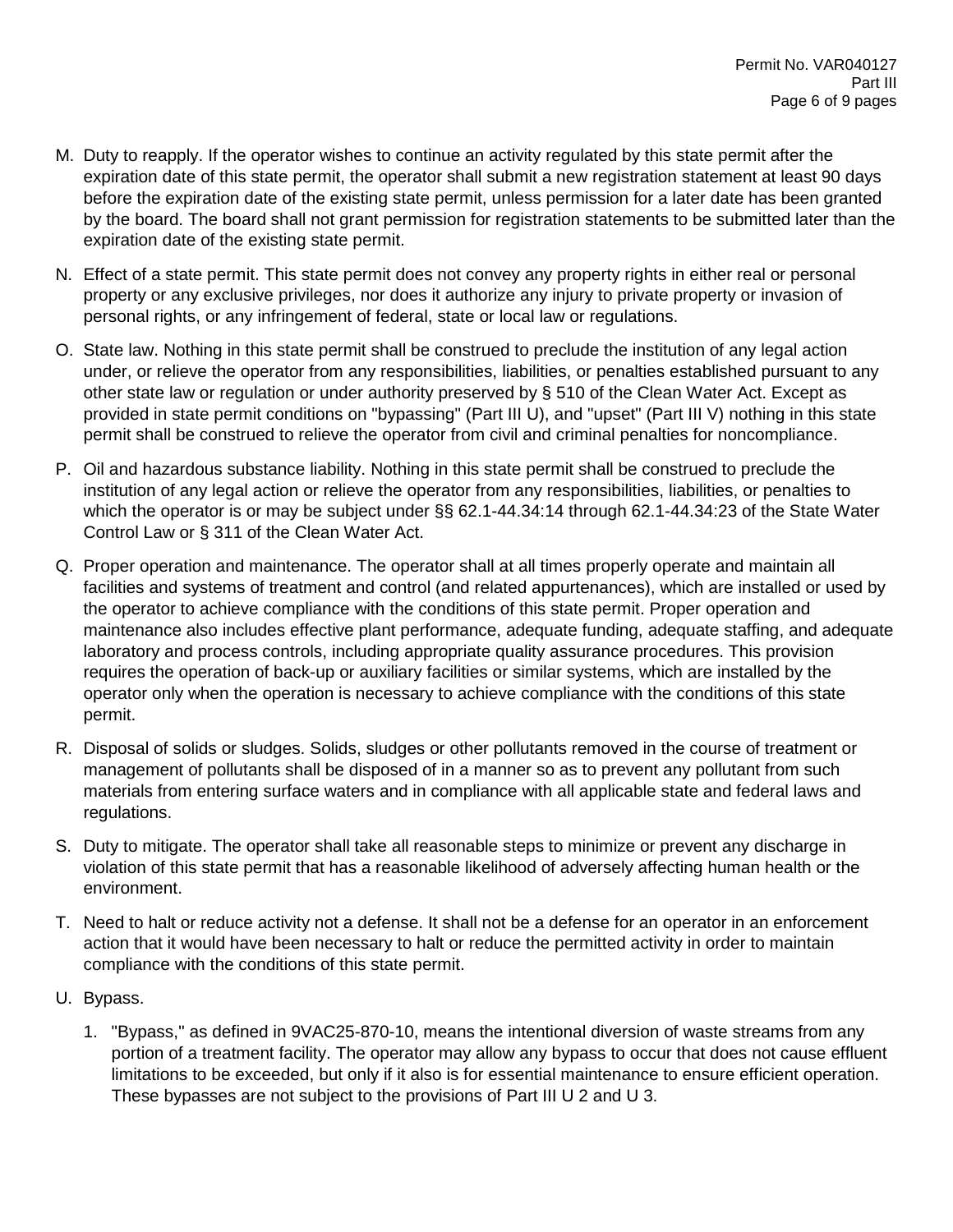- 2. Notice.
	- a. Anticipated bypass. If the operator knows in advance of the need for a bypass, the operator shall submit prior notice to the department, if possible at least 10 days before the date of the bypass.
	- b. Unanticipated bypass. The operator shall submit notice of an unanticipated bypass as required in Part III I.
- 3. Prohibition of bypass.
	- a. Except as provided in Part III U 1, bypass is prohibited, and the board or department may take enforcement action against an operator for bypass, unless:
		- Bypass was unavoidable to prevent loss of life, personal injury, or severe property damage;
		- There were no feasible alternatives to the bypass, such as the use of auxiliary treatment facilities, retention of untreated wastes, or maintenance during normal periods of equipment downtime. This condition is not satisfied if adequate back-up equipment should have been installed in the exercise of reasonable engineering judgment to prevent a bypass that occurred during normal periods of equipment downtime or preventive maintenance; and
		- (3) The operator submitted notices as required under Part III U 2.
	- b. The department may approve an anticipated bypass, after considering its adverse effects, if the department determines that it will meet the three conditions listed in Part III U 3 a.
- V. Upset.
	- 1. An "upset," as defined in 9VAC25-870-10, means an exceptional incident in which there is unintentional and temporary noncompliance with technology based state permit effluent limitations because of factors beyond the reasonable control of the operator. An upset does not include noncompliance to the extent caused by operational error, improperly designed treatment facilities, inadequate treatment facilities, lack of preventive maintenance, or careless or improper operation.
	- 2. An upset constitutes an affirmative defense to an action brought for noncompliance with technologybased state permit effluent limitations if the requirements of Part III V 4 are met. A determination made during administrative review of claims that noncompliance was caused by upset, and before an action for noncompliance, is not a final administrative action subject to judicial review.
	- 3. An upset does not include noncompliance to the extent caused by operational error, improperly designed treatment facilities, inadequate treatment facilities, lack of preventive maintenance, or careless or improper operation.
	- 4. An operator who wishes to establish the affirmative defense of upset shall demonstrate, through properly signed, contemporaneous operating logs, or other relevant evidence that:
		- a. An upset occurred and that the operator can identify the causes of the upset;
		- b. The permitted facility was at the time being properly operated;
		- c. The operator submitted notice of the upset as required in Part III I; and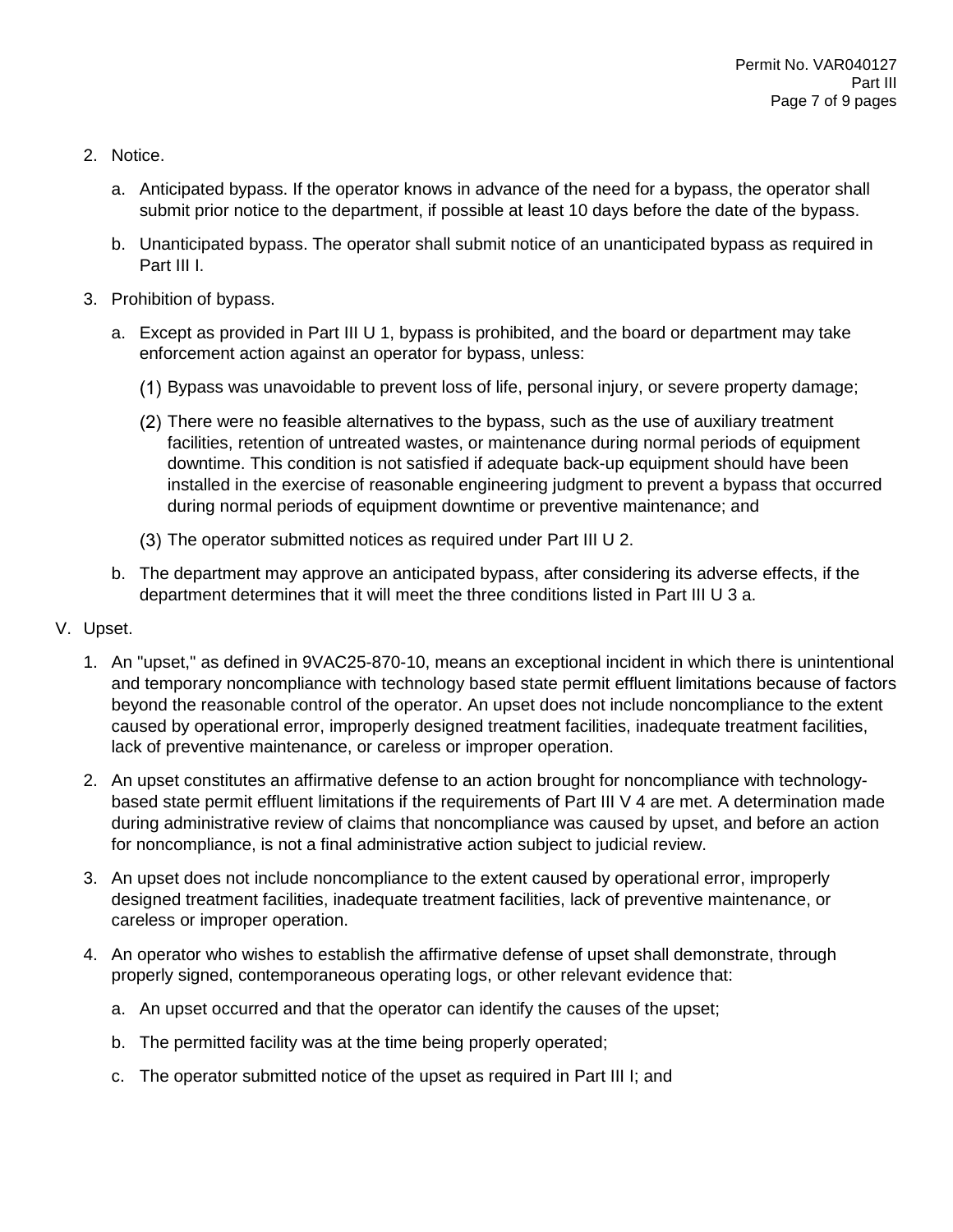- d. The operator complied with any remedial measures required under Part III S.
- 5. In any enforcement proceeding the operator seeking to establish the occurrence of an upset has the burden of proof.
- W. Inspection and entry. The operator shall allow the department as the board's designee, EPA, or an authorized representative (including an authorized contractor), upon presentation of credentials and other documents as may be required by law, to:
	- 1. Enter upon the operator's premises where a regulated facility or activity is located or conducted, or where records must be kept under the conditions of this state permit;
	- 2. Have access to and copy, at reasonable times, any records that must be kept under the conditions of this state permit;
	- 3. Inspect and photograph at reasonable times any facilities, equipment (including monitoring and control equipment), practices, or operations regulated or required under this state permit; and
	- 4. Sample or monitor at reasonable times, for the purposes of ensuring permit compliance or as otherwise authorized by the Clean Water Act and the Virginia Stormwater Management Act, any substances or parameters at any location.

For purposes of this subsection, the time for inspection shall be deemed reasonable during regular business hours, and whenever the facility is discharging. Nothing contained herein shall make an inspection unreasonable during an emergency.

- X. State permit actions. State permits may be modified, revoked and reissued, or terminated for cause. The filing of a request by the operator for a state permit modification, revocation and reissuance, or termination, or a notification of planned changes or anticipated noncompliance does not stay any state permit condition.
- Y. Transfer of state permits.
	- 1. State permits are not transferable to any person except after notice to the department. Except as provided in Part III Y 2, a state permit may be transferred by the operator to a new operator only if the state permit has been modified or revoked and reissued, or a minor modification made, to identify the new operator and incorporate such other requirements as may be necessary under the Virginia Stormwater Management Act and the Clean Water Act.
	- 2. As an alternative to transfers under Part III Y 1, this state permit may be automatically transferred to a new operator if:
		- a. The current operator notifies the department at least 30 days in advance of the proposed transfer of the title to the facility or property;
		- b. The notice includes a written agreement between the existing and new operators containing a specific date for transfer of state permit responsibility, coverage, and liability between them; and
		- c. The department does not notify the existing operator and the proposed new operator of its intent to modify or revoke and reissue the state permit. If this notice is not received, the transfer is effective on the date specified in the agreement mentioned in Part III Y 2 b.